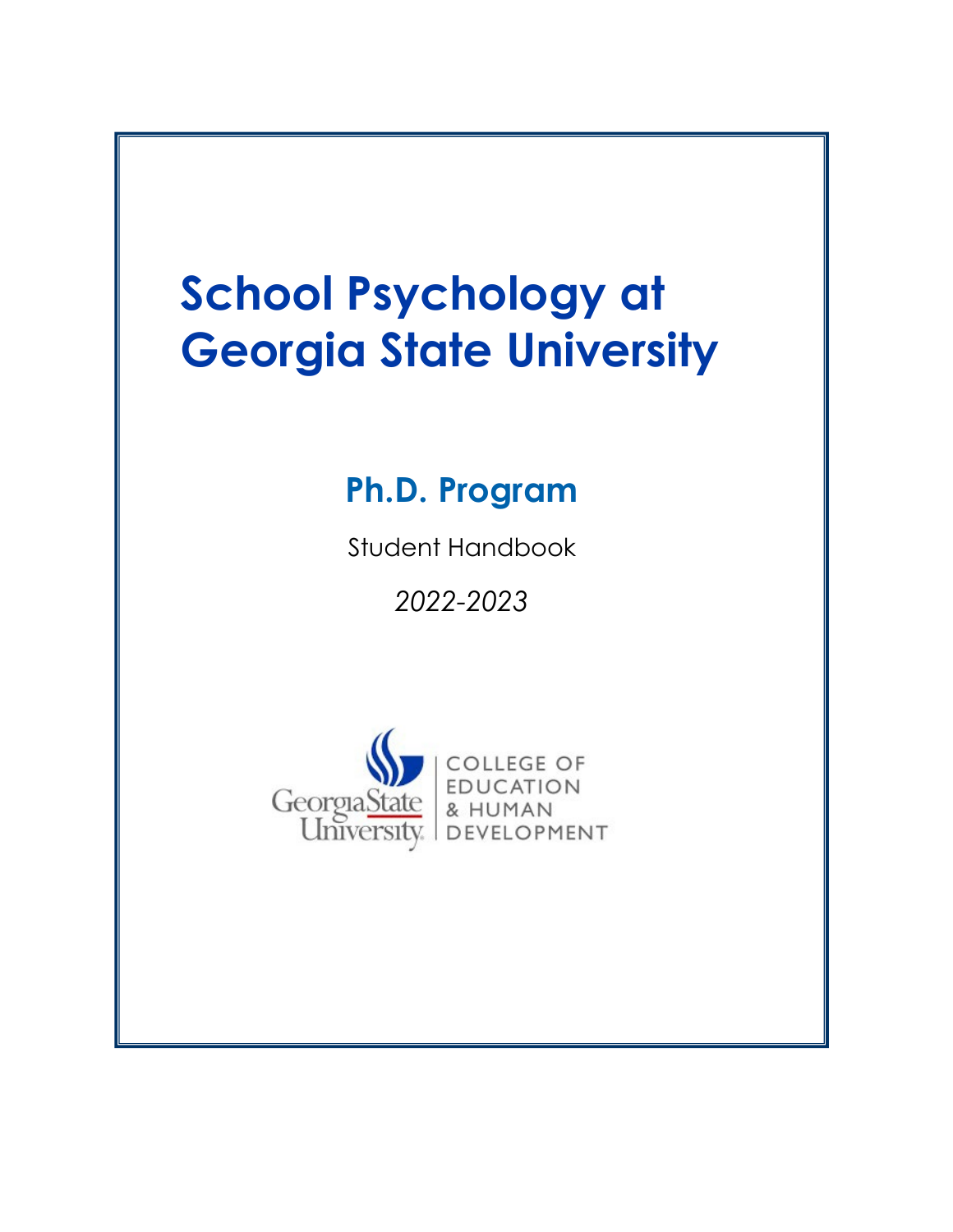

## **Table of Contents**

| Introduction                                                                    | $\ensuremath{\mathsf{3}}$<br>3 |  |
|---------------------------------------------------------------------------------|--------------------------------|--|
| Georgia State University<br>Department of Counseling and Psychological Services |                                |  |
| School Psychology Program                                                       | $\overline{4}$                 |  |
|                                                                                 |                                |  |
| Admission to the Ph.D. Program                                                  | 5                              |  |
| <b>School Psychology Ph.D. Program</b>                                          | 6                              |  |
| Ph.D. Program Philosophy                                                        | 6                              |  |
| Mentoring of Students                                                           | 8                              |  |
| <b>Policy on Student Development and Retention</b>                              | 9                              |  |
| Procedures for Retention Committee Hearing                                      | 13                             |  |
| <b>CPS Faculty and Staff</b>                                                    | 16                             |  |
| <b>School Psychology Faculty</b>                                                | 17                             |  |
| Ph.D. Program of Studies                                                        | 22                             |  |
| M.Ed./Ed.S. Requirements                                                        | 22                             |  |
| <b>Practicum Placements</b>                                                     | 22                             |  |
| <b>CEHD Core Area Requirements</b>                                              | 24                             |  |
| Major Area (Program) Requirements                                               | 26                             |  |
| Sample Ph.D. Program of Study                                                   | 28                             |  |
| Key Steps in Ph.D. Program                                                      | 32                             |  |
| Residency Requirement                                                           | 33                             |  |
| Comprehensive Examination                                                       | 33                             |  |
| Doctoral Internship                                                             | 34                             |  |
| Predissertation and Dissertation Research Policy                                |                                |  |
| <b>Dissertation</b>                                                             | 37                             |  |
| <b>Professional Organizations</b>                                               | 39                             |  |
| <b>Appendix A:</b>                                                              |                                |  |
| Prerequisites of the Ph.D. Program                                              | 41                             |  |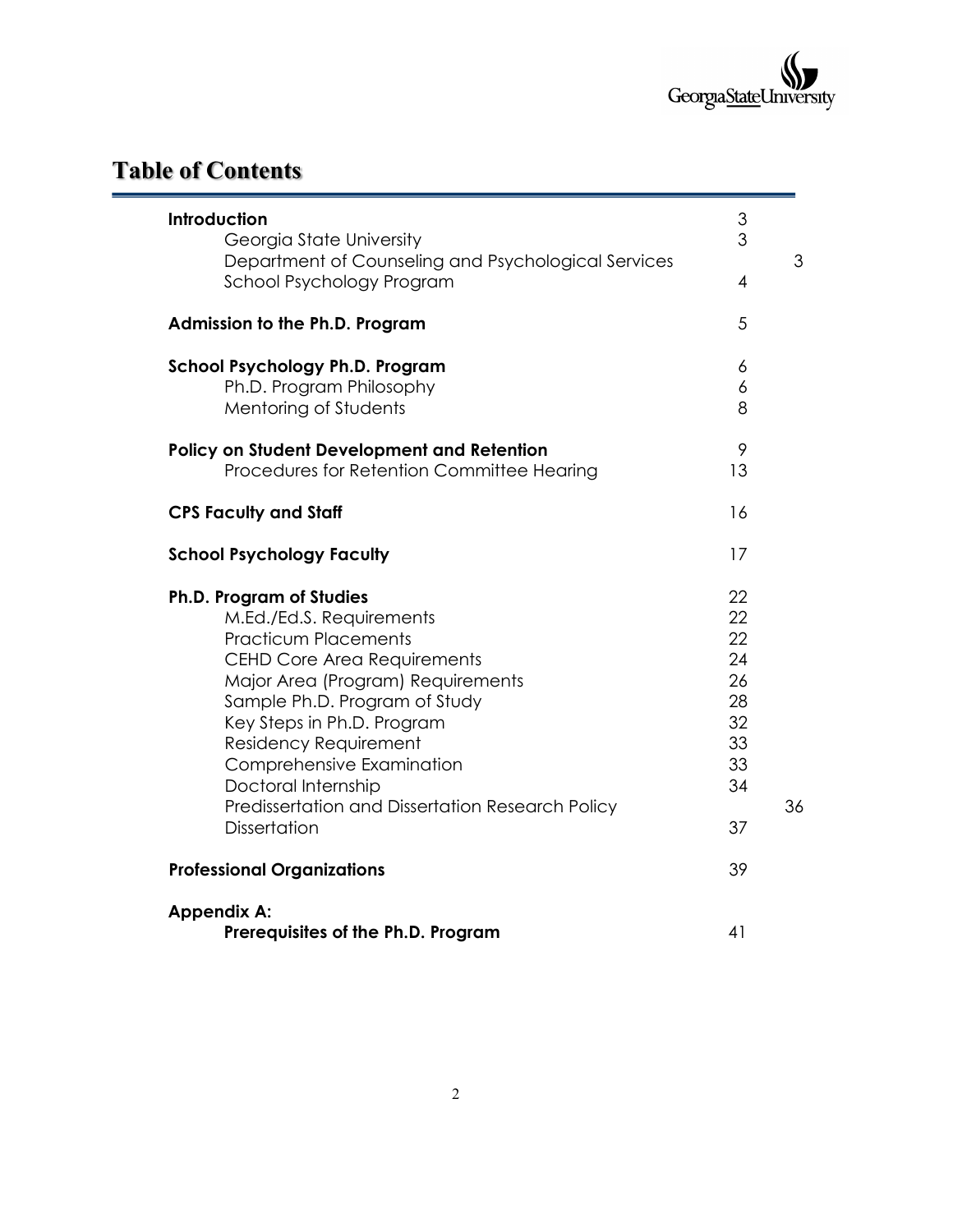#### **Introduction**

*This handbook is designed to provide students with an introduction to Georgia State University's school psychology program, including information about the procedures and requirements for completing the Doctor of Philosophy (Ph.D.) degree with a Major in School Psychology. We hope your graduate studies in school psychology will be stimulating, challenging, and rewarding.* 

#### **Georgia State University**

Since it's founding in 1913, Georgia State University (GSU) has experienced remarkable growth. Today, it is the largest urban research university in the Southeast, with over 50,000 students enrolled in undergraduate, graduate, and professional degree programs. Georgia State University features ten academic colleges and an educational philosophy that combines teaching, research, and service into one learning experience.

Georgia State University's main campus is located in the heart of downtown Atlanta, an area that lies within the business, government, and retail districts. Because of its location, the campus is relatively easy to access. It is located within a few blocks of three major interstate highways, and mass transit service is available (bus service and rapid rail system) with routes that stop directly at the university.

#### **Department of Counseling and Psychological Services**

Mission Statement: Based on our commitment to diversity, advocacy and the belief that changes are possible, the mission of the department is to prepare competent professionals in counseling and psychological services, to contribute to the body of knowledge that undergirds these professions, and to provide service to the profession and the community.

The Department: The School Psychology Program is part of the Department of Counseling and Psychological Services (CPS) within the College of Education & Human Development. The CPS department offers master's degree programs in clinical mental health counseling, clinical rehabilitation counseling, elementary/middle school counseling, secondary school counseling, and a combined Master's (M.Ed.)/Educational Specialist (Ed.S.) degree in school psychology. Finally, Ph.D. degrees are offered in school psychology, counselor education and practice, and counseling psychology. The school psychology and counseling psychology doctoral programs are fully accredited by the American Psychological Association (APA).

The CPS department prepares students for employment in settings such as rehabilitation clinics, public and private schools, correction agencies, colleges and universities, and mental health facilities. A concerted effort is devoted to providing students with the knowledge and skills to work in these particular environments. The CPS department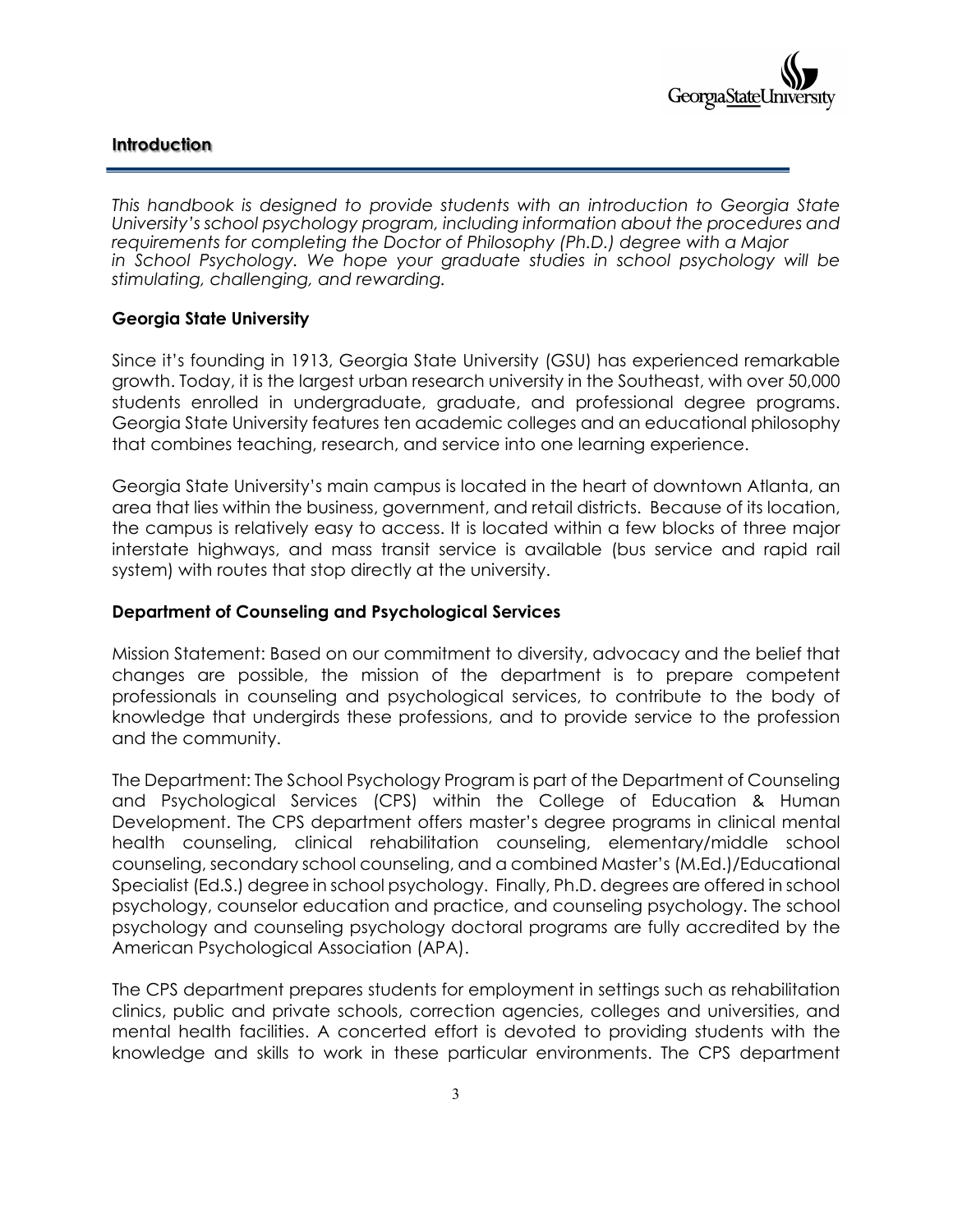

recognizes that the attainment of such skills may extend beyond courses offered within the department. Therefore, students may also take courses related to their interests from other departments and programs at GSU.

The CPS department is located on the ninth floor of the College of Education & Human Development. The department has been renovated and most classrooms are equipped with the latest technological features. Small conference rooms, observation areas, playrooms, and special classrooms were specifically designed for graduate level education. The department houses an extensive collection of assessment materials and equipment. Materials include books for bibliotherapy, kits for parent and teacher education programs, and other packaged materials for use with students.

#### **School Psychology Program**

*The School Psychology Ph.D. Program has maintained full accreditation from the American Psychological Association (APA) since 1979.*

Office of Program Consultation and Accreditation 750 First St, NE Washington, DC 20002-4242 Telephone: (202) 336-5979 TDD/TTY: (202) 336-6123 Fax: (202) 336-5978

As one of the first APA accredited school psychology programs in the nation, the school psychology program at Georgia State University has long been dedicated to educating highly skilled school psychologists. This dedication produces the largest number of school psychologists in the state of Georgia, many of whom deliver mental health and educational services to students and their families in diverse ethnic, cultural, and geographic settings.

The school psychology program offers programs of study leading to the combined Master of Education (M.Ed.)/Educational Specialist (Ed.S.) and the Doctorate of Philosophy (Ph.D.) degrees. Predoctoral-level training is primarily oriented toward developing highly skilled practitioners who will promote the academic and social development of children and adolescents through the delivery of school psychology services. For this reason, predoctoral students acquire knowledge and skills that are particularly salient within the school setting (e.g., assessment, consultation, prevention/intervention). Although research methods are incorporated into predoctoral education, students at this level are more apt to be consumers, rather than producers, of research. Thus, predoctoral students develop expertise in basic research methodologies, psychometric theories, and a variety of assessment and evaluation strategies.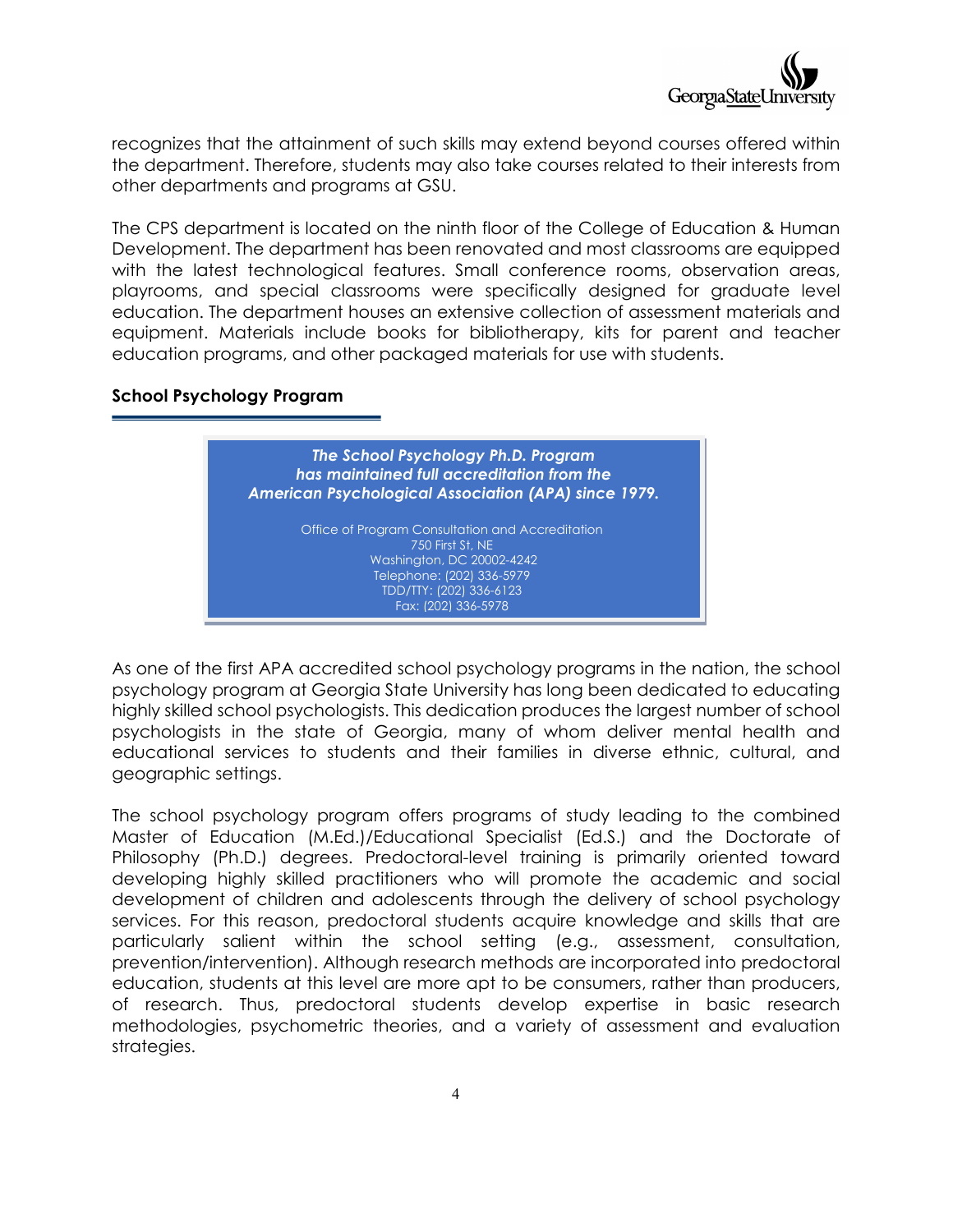

In comparison, doctoral-level education is oriented toward developing students who are proficient practitioners and researchers. At the doctoral-level, students learn and then refine their knowledge and skills in assessment, prevention/intervention, and consultation. Moreover, doctoral-level school psychology students are prepared to be producers of research. Thus, doctoral students learn to critically evaluate empirical studies, conduct original research, and contribute to the knowledge base in school psychology through scholarly publications and presentations.

#### **Admission to the Ph.D. Program**

Attainment of a Doctor of Philosophy (Ph.D.) degree ranks among the most respected accomplishments in any field. This reality imposes serious professional responsibilities upon doctoral students in school psychology. Such responsibilities demand that students maximize rather than minimize program obligations. For this reason, the program seeks students who are willing to expend additional effort beyond the basic requirements of the program. The School Psychology Ph.D. Program is interested in students who are committed to and capable of advancing the field of school psychology.

Admission to the program is highly competitive, with an average of three students accepted each year out of a pool that typically ranges from about 25-35 applicants. The faculty places primary emphasis on multiple criteria when considering an applicant for admission. Specifically, major consideration is given to applicants who: (a) have completed undergraduate training in psychology, education, or a closely related field, (b) aspire to become proficient clinicians and researchers, (c) are willing to complete a rigorous course of study, (d) demonstrate awareness of multicultural perspectives, (e) provide evidence of excellent oral and written language skills, and (f) have outstanding potential for applied research on topics that are congruent with the faculty expertise available at Georgia State University. Our program also accepts students who have already completed some predoctoral training in school psychology (i.e., master's and specialist degree requirements equivalent to those at GSU; see Appendix A) or a closely related field. For students who are admitted after graduate work at other institutions, the faculty evaluates previous training to determine congruency to the GSU Ph.D. program requirements, and what, if any, additional coursework or practica are needed as part of each student's doctoral program of study at GSU. In addition to official transcripts, this faculty review requires submission of a portfolio of work that demonstrates competency in the major objectives of the GSU doctoral school psychology program (see Appendix A).

Based on these criteria, students accepted into the program over past decade have obtained a mean Graduate Record Examination (GRE) Verbal score at the 72nd percentile, a mean GRE Quantitative score at the  $51<sup>st</sup>$  percentile; and a mean undergraduate grade point average of 3.59. **Our students are a diverse group in many respects and represent a variety of different cultures, geographic regions, and previous**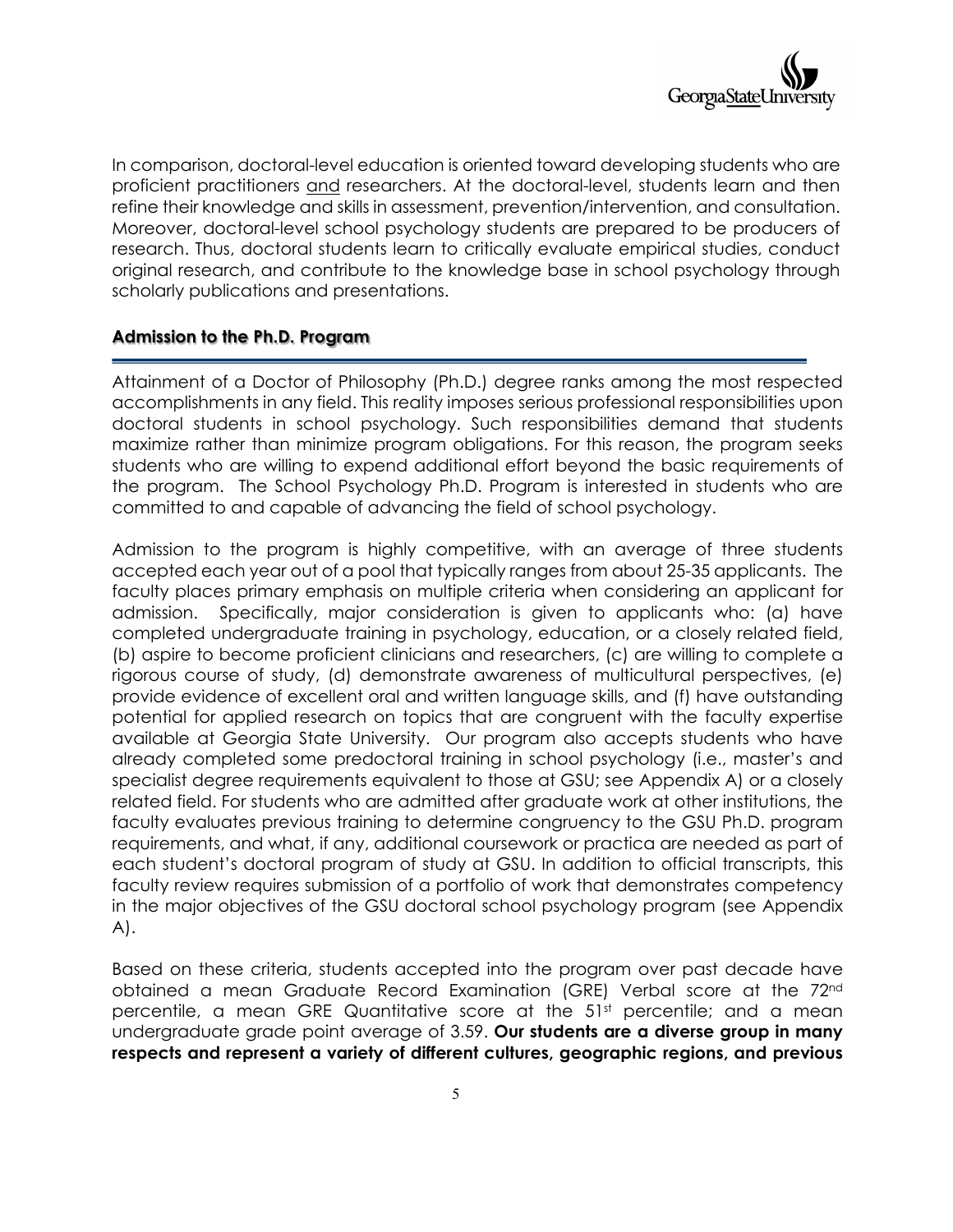

**work and educational experience**. Most of our doctoral students are registered as fulltime students, and most complement their coursework and practica by working as parttime graduate research assistants or graduate teaching assistants. The program actively recruits historically underrepresented students and strongly encourages their application.

Upon admission to the program, student performance is evaluated continuously and involves consideration of **academic progress**, as well as **performance in laboratory, practica, and internship experiences**. A student may be dropped from a course and/or the program if, in the judgment of the school psychology faculty, the student's clients, or the functioning of a school or agency has been put in jeopardy because of the student's behavior. A student may also be dropped from the program for failure to progress on the research requirements of the program. **For those entering the program with a bachelor's degree, the completion time is expected to be approximately six years.** This includes completion of all coursework, practica, and doctoral internship, the residency requirement, satisfactory completion of the doctoral comprehensive examination *or* Examination for Professional Practice in Psychology (EPPP), completion of the predissertation research requirement, and acceptance of the dissertation prospectus and subsequent dissertation research. **The completion time for of the Ph.D. requirements for students entering the program with a specialist's degree in school psychology is approximately four years.** This includes three years of academic coursework and practica, one year of doctoral internship, the residency requirement, satisfactory completion of the doctoral comprehensive examination *or* Examination for Professional Practice in Psychology (EPPP), completion of the predissertation research, and acceptance of the dissertation prospectus and subsequent dissertation research. Typically, students complete their doctoral internship and dissertation during their final year of the program. Students should consult the *Georgia State University Graduate Bulletin* and the *College of Education & Human Development Guide for Doctoral Students* for the year in which she or he is admitted for specific guidelines. The requirements outlined apply throughout the student's studies until program completion.

#### **School Psychology Ph.D. Program**

#### **Ph.D. Program Philosophy**

The School Psychology Ph.D. Program at Georgia State University embraces a *scientistpractitioner* model of educating doctoral-level school psychologists. The philosophy of the program holds that research and practice are mutually beneficial activities. Through faculty mentoring, coursework, and practical experiences, doctoral students gain an understanding of how their clinical skills are enhanced by their research experiences, and how their research ideas are influenced by their experiences working in schools, clinics, and other settings. Doctoral students are educated to be highly skilled practitioners and researchers. The School Psychology Ph.D. Program is dedicated to preparing school psychologists with a high level of expertise in both areas.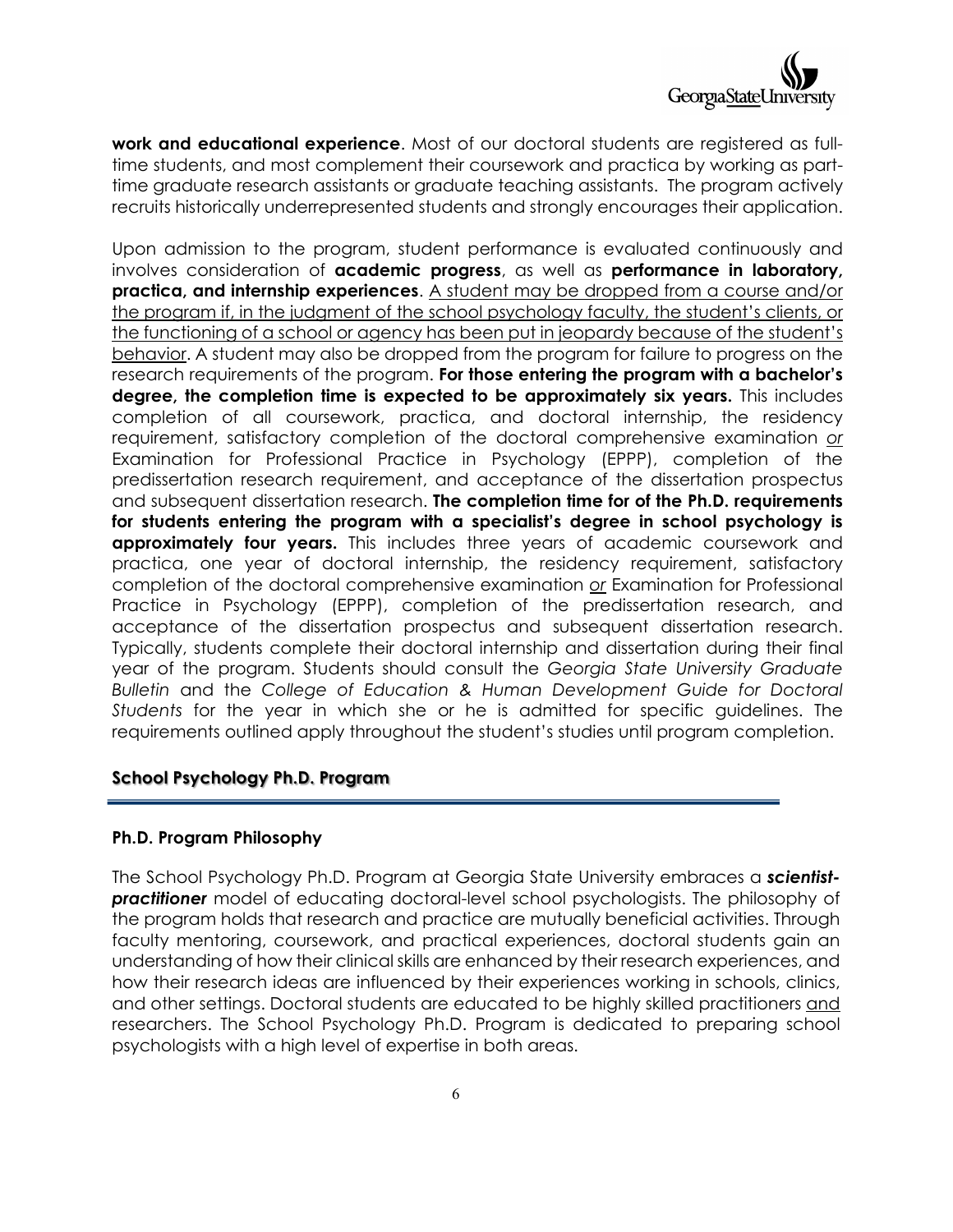

Successful integration of science, research, and practice enables doctoral students to appreciate how these components are essential to providing the most effective educational and mental health services to children, adolescents, and their families, and the most insightful consultation services to teachers, family members, and others. It also enables doctoral students to draw from many different knowledge bases and apply this information to answer questions, solve problems, and address challenges. The integration of research and practice also serves as the foundation for assuming leadership roles within the field of school psychology.

While a range of different theoretical orientations is accommodated (e.g., behavioral, cognitive, developmental), Georgia State University's School Psychology Program primarily espouses an ecological perspective. This perspective emphasizes how the reciprocal relationships among various components in an individual's environment may influence their perceptions, cognition, and behaviors. This perspective provides the lens through which the School Psychology Ph.D. Program fosters the development of expertise in assessment and diagnostic procedures, preventive and remedial interventions, consultation and program evaluation, and research methodologies. Most importantly, this ecological perspective aligns with our program's emphasis on understanding the multicultural factors that should guide professional practice across these domains.

Multicultural issues and perspectives are an integral part of students' education and professional preparation. As an urban research university, GSU is embedded in the rich ethnic and cultural diversity of metropolitan Atlanta. Thus, the school psychology program is uniquely situated to provide multicultural training to its students. Moreover, Georgia is comprised of a diverse racial, ethnic, cultural, and linguistic population, living in a wide range of urban, suburban, and rural communities across the state. This diversity affords students the opportunity to acquire clinical and research experience in a variety of settings.

### *GSU School Psychology Ph.D. Graduates are Scientist-Practitioners*

#### **Scientists**

To understand and advance basic knowledge in school psychology, students must have a solid foundation in psychological science, research, and research methodologies. Students are educated to be highly skilled consumers of basic and applied research. A strong foundation is provided in the basic science of psychology. Training in research is applied across all areas of the Ph.D. Program. Graduates must be able to interpret published and unpublished writing and research. Students must have extensive background knowledge in research to determine the utility and efficacy of psychological and educational instruments and interventions. As producers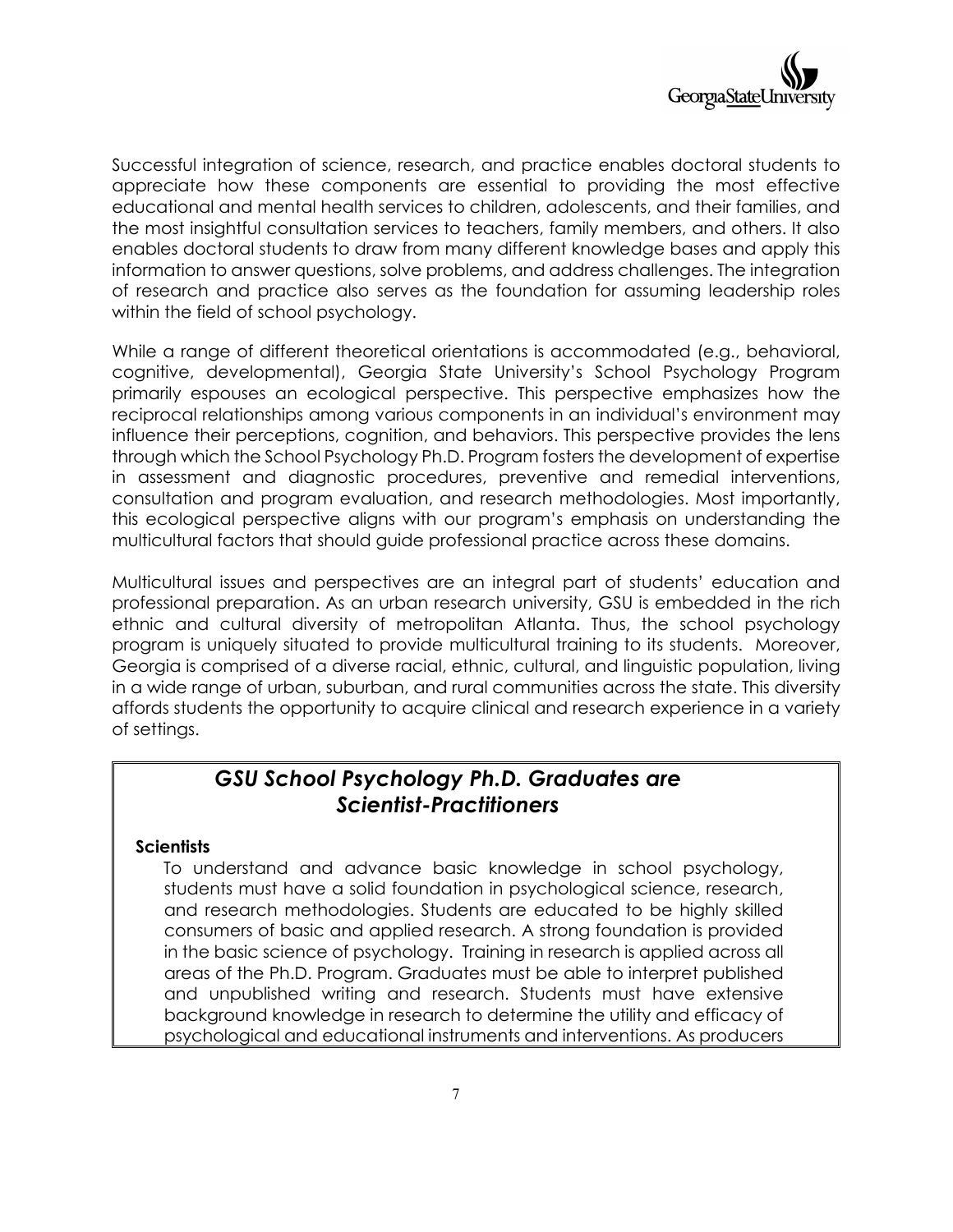of research, students must apply appropriate research techniques to questions of local and national importance. Through faculty mentoring, students acquire an understanding of the scientific method, and learn the research skills necessary to conduct and evaluate research.

#### **Practitioners**

Graduates demonstrate a high-level of expertise in the practice of school psychology. Doctoral students are required to work toward completing coursework, practica, and internship experiences prior to, or as integral parts of their programs. Practitioner preparation encompasses over 3,000 hours of school-based practica and internship, in addition to coursework in assessment, intervention, consultation, and related areas. A minimum of 600 hours is required in pre-internship practicum experiences in school settings. Qualified faculty and site-based psychologists oversee all practica and internship experiences. This extensive preparation of practitioners is central to the program mission.

Finally, the School Psychology Program encourages students to develop their own educational and career goals. Thus, each doctoral student formulates a program that reflects her or his particular interests within school psychology. Throughout their doctoral program, students work closely with faculty in designing their program of studies, providing psychological services in school and clinical settings, and conducting applied research in the field of school psychology. The GSU School Psychology Ph.D. Program aims to prepare graduates to engage in ethical, research-informed practice in a variety of contexts including colleges and universities, public and private schools, state agencies, and clinical settings.

#### **Mentoring of Students**

*Faculty Advisor.* New students are assigned a faculty advisor from the school psychology faculty. All students should meet with their advisor on a regular basis to discuss program planning, research opportunities, professional development, and other program issues. Frequent communication between student and advisor facilitates a well-designed program of study and professional development plan. Students are free to change advisors at any time during their graduate career in the school psychology program.

During the second year, doctoral students form a Program Advisory Committee consisting of their faculty advisor (as committee chair) and two other faculty members, one of whom may be from outside the school psychology program. Post-Ed.S. students form the Program Advisory Committee after one year. After forming a Program Advisory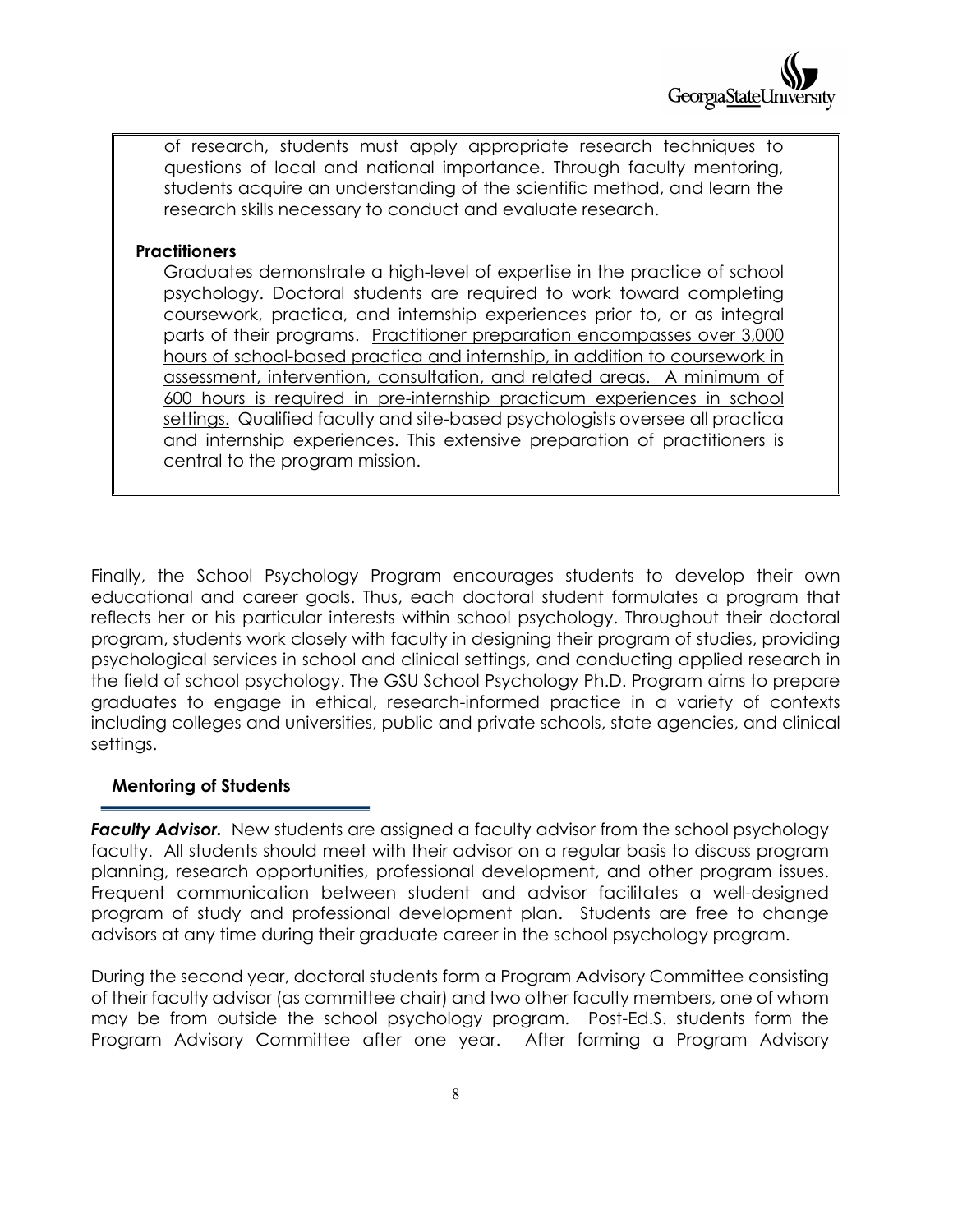

Committee, students should give committee members a tentative program of study with a projected timeline. This should be submitted to the committee no later than the fifth following admission into the doctoral program (or in the third semester for post-Ed.S. students). To encourage accountability, doctoral students are encouraged to meet with their committee and submit an annual summary of progress at the end of each academic year (this meeting will be held until the student begins their internship or graduates). Student progress is reviewed at least annually by the school psychology faculty. Students receive a letter about their progress based on that review. This document is kept in the student's permanent file. Students are encouraged to review the *"Characteristics Expected of a Successful School Psychology PhD Student" (see table on p. 9)*, which outlines some expectations for students' performance and development during their doctoral studies.

*Research Mentoring.* Faculty members mentor students about research throughout their doctoral programs in a variety of ways. First, faculty members act as role models by conducting research and presenting research findings in peer reviewed journals and at professional meetings. Second, faculty members involve students as paid or volunteer assistants in their research projects. Research collaborations enable students to learn various aspects of the scientific process including research design; data collection, entry, and analyses; writing for publication; and presenting findings at professional conferences. Third, faculty members provide advice regarding student-initiated research projects through informal mentoring and/or directed reading courses. Finally, faculty members encourage students to collaborate with other faculty and graduate students on research projects, presentations, and publications.

*Dissertation Mentoring.* After their second year of doctoral study (or after three semesters for post-Ed.S. students), students should begin to identify a faculty member with similar research interests to serve as chair of their dissertation committee. The dissertation chair may or may not be the same as the student's academic advisor. After the dissertation chair is identified, the student should form a dissertation committee according to the College of Education & Human Development guidelines. The dissertation chair and student should meet on a regular basis to discuss the student's dissertation research project.

**Peer Mentoring.** New students are assigned an advanced graduate student to serve as a peer mentor. Peer mentors help new doctoral students acclimate to the Ph.D. program.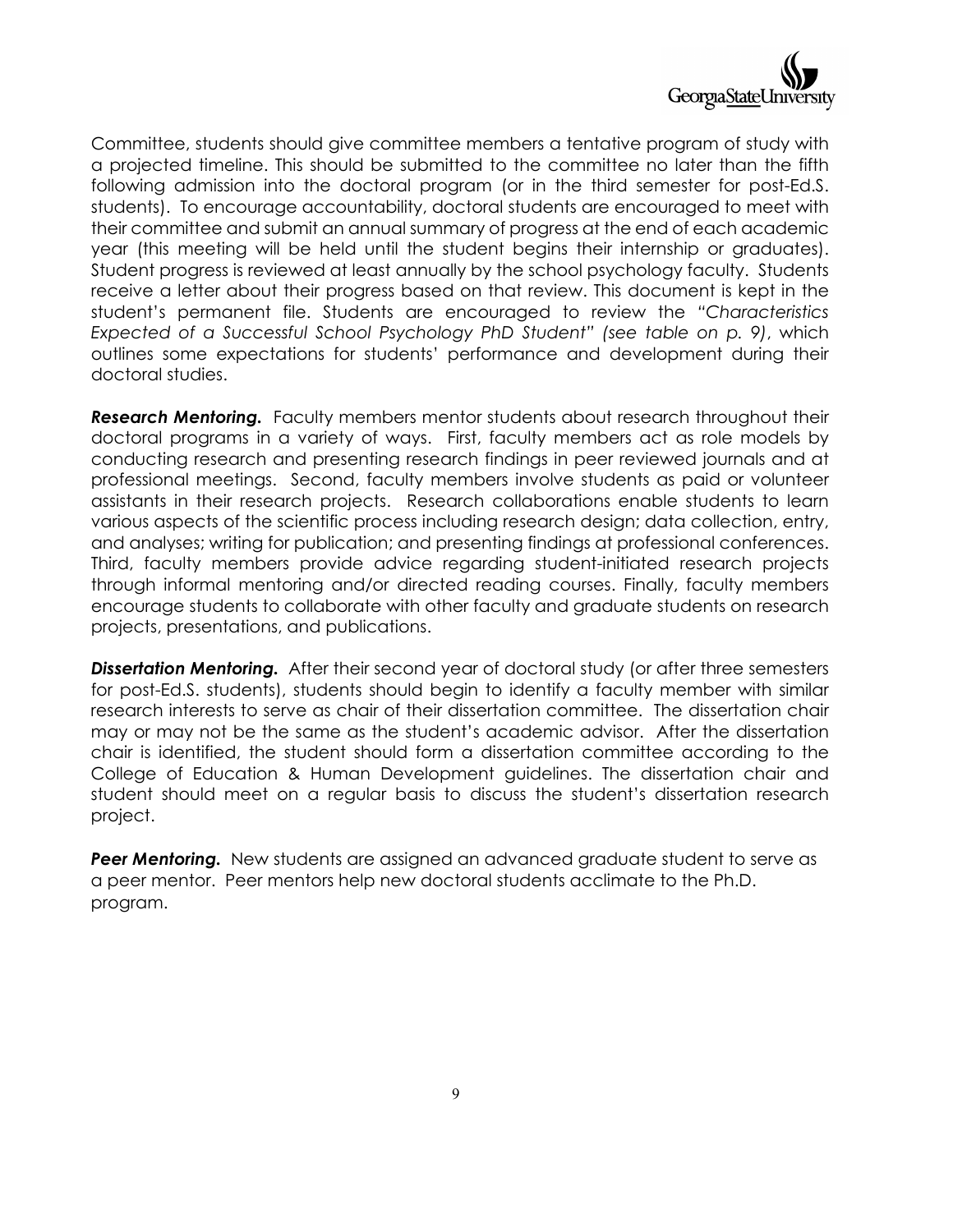

#### **Characteristics Expected of a Successful School Psychology PhD Student**

- Integrity
- Self-Awareness
- Ability to successfully complete academic course work, practicum/internships, and research requirements of the program.
- Sensitivity to individual differences and respect for diversity among fellow students, staff, faculty, and clients.
- Respect for and adherence to APA and NASP Professional and Ethical Standards.
- The ability to accept and make use of feedback from faculty and other professionals (e.g., field-based supervisors) regarding one's progress in the program as it relates to academics, interactions with fellow students and faculty, clinical skills, and performance in practicum and internship settings.
- The commitment to upholding confidentiality with fellow students in interpersonal and supervisory experiences and also with clients in practicum and internship.
- Awareness of how to maintain appropriate interpersonal boundaries with faculty, fellow students, and clients.
- Ability to interact appropriately and effectively with other students, faculty, and staff.

*\*Adapted from the CPS Department Policy on Student Development and Retention.*

#### **Policy on Student Development and Retention**

The Department of Counseling and Psychological Services (CPS) is committed to the professional and personal development of students in all of its master's, specialist, and doctoral programs. Because completion of all of these programs leads directly to entry into the professions, the CPS faculty members place considerable emphasis on academic performance as well as on students' suitability for responsible participation in their chosen field. To meet this obligation, CPS faculty members monitor both academic performance and non-academic behavior in order to identify, nurture, and support appropriate behaviors and respond and intervene when inappropriate behaviors are noted. This policy describes the procedures for monitoring and supporting professional and personal development of all students. It also outlines the review and retention procedures in each of the CPS training programs (master's, specialist, and doctoral) that will be implemented when inappropriate behaviors have been identified. At any time, the seriousness of a given incident or set of behaviors may result in a decision by the Program Faculty, the Program Coordinator, and the Department Chair, in consultation with the University's Office of Legal Affairs, to bypass intermediate steps and convene the Department's ad hoc Retention Committee to gather information and recommend departmental action in the matter.

Monitoring and Supporting Student Development: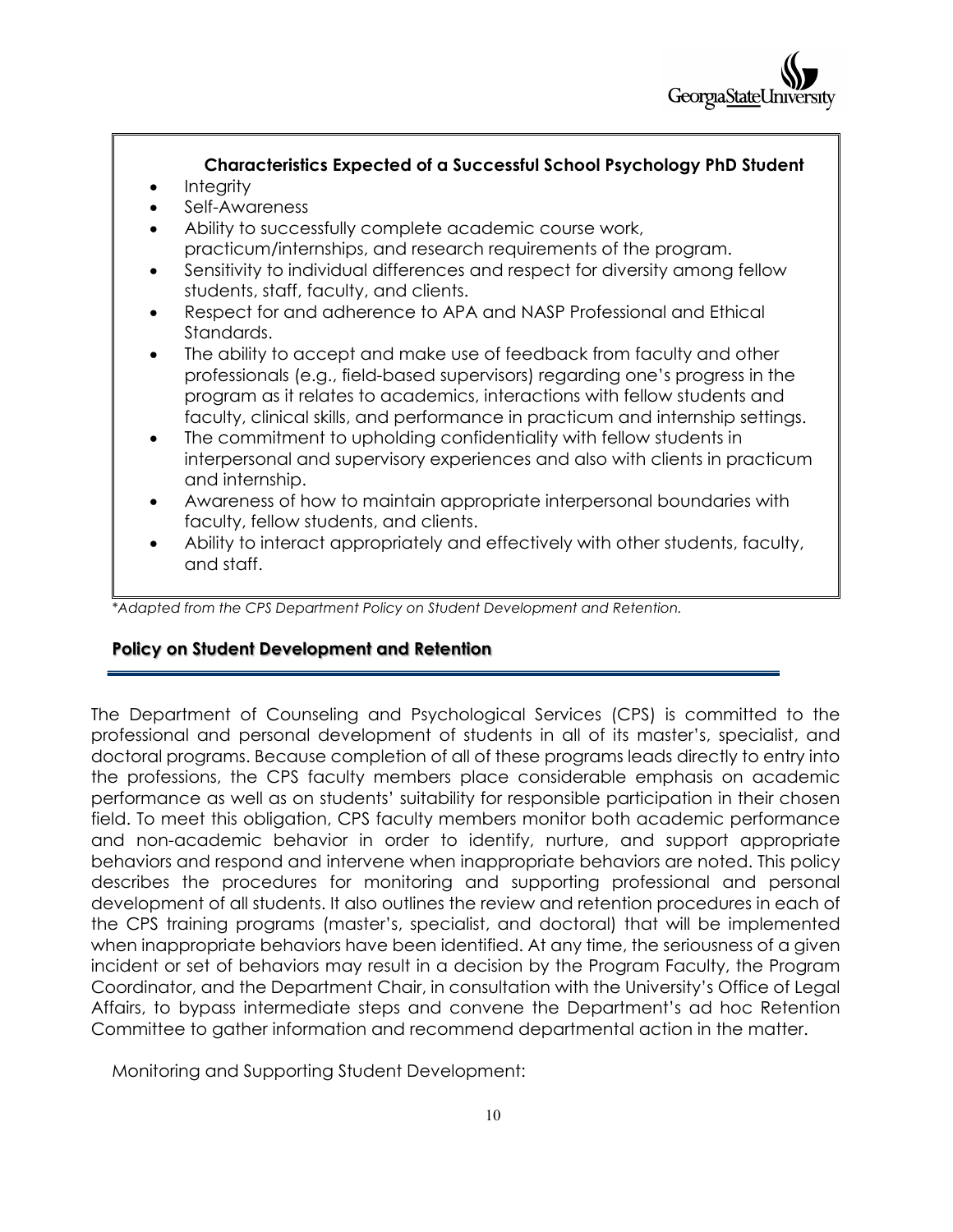

- 1. Once a student is accepted into a program, the Program Coordinator for each program will create a file for each student. These files will be maintained by individual Program Coordinators throughout the student's time at GSU in the CPS department and may be viewed by students by making an appointment with the program coordinator or other authorized faculty member. Persons having access to the contents of this file include the student, the Program Coordinator for the specific program in which the student is enrolled, and Chair of the CPS Department. In the event that student behavioral concerns rise to a level that warrants review by the Review Committee and/or a Retention Committee (please see item #2 for more information regarding these committees), then the faculty members participating on those committees will be granted access to the students' files. Students will be informed of all items that are entered into their folders and those items may include but are not limited to written reports made by faculty of academic and nonacademic behavioral concerns, recognition of special or exceptional academic and non-academic student achievements, recommendations and/or decisions rendered by Review Committee and Retention Committee. Students are encouraged to contribute their own materials to this folder including responses to any behavioral reports and/or corrective action recommendations. All items entered into students' folders are to be written and submitted to the Program Coordinator.
- 2. At the beginning of each fall semester, Program Coordinators for each Master's/Ed.S./Doctoral program will name a Review Committee of two faculty members who will have the responsibility of reviewing the non-academic reports for Master's/Ed.S./Doctoral students in their respective program. At their discretion, Program Coordinators assign this Review Committee to review students' files and the documentation therein contained related to students' academic and nonacademic behaviors that have raised concern in the Program. Decisions and recommendations rendered by the Review Committee will be sent in writing to the Program Coordinator who will then disseminate those to the student being reviewed and the Chair of CPS.
- 3. Students' files may also contain positive information regarding their non-academic behaviors in the program. Additionally, students' files may contain special acknowledgement of exceptional performance. With students' permission, these accolades may be used by the Program Coordinator to benefit individual students and or the program through such things as program, departmental, or college awards and scholarships, and decisions regarding admission in advanced degree programs at GSU.
- 4. Each semester the Program Coordinators for each training program will review student folders containing letters of academic and non-academic concerns for all students in the program. He/she will review the folders for indications of repeated incidents, both positive and negative. The Program Coordinators will compose a statement citing positive behaviors in a letter format and will send it to every student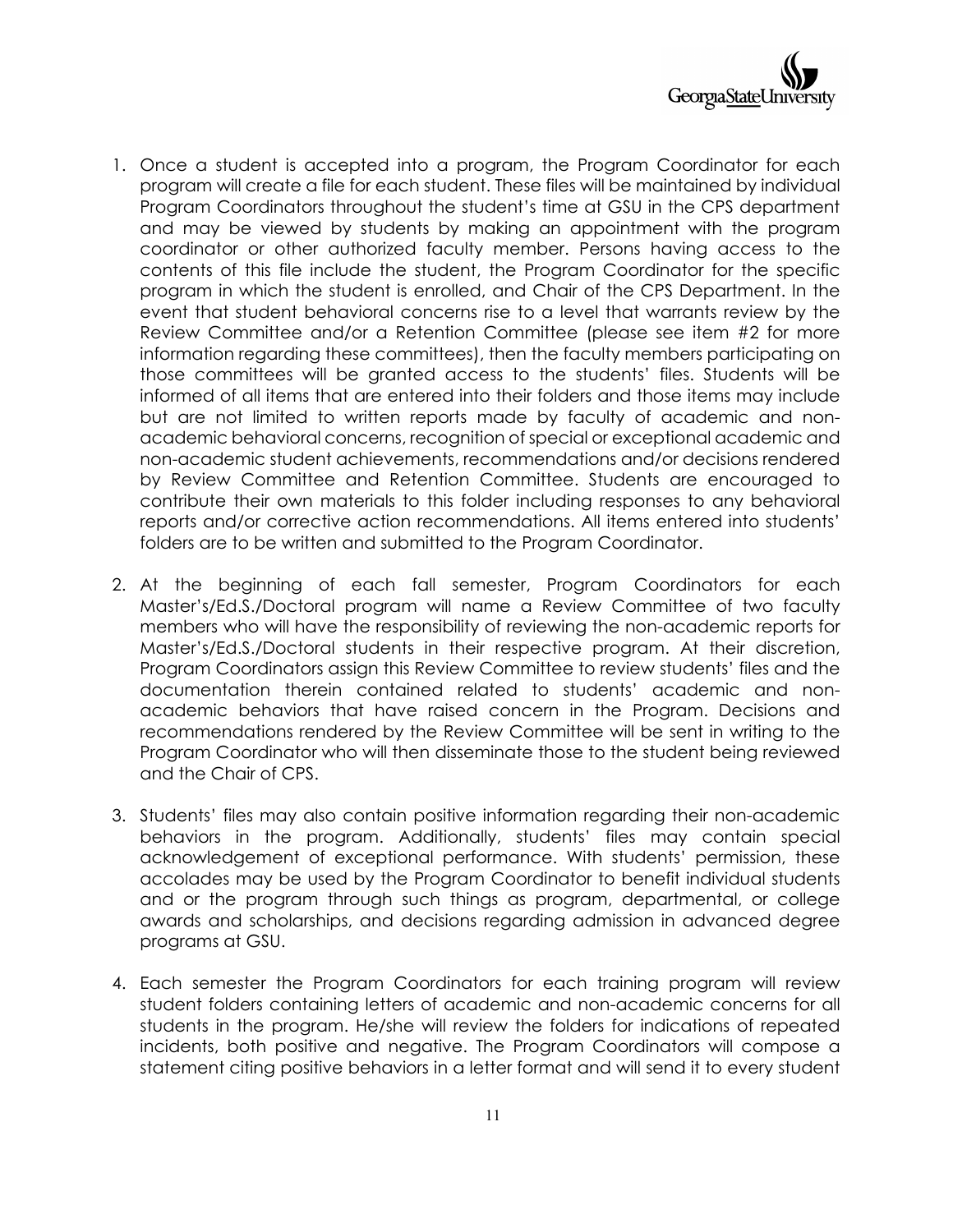

who fits the criteria. In the event of repeated negative behavior, the Program Coordinators will issue letters requesting face-to-face meetings with students who fit the criteria. During these meetings, the Program Coordinator will review a written document citing the negative behaviors and discuss corrective action with the student. The written statement citing the negative behaviors and the corrective action related to them will be signed by the student and the Program Coordinator with one copy being provided to the student and another copy being entered into the student's file. At the discretion of the Program Coordinator, negative statements and accompanying information may be reviewed by the Review Committee for possible additional action by the Program Faculty.

- 5. Negative statements and accompanying information may form the basis for the following action by the Review Committee:
	- a. preparation of a written statement for the student showing the seriousness of the recorded negative behaviors and the expectation of receipt of satisfactory completion of a program to correct or stop the behaviors; or
	- b. review of the student's suitability for the respective profession by the entire Program Faculty who may, in turn, recommend remedial work**\*** for the student; or
	- c. referral of the matter to the Department Chair for the formation of a Retention Committee for a formal hearing.
- **\* Remedial work** is any program of activity agreed upon by both the faculty and the student designed to remove or correct negative behaviors within a specified time.

#### Review and Retention

- 1. In all review and retention situations, department faculty members retain responsibility for management of their own classrooms. If student behaviors are disruptive to the learning environment created in the classroom or in field experiences linked to course assignments, faculty members have the right to take immediate action to remedy problematic student behaviors. Faculty are encouraged to use the University's Disruptive Student Conduct Policy. In such instances, faculty members make record of student behaviors and the resulting remedial action taken then submit this documentation to the Program Coordinator for entry into the student folder.
- 2. Department faculty members are charged with the responsibility of continuous evaluation of all student behaviors throughout a student's enrollment in his/her program. At any time, a faculty member may prepare a statement citing positive or negative behaviors of a student. Documentation of student behaviors must meet the following criteria: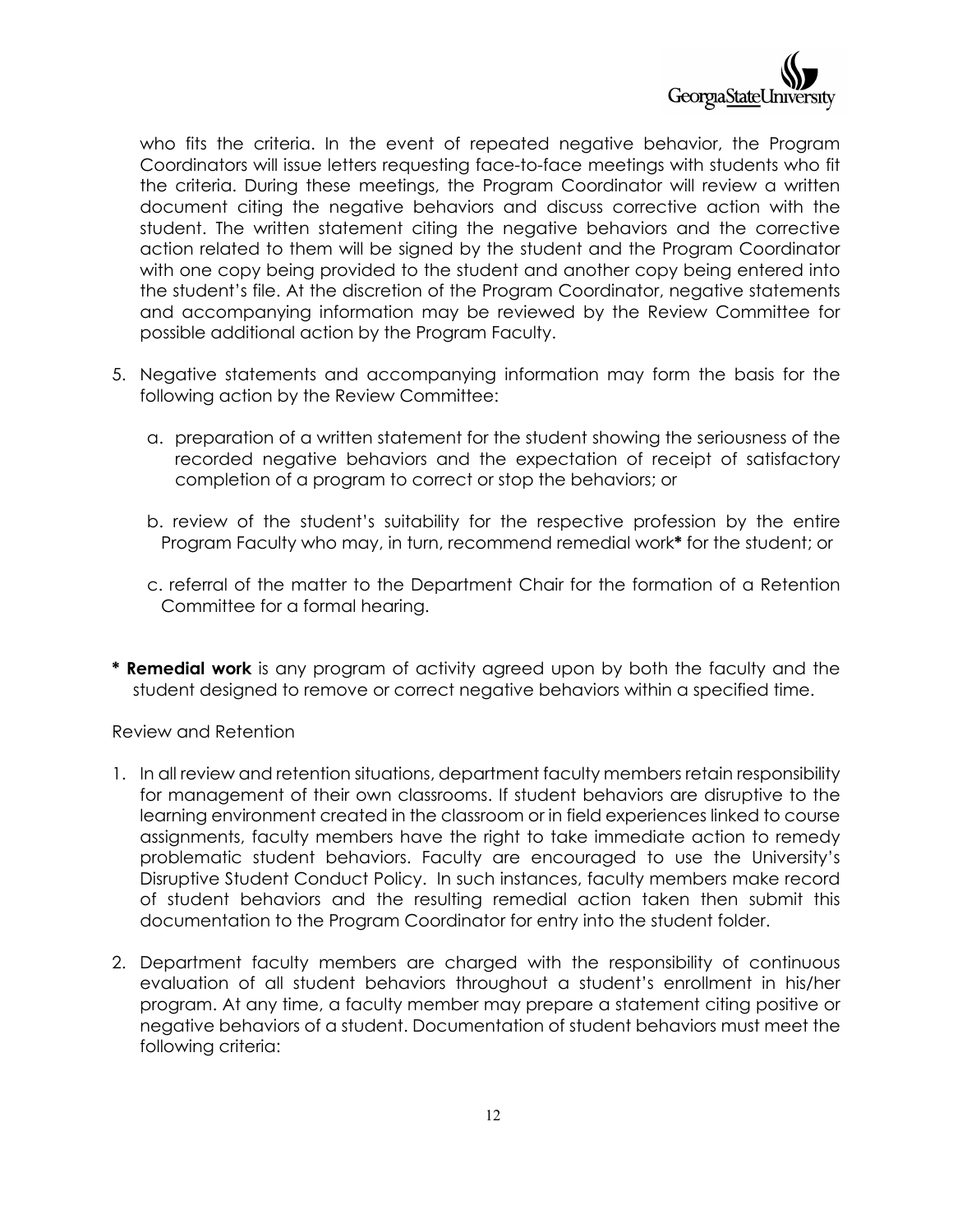

- a. Students must be informed of the documentation regarding their behaviors and acknowledge receipt of such documentation. They must also acknowledge that the report will become a part of their student file to be kept in the Department for review by the Program Coordinator and may be used in a future retention review. In the case of printed documentation, those acknowledgements are confirmed by students' signature on the written statement. In the case of electronic documentation transmitted through email, acknowledgements are confirmed by student response to faculty emails.
- b. If the student refuses to sign the statement or respond to an email, the faculty member will note that on the statement and forward this to the Program Coordinator.
- 3. Following the written statement regarding the negative behavior, the faculty member and student determine an appropriate remedy to the behavior. This next step may have one of two results.
	- a. If the faculty member and student agree on a remedy, they will write a brief statement (acknowledged by both the student and the faculty member) indicating agreement and submit this statement to the Program Coordinator of the program for which the student is enrolled.
	- b. If the student and the faculty member do not agree on a course of action, the student or the faculty member may take the issue to the Program Coordinator. The Program Coordinator may refer the concern, including all available documentation, to the Review Committee of the respective program. The Review Committee will then recommend a course of action to the Program Coordinator. This may result in a recommendation that requests the formation of a Faculty Retention Committee to review the matter. The Program Coordinator will communicate all recommendations to both the student involved in the review and the Chair of CPS.
- 4. If, in the faculty member's and/or Program Coordinator's opinion, the behavior rises to the level of referral to the Retention Committee, the Review Committee, as an intermediate step, may elect to conduct additional inquiry by contacting those faculty members who have contributed written documentation to the student's file. The intention is to develop plans prior to a full retention committee hearing which are considered "positive" and perhaps empowering the student to facilitate the process and to engage in self help.

If the intermediate step is unsuccessful or the behaviors(s) is (are) considered beyond the

scope of the Review Committee, the Review Committee can recommend to the Program Coordinator a referral for a full Retention Committee.

In either event, copies of the Review Committee's recommendation will be sent to the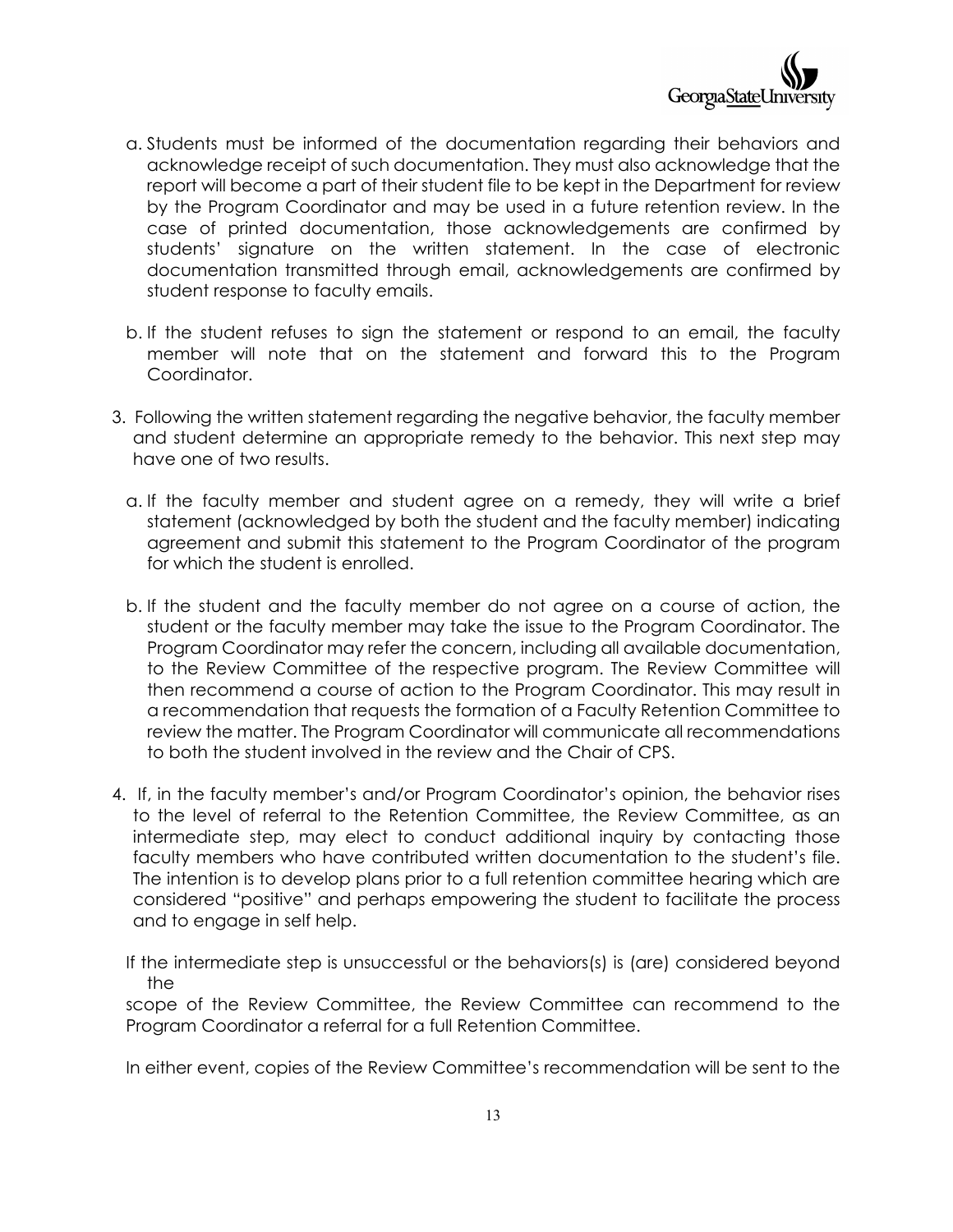

Program Coordinator and the faculty member/s initiating the process. The recommendations may also require referral to Georgia State University's Office of Legal Affairs.

5. The **ad hoc** Retention Committee is the last step in the review of a student's academic and/or non-academic suitability for entering the profession if a problem has been identified. The procedure for the formation and conduct of the Retention Committee is as follows:

#### *Procedures for Retention Committee Hearings*

The procedures for the Retention Committee Hearing are as follows:

- 1. The Program Coordinator of the program in which the student in question is enrolled will, after consultation with the Program Faculty, request from the Department Chair the appointment of an **ad hoc** Retention Committee to receive information as regards the suitability of the student for the program.
- 2. The Department Chair will then appoint three faculty members from the department faculty-at-large who have not had the student in question in any class, or supervised the student in any activity in the department or had any relationship with the student in any other activity. One of the three faculty members will also be appointed Retention Committee Chair.
- 3. The Department Chair will brief the committee members on the purposes and procedures of the hearing process. Attorneys from the University's Office of Legal Affairs may be included in these discussions if there are questions about the procedures.
- 4. The purposes of the Retention Hearing are to (a) gather information regarding the student's behavior, (b) consider the information given in light of the concerns about the student's suitability for the program and (c) prepare a recommendation for the faculty regarding the student's future participation in the program.
- 5. The Department Chair will send an e-mail to the student notifying the student of the formation of the **ad hoc** Retention Committee to consider the student's suitability (academic and/or non-academic) for the program. The letter will identify the Retention Committee members and Chair and notify the student that additional information will be forthcoming from the Retention Committee Chair.
- 6. The Retention Committee Chair will develop a calendar of events for the preparation of the Retention Committee Hearing, the date for the Hearing, and notification of persons to appear for the Hearing. The student will be given notice of the above date and information by the student's official GSU e-mail address at least seven days (7) in advance of the hearing.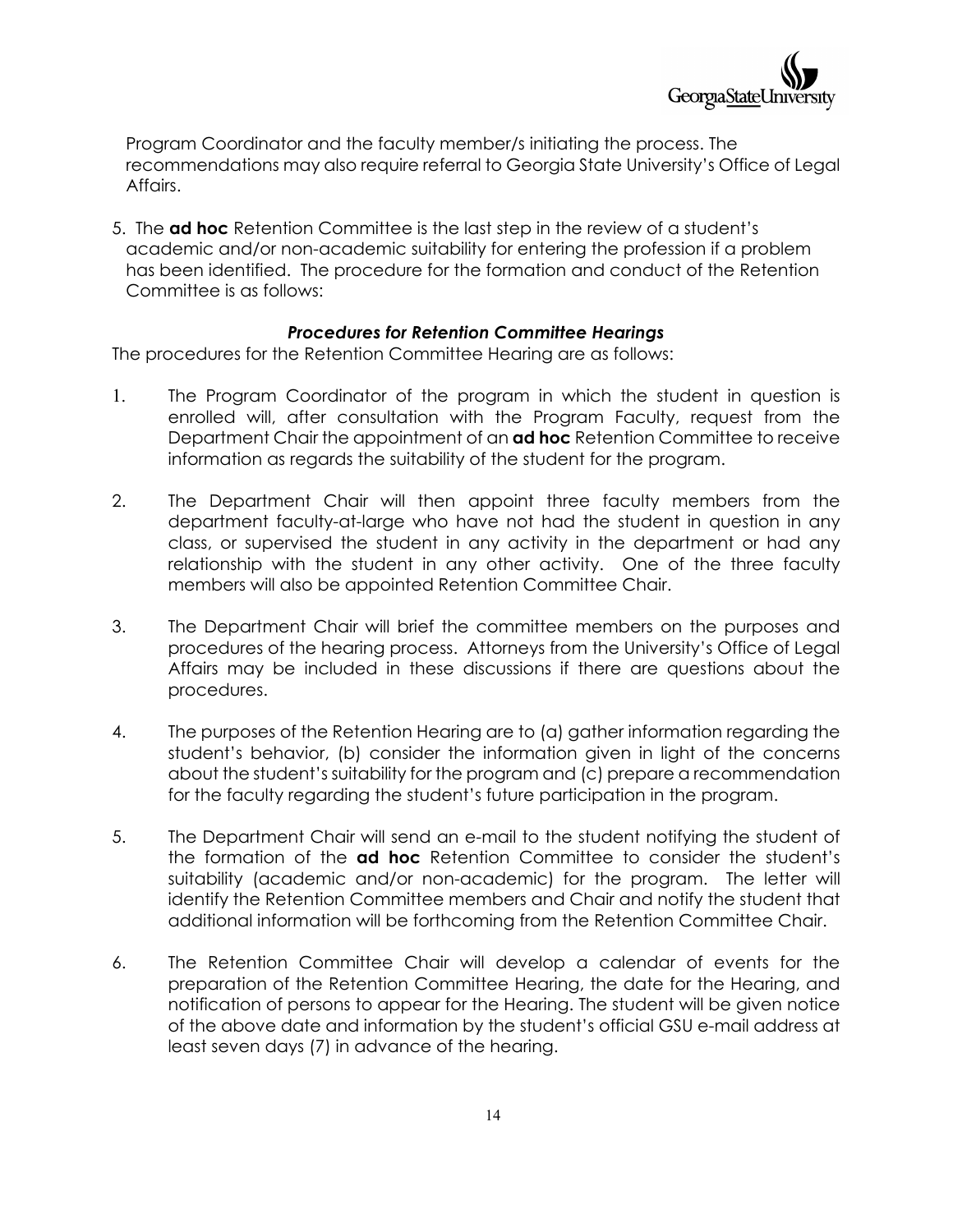

- 7. The student will be informed of the information received and the persons who will appear to present information to the Retention Committee. At least seven days (7) prior to the date of the Retention Committee Hearing, the student will be sent copies of all documents and the names of all who will appear. The student should provide to the Retention Committee Chair a copy of all documents that he/she will submit to the Committee at least two business days prior to the Retention Committee Hearing. The student may choose to present information at the Hearing or have persons present information relevant to any incidents described in the information received by the Committee.
- 8. The Retention Committee Chair will be responsible for securing appropriate space for the Hearing, providing the necessary supplies and equipment for recording the Hearing, and notifying persons who are to provide information about the date, time and location of the Hearing.
- 9. The student is to be informed that the Hearing will not allow for participation by an attorney or other representative. However, an attorney or representative may accompany and give advice to the student. The student is to notify the Chair of the Retention Committee if an attorney or representative will be present. The Retention Committee Chair will, in turn, notify the University's Office of Legal Affairs of the expected presence of an attorney or representative and the person's name.
- 10. The Retention Committee Chair shall preside over the Hearing and be responsible for recording the Hearing.
- 11. All oral presentations will be recorded and the person providing the information will be asked to affirm the truthfulness of the information presented; written presentations must be signed by the preparer and have a statement swearing or affirming the truthfulness of the information included with the written material. The student has the right (at his/her expense) to receive a copy of tapes of the Hearing and documents presented.
- 12. Members of the Committee and the student may ask questions of persons providing information for the purpose of clarifying information; as this is not intended to be an adversarial proceeding, no questions can be asked except to clarify material presented to the Committee. The student will submit all questions in writing to the Chair of the Retention Committee.
- 13. At the conclusion of the presentation of the information, the student will be allowed an opportunity to present information to challenge the information presented as well as describe their own understanding of events.
- 14. After all information has been received, the Retention Committee will meet in closed session to discuss the information received and develop a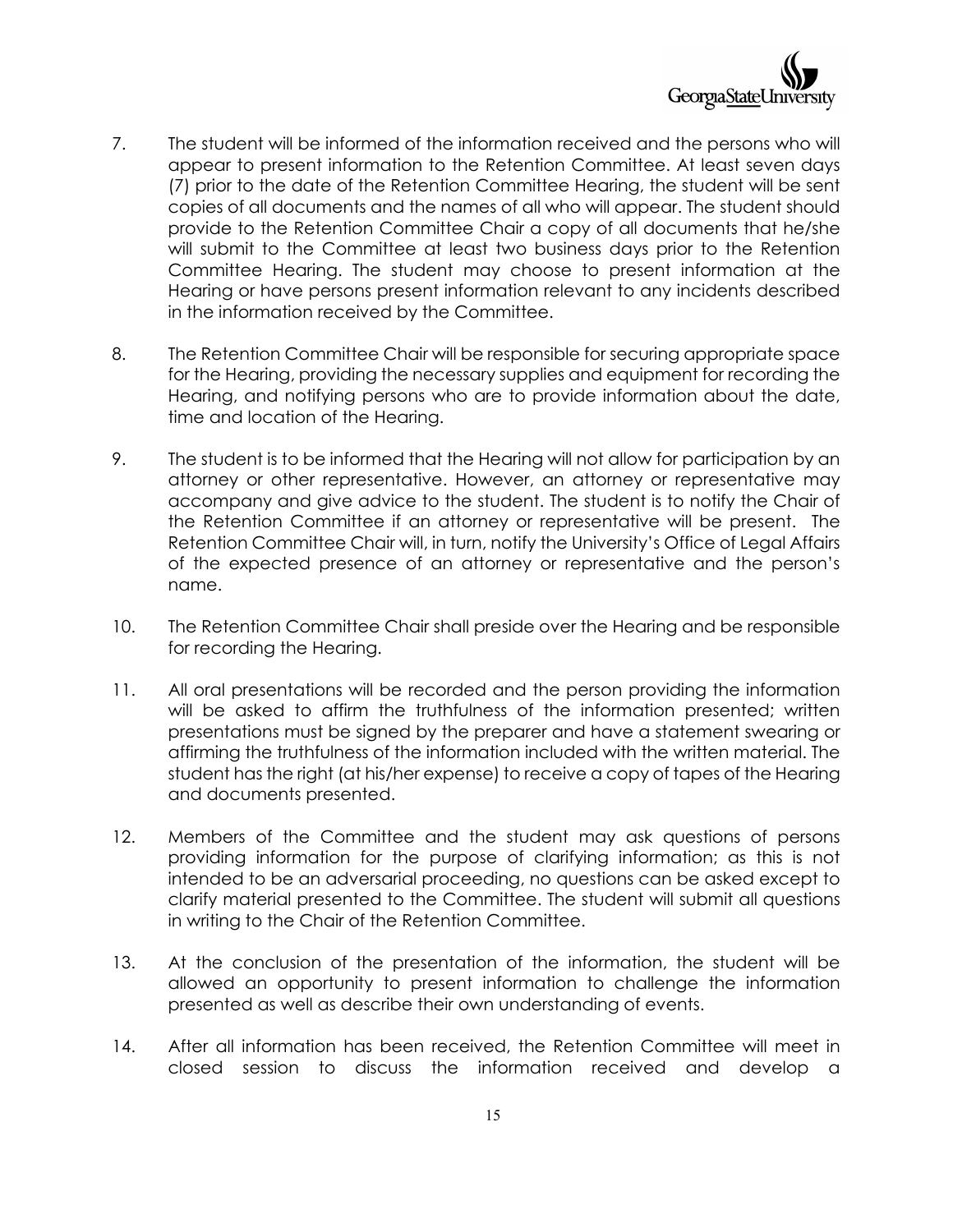

recommendation to the CPS Faculty. The Committee has the following options for framing the recommendation: a) no additional action is necessary; b) the student may continue in the program with stipulations as to corrective measures to remove behavioral deficits; c) the student must leave the program for a prescribed period, take action to correct or remove behavioral deficits, then return to the Retention Committee to present information supporting their return to the program: or d) the student should be removed permanently from the program. The Retention Committee will prepare a written statement of its decision.

The Retention Committee will base its recommendations to the CPS Faculty on professional behaviors expected of all counselors and counselors in training. These professional behaviors are directly related to the Professional Codes of Ethics of the American Counseling Association and the American Psychological Association, licensing laws of Professional Counselors and Psychologists, and the accrediting bodies: American Psychological Association and Council for the Accreditation of Counseling and Related Educational Programs (CACREP), and the Council on Rehabilitation Education (CORE). The following list provides examples of behaviors and attitudes expected of successful counseling students. This list is not exhaustive, but rather serves as a guide to the student and to the Retention Committee.

#### Characteristics Expected of a Successful Student

- Integrity
- Self-Awareness
- Ability to successfully complete the academic course work required in the program
- Sensitivity to individual differences and respect for diversity among fellow students, staff, faculty, and clients.
- Respect for and adherence to the Code of Ethics of the American Counseling Association (for Mental Health Counseling students, School Counseling Students and Rehabilitation Counseling students) or the American Psychological Association (for Counseling Psychology students and School Psychology students) and ASGW Code of Ethics for group work.
- The ability to accept and make use of feedback from faculty regarding one's progress in the program as it relates to academics, interactions with fellow students and faculty, and clinical skills.
- The commitment to upholding confidentiality with fellow students in interpersonal and supervisory experiences and also with clients in practicum and internship.
- Awareness of how to maintain appropriate interpersonal boundaries with faculty, fellow students, and clients.
- Ability to interact appropriately and effectively with other students, faculty, and staff.
- 15. The Retention Committee Chair will present its recommendation to the CPS faculty. The faculty will discuss the Committee's findings and approve, disapprove or modify the Retention Committee's recommendation. A majority vote of the faculty will be necessary to carry the motion.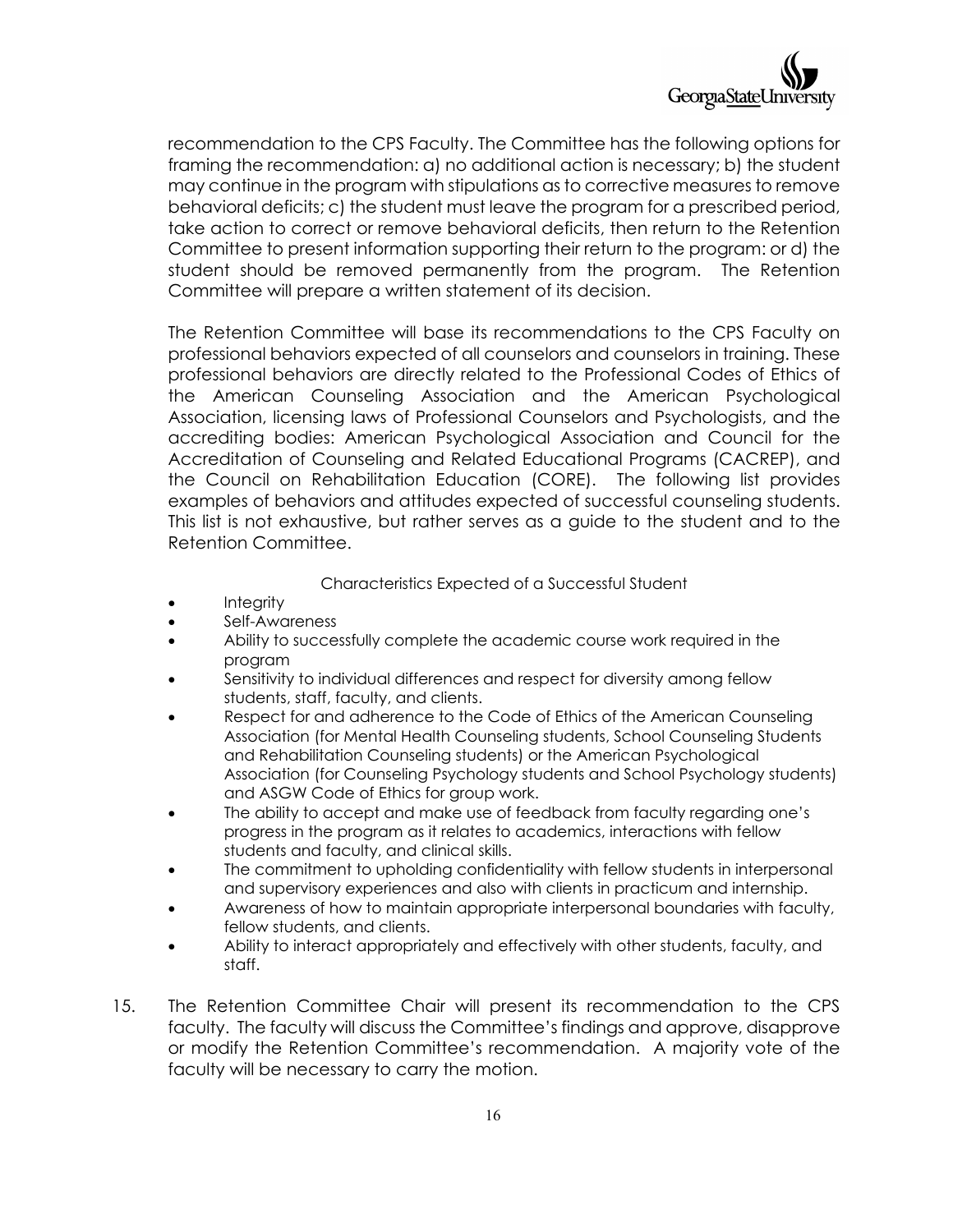

- 16. The Retention Committee Chair will prepare a report of the faculty decision for the Department Chair and the student. The student will receive a copy of the faculty's decision via official GSU email.
- 17. The student may appeal the CPS faculty's decision by following the printed appeals procedures described in the College of Education & Human Development Catalog. Reviewed, revised and approved by the CPS faculty on August 19, 2014.

#### *University Grievance Procedures*

Georgia State University seeks to maintain the highest standards of integrity and fairness in its relationships with students. The Undergraduate Catalog and the Graduate Catalog (both found at https://catalogs.gsu.edu/) and the Student Code of Conduct (http://codeofconduct.gsu.edu/) set forth policies and requirements for Georgia State students. Students are expected to know and comply with these policies. Students may, however, seek relief or resolution when they believe that:

A. The application of these policies and procedures will create undue hardship for them or will not recognize their extraordinary or extenuating circumstances; or B. Specific actions, practices, or decisions on academic or non-academic matters have been made or carried out in an arbitrary, discriminatory, or inequitable manner.

All Georgia State University students have the right to file grievances following the university

policy that can be found at [http://deanofstudents.gsu.edu/student-assistance/student](http://deanofstudents.gsu.edu/student-assistance/student-complaints-petitions/)[complaints-petitions/.](http://deanofstudents.gsu.edu/student-assistance/student-complaints-petitions/) The GSU School Psychology Ph.D. Program recognizes students' right to file grievances and adheres to the University Policy.

#### **CPS Faculty & Staff**

Dr. Brian Dew, Department Chair **Dr. Andrew Roach, Program Coordinator** 

#### **Primary School Psychology Faculty 2022-2023**

- Dr. Tamika La Salle Dr. Joel Meyers Dr. Catherine Perkins
- Dr. Chavez Phelps Dr. Kristen Varjas Dr. Kimberly Robinson

Dr. Tamara D'Anjou Turner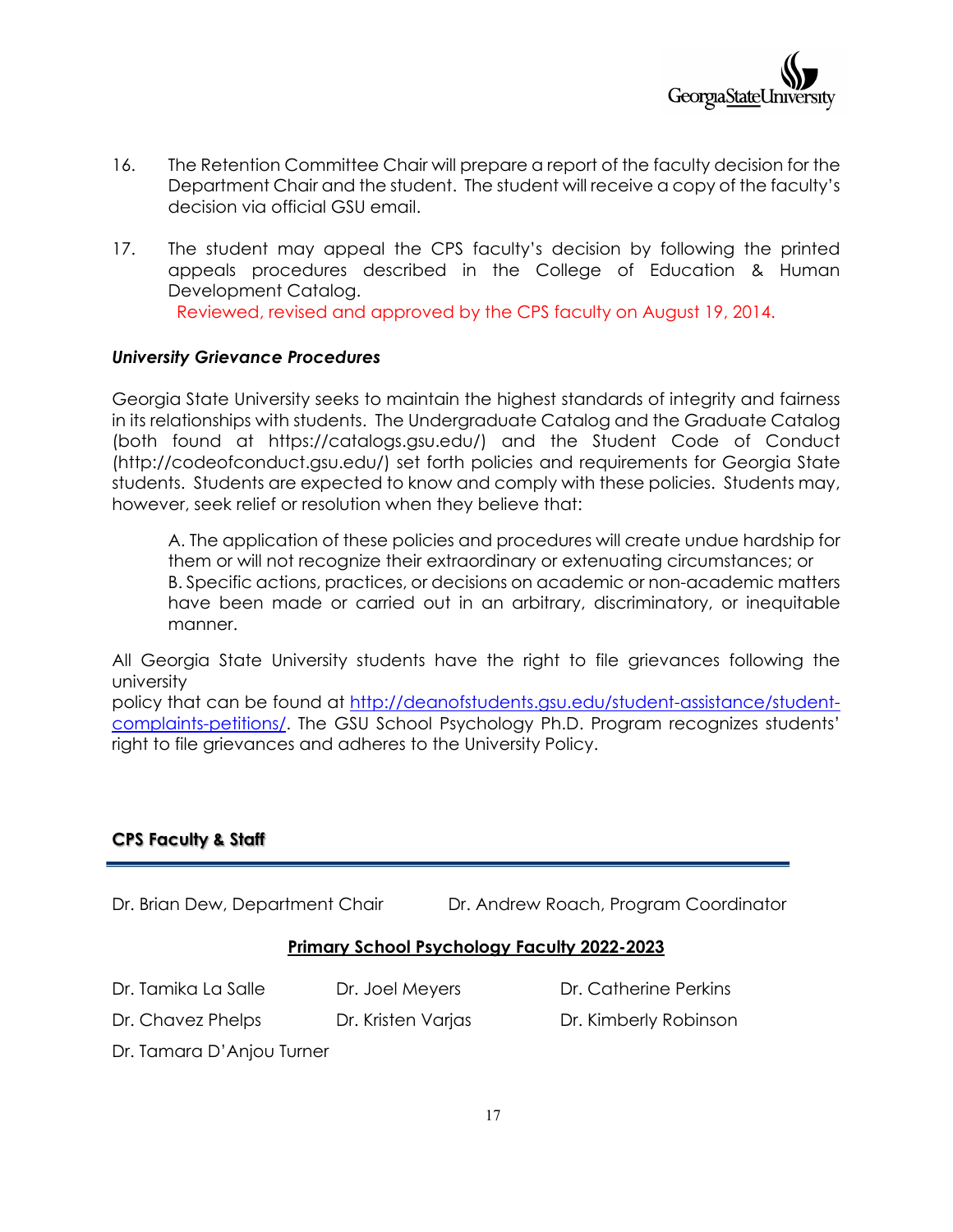

#### **Associated School Psychology Faculty**

Dr. Paul Alberto (College of Education & Human Development Dean and Regents' Professor in Intellectual Disabilities)

Dr. Emily Graybill (Director of the Center for Leadership in Disability and Clinical Associate

Professor of Public Health)

#### **Other CPS Department Faculty**

| Dr. Jeff Ashby      | Dr. Catharina Chang    | Dr.                | Jamian           |  |
|---------------------|------------------------|--------------------|------------------|--|
| Coleman             |                        |                    |                  |  |
| Dr. Don Davis       | Dr. Franco Dispenza    | Dr.                | Cirleen          |  |
| DeBlaere            |                        |                    |                  |  |
| Dr. Dennis Gilbride | Dr. Natalie Grubbs     |                    | Dr. Kan Guvensel |  |
| Dr. Erin Mason      | Dr. Jonathan Orr       | Dr. Ken Rice       |                  |  |
| Dr. Han Na Suh      | Dr. Laura Shannonhouse | Dr. Leslie Wofford |                  |  |

#### **CPS Department Staff**

Fritz Kroncke, Administrative Specialist - Managerial Katie Lowry, Business Manager II Yolande Miller, Fiscal Grants Specialist Yolanda Parker, Administrative Specialist – Administrative Sharieka Savage, Administrative Specialist – Administrative

#### **School Psychology Faculty**

Major responsibility for the school psychology program is shared by five full-time school psychology faculty members (Roach, La Salle, Meyers, Perkins, and Phelps); an additional faculty member contributes to the program on a half-time basis (Turner). The College's Associate Dean for Graduate Studies & Research (Varjas) also maintains a faculty appointment with the program, mentoring doctoral students, serving on committees, and occasionally teaching program courses. Finally, our program's assessment sequence is coordinated by a part-time instructor (Robinsons), who also contributes to program planning and operations. Other support for the program is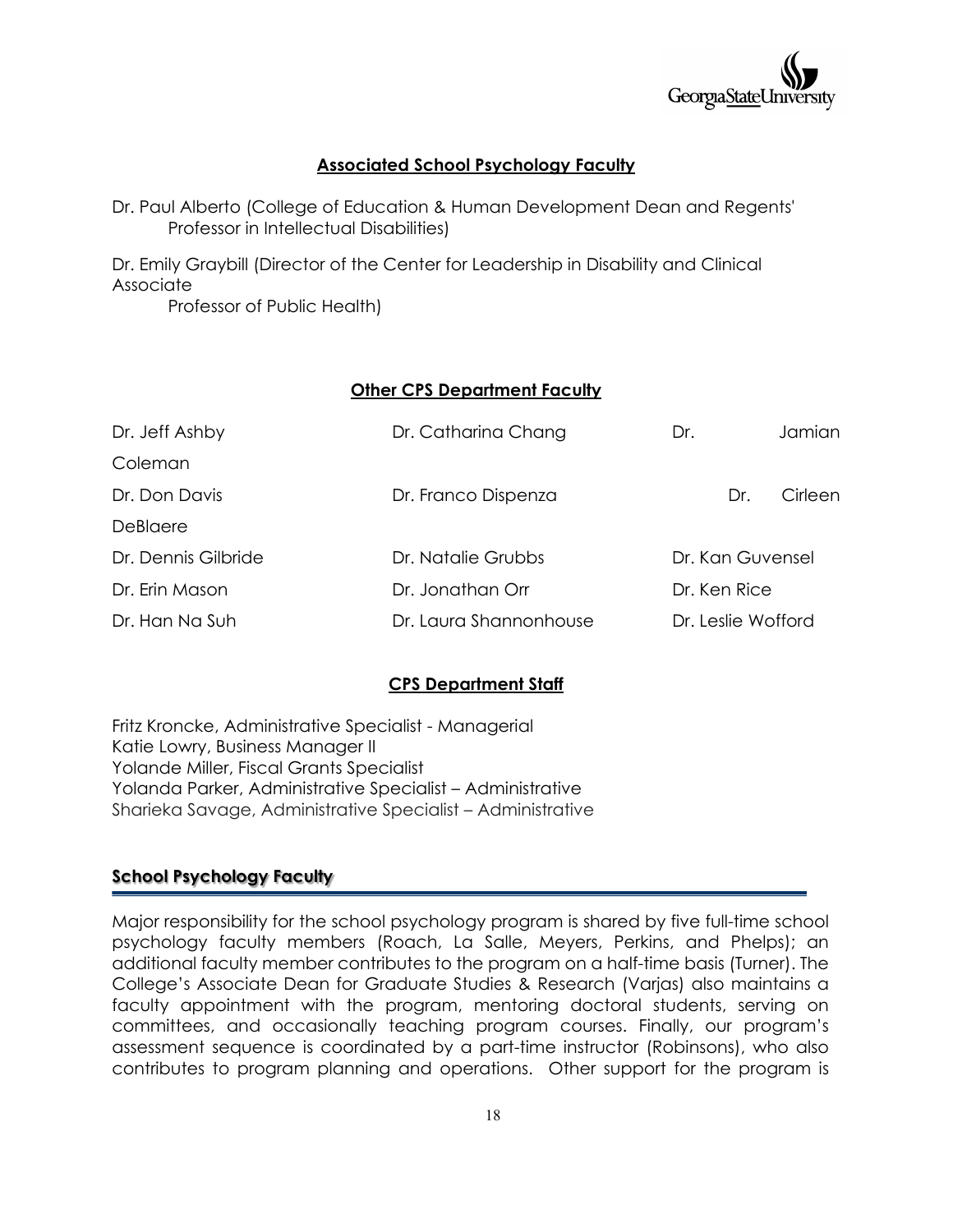

provided by the remaining faculty members in the Department of Counseling and Psychological Services (CPS), and by faculty members in other departments within the College of Education & Human Development.

Students receive ongoing mentoring and guidance from the program faculty in planning their studies and research and in writing their dissertations. The faculty-tostudent ratio is excellent. Consequently, faculty members are highly involved in the professional and personal development of their students. Above all else, students can look forward to the support of a faculty committed to developing its students.

Upon acceptance into the program, students are assigned a faculty advisor from the school psychology faculty. Students meet with their advisors on a regular basis to discuss program planning, research opportunities, professional development, and other issues. Students are free to change advisors at any time during their graduate program.

All doctoral students complete a dissertation that is derived from data-based original research. Doctoral students should identify a faculty member to serve as their dissertation chair whose research interests match their own. The dissertation chair does not have to be the student's academic advisor. After the dissertation chair is identified, the student forms a dissertation committee based on College of Education & Human Development guidelines. The dissertation chair and the student meet on a regular basis to discuss the progress of the dissertation.

#### School Psychology Faculty

#### **Andrew Roach, Ph.D. Professor, School Psychology; Ph.D. Program Coordinator**

Dr. Roach received his doctorate in Educational Psychology with an emphasis in School Psychology from the University of Wisconsin-Madison in 2005. He was an elementary teacher for nine years prior to his doctoral work and also has a graduate degree in Education (elementary education emphasis) from Claremont Graduate University. Dr. Roach is a core faculty member and evaluation team leader for the Georgia Leadership Education in Neurodevelopmental and Related Disabilities (GaLEND) program, which is part of a nationwide network of grant-funded LEND programs that provide interdisciplinary leadership training program for future professionals, disability advocates, and community members. From 2013-2018, he served as associate director for the Center for Leadership in Disability, a federally-funded University Center for Excellence in Development Disabilities Education, Research and Service. He also is co-founder and affiliate faculty for the Inclusive Digital Expression and Literacy Program, Georgia State's inclusive postsecondary education program for students with intellectual disabilities.

His current research/scholarship focuses on inclusion and disability studies in education;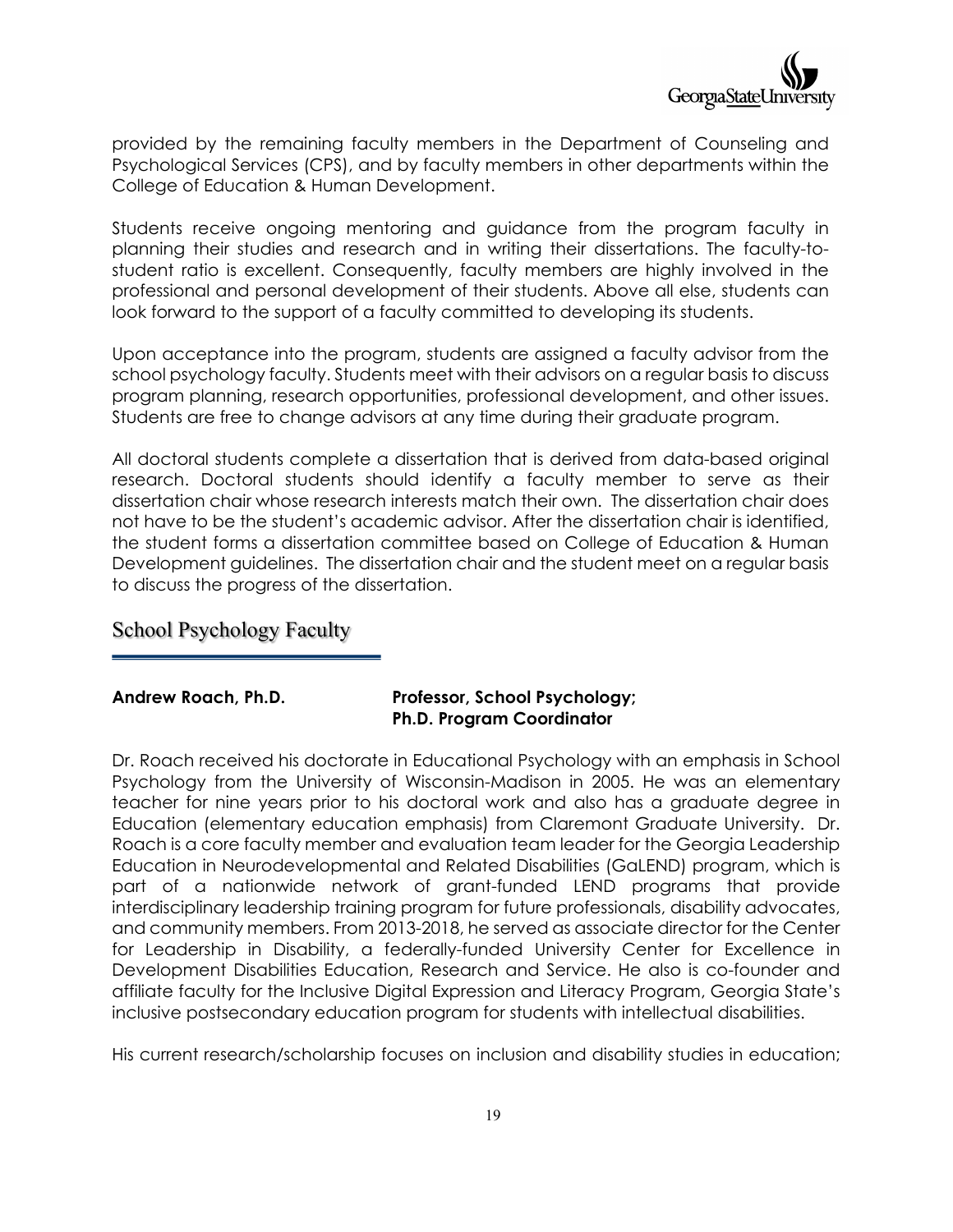

developing and sustaining authentic and trustworthy leadership in schools, agencies, and nonprofit organizations; and the implementation of mindfulness and contemplative practices in school and community contexts. Dr. Roach is co-principal investigator for the *CARE for Special Educators* project—a multi-year grant from the US Department of Education Institute for Education Sciences to evaluate a mindfulness-based professional development program for special education teachers. He received the Lightner Witmer Early Career Research Award from the American Psychological Association – Division 16 in 2010 and the Council for Exceptional Children's Early Career Publication Award in 2007.

#### **Tamika La Salle, Ph.D. Associate Professor, School Psychology Director, Center for School Safety, School Climate, and Classroom Management**

Dr. La Salle received her Ph.D. in school psychology from Georgia State University. She is a Nationally Certified School Psychologist. Prior to joining the faculty at Georgia State University, she served on the faculty at the University of Connecticut. Dr. La Salle currently serves as Chair of the NASP-ERT Minority Scholarship Program. She is also the Editor-in Chief of the *International Journal of School & Educational Psychology*. Dr. La Salle is the Director of the Center for Research on School Safety, School Climate and Classroom Management. She teaches courses related to applied practice, cultural diversity, and child psychopathology.

Dr. La Salle's primary areas of research interests include culturally responsive education practices, school climate, and the interrelationships among cultural and ecological variables including the community, family, and school on student outcomes. Dr. La Salle co-developed the Georgia School Climate Survey Suite used nationally and internationally. She also serves as a consultant to states and district leaders to promote a positive school climate and equity. a school climate survey site for students, school personnel, and parents. Dr. La Salle has received grants and contracts to support her work related to school climate, cultural diversity, and multi-tiered systems of support. Dr. La Salle also engages in international work and is a member of the International Association of School Psychologists. She is the leader of the *International School Climate Collaborative* aimed at integrating trans-national efforts to support positive and affirming educational environments for students. Dr. La Salle received the 2022 Perry A. Zirkel Distinguished Teacher Award and the 2018 Excellence in Research & Creativity: Early Career Award.

#### **Joel Meyers, Ph.D. Regents Professor, School Psychology; Executive Director, Center for School Safety, School Climate and Classroom Management**

Dr. Meyers received his Ph.D. in educational psychology with a specialization in school psychology from the University of Texas at Austin. Prior to joining the faculty at Georgia State University, he served on the faculties in School Psychology at Temple University and at the University at Albany. Dr. Meyers has served as the director of the School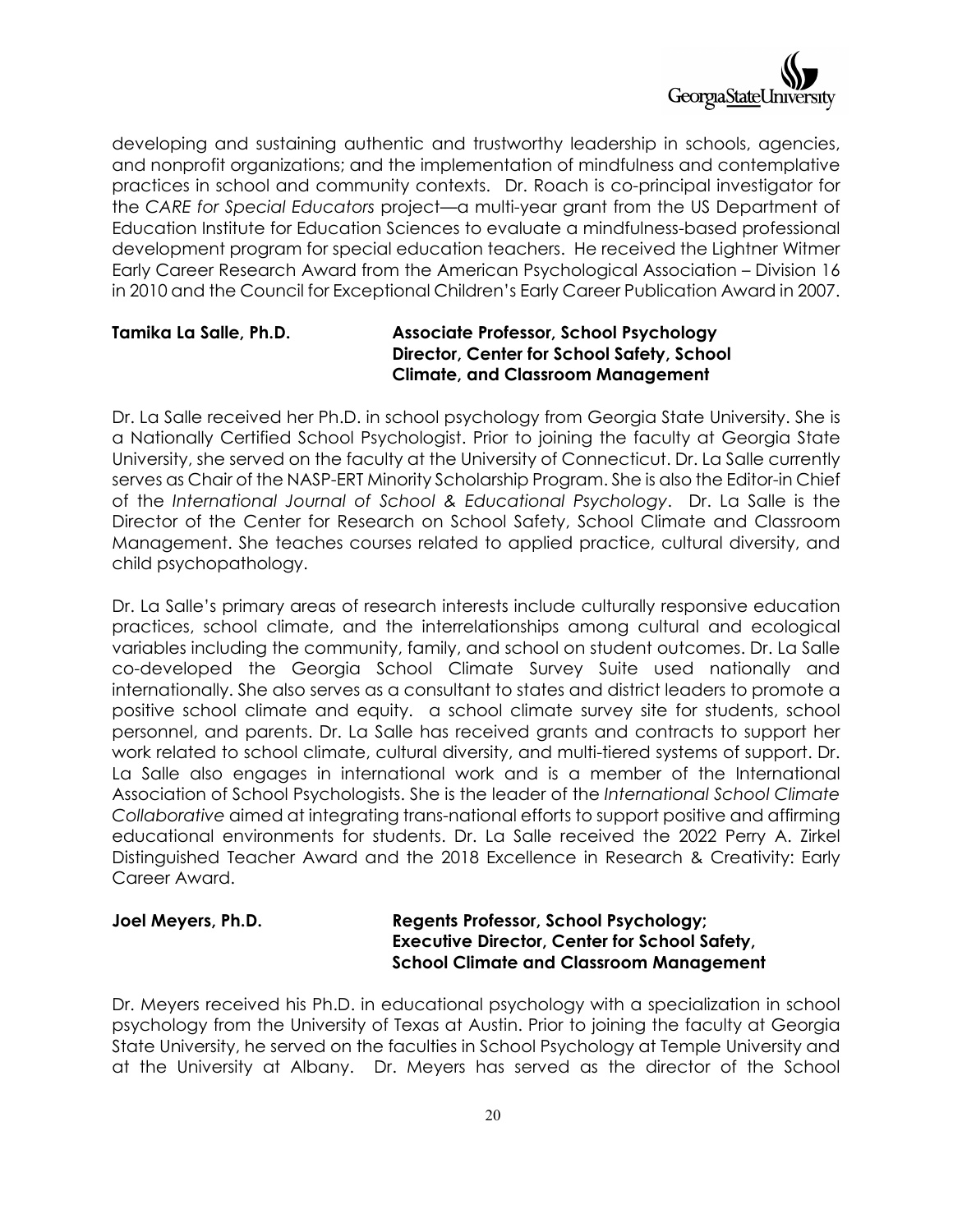

Psychology Programs at the University at Albany and Georgia State University. He has also served as president of Division 16 of the American Psychological Association, Director of the Council of Directors of School Psychology Programs and Editor of the *Journal of School Psychology*.

Dr. Meyers is a co-founder and serves as the Executive Director of the Center for Research on School Safety, School Climate and Classroom Management at Georgia State University. He teaches courses related to school-based consultation. Dr. Meyers has received numerous grants and contracts supporting his research which has focused on: primary prevention of learning and adjustment problems in children; prevention of bullying and violence in schools and communities; prevention of the commercial sexual exploitation of children; promotion of school-based mental health; implementation of school-based consultation and tier-based approaches to delivering psychological services in schools; as well as school reform, including the implementation of Positive Behavior Interventions and Supports. Further, he has received many awards and honors for his contributions to research and to the field of School Psychology.

#### **Chavez Phelps, Ph.D. Assistant Professor, School Psychology**

Dr. Phelps' received his Ph.D. in school psychology at Indiana State University in 2011. Prior to joining the faculty at Georgia State University, he served on the faculty in School Psychology at Indiana State University. He is a licensed psychologist and has experience working in both school contexts and private practice. He also has coordinated a therapeutic program and worked in juvenile correctional facilities. His research interests include school-based mental health services, with a particular focus on trauma-informed care. Also, Dr. Phelps researches effective school safety practices for African American youth and children who identify as part of the LGBTQ+ community. Also, he is interested in mentoring strategies to reduce school dropout rates among African American youth. Dr. Phelps serves as a member of the National Association of School Psychologists (NASP) Government and Professional Relations (GPR) Committee. He also is a certified PREPaRE trainer, which is a curriculum to address school crisis intervention and prevention.

#### **Kris Varjas, Psy.D. Professor, School Psychology; Associate Dean for Graduate Studies & Research**

Dr. Varjas received her Psy.D. in school psychology from the University at Albany, State University of New York and her M.S.W. from the University of Connecticut. Dr. Varjas worked as a social worker for several years in a shelter serving women who were homeless. Dr. Varjas has been a faculty member in the CPS department since 2000. She served as the Director of the Center for Research on School Safety, School Climate, and Classroom Management from 2011-2022. Dr. Varjas' current research efforts include school- and community-based projects investigating staff and teacher wellbeing, mental health, trauma-informed practices, creating safe and affirming classrooms, bullying, social emotional learning, and school climate. Her interests include international and national mental health promotion, developing culture-specific prevention and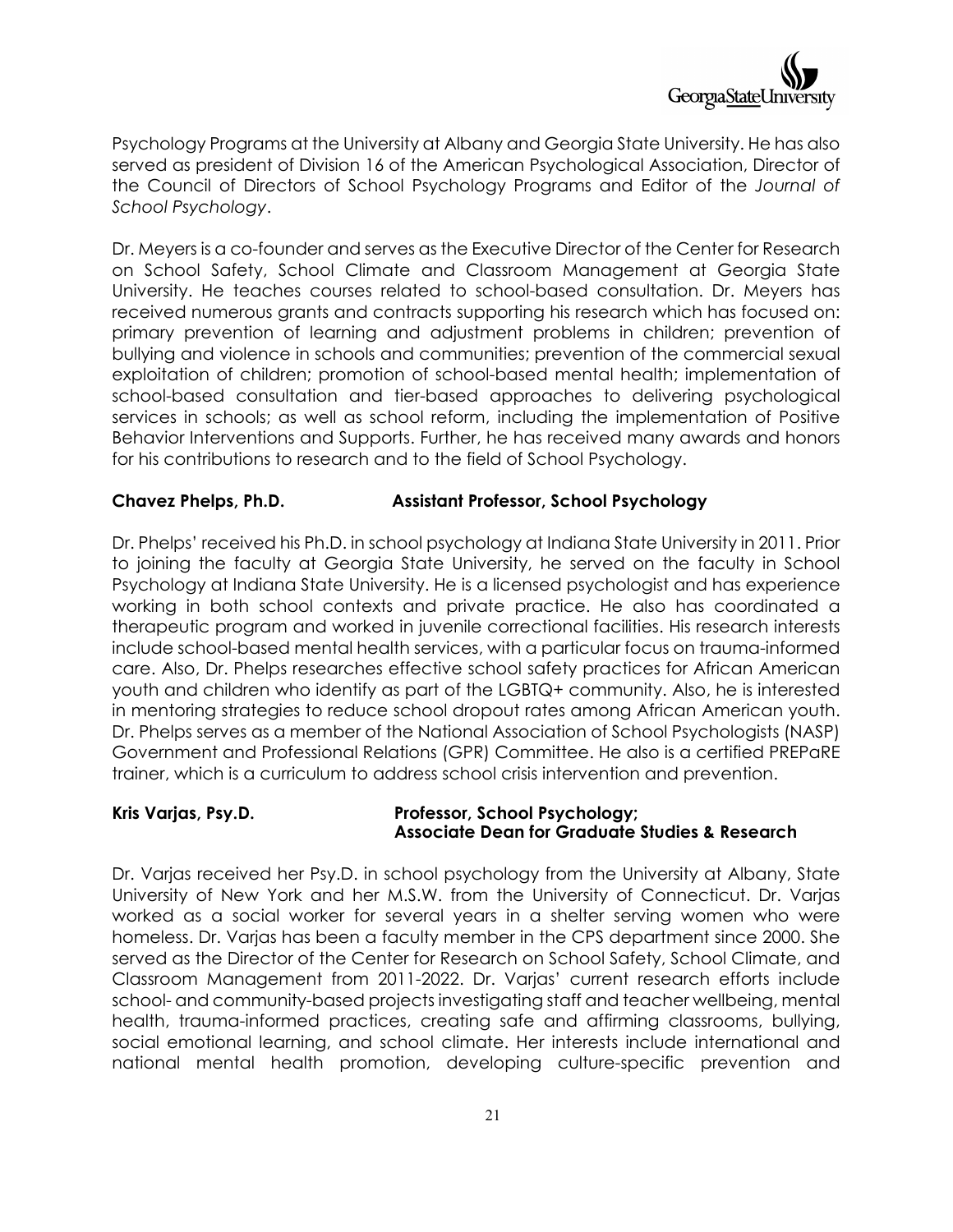

intervention programs and the use of mixed methodology in school psychology practice. Dr. Varjas is the co-author of a book published by the American Psychological Association entitled School-Based Mental Health Services: Creating Comprehensive Culturally Appropriate Service Programs. She has received awards from the Georgia Association of School Psychologists and Georgia State University for her work with diverse populations in the United States and in Sri Lanka. Dr. Varjas is a member of the Society for the Study of School Psychology. She served as the Chair of the National Association of School Psychologists (NASP) LGBTQI2-S Committee for seven years. During her tenure, she led the development of three positions statements focused on creating safe schools for LGBTQ+ children and youth. Dr. Varjas also served as the APA Division 16 representative to the writing group for the APA and NASP Resolutions (2015; 2020) focused on sexual and gender diverse children and youth in schools. Dr. Varjas received the 2008 Outstanding Faculty Research Award and the 2014 Distinguished Faculty Member Award from the GSU College of Education & Human Development.

#### **Catherine Perkins, Ph.D. Clinical Professor, School Psychology; M.Ed./Ed.S. Program Coordinator**

Dr. Perkins received her Ph.D. in school psychology with a specialization in developmental neuropsychology/biopsychology from Georgia State University (GSU) in 1994. Prior to joining the faculty at GSU, she worked for ten years with the Georgia Psychoeducational Network as both a school psychologist and administrator. Dr. Perkins has been a practicing school psychologist in the state of Georgia for over 30 years. She is a Licensed Psychologist in the state of Georgia and holds certification at the doctoral level both as a school psychologist and school leader (S-7, L-7). Dr. Perkins is a member of the International School Psychology Association (ISPA), the National Association of School Psychologists (NASP), and the Georgia Association of School Psychologists (GASP), for whom she served as President in 2010. She currently serves on the GASP Executive Board, the NASP Leadership Development Committee, and represents NASP as Secretary of the National Joint Committee on Learning Disabilities (NJCLD).

Dr. Perkins currently serves as the Coordinator for the M.Ed./Ed.S. School Psychology training program and is a research fellow with the Center for Research on School Safety, School Climate, and Classroom Management. She teaches a variety of courses in the CPS department including Multicultural Counseling, Child and Adolescent Psychopathology, Social Emotional Assessment of Children and Adolescents, Biopsychosocial Aspects of Addiction, School Psychology Internship, and Advanced Practicum. Her research interests include national and international inquiry into school climate, mental health and wellness for marginalized youth, and cultural conceptions of psychological wellbeing.

#### **Tamara D'Anjou Turner, Ph.D. Clinical Assistant Professor; Doctoral Internship Coordinator**

Dr. Turner completed her Ph.D. in Clinical Psychology at the University of Miami. She is a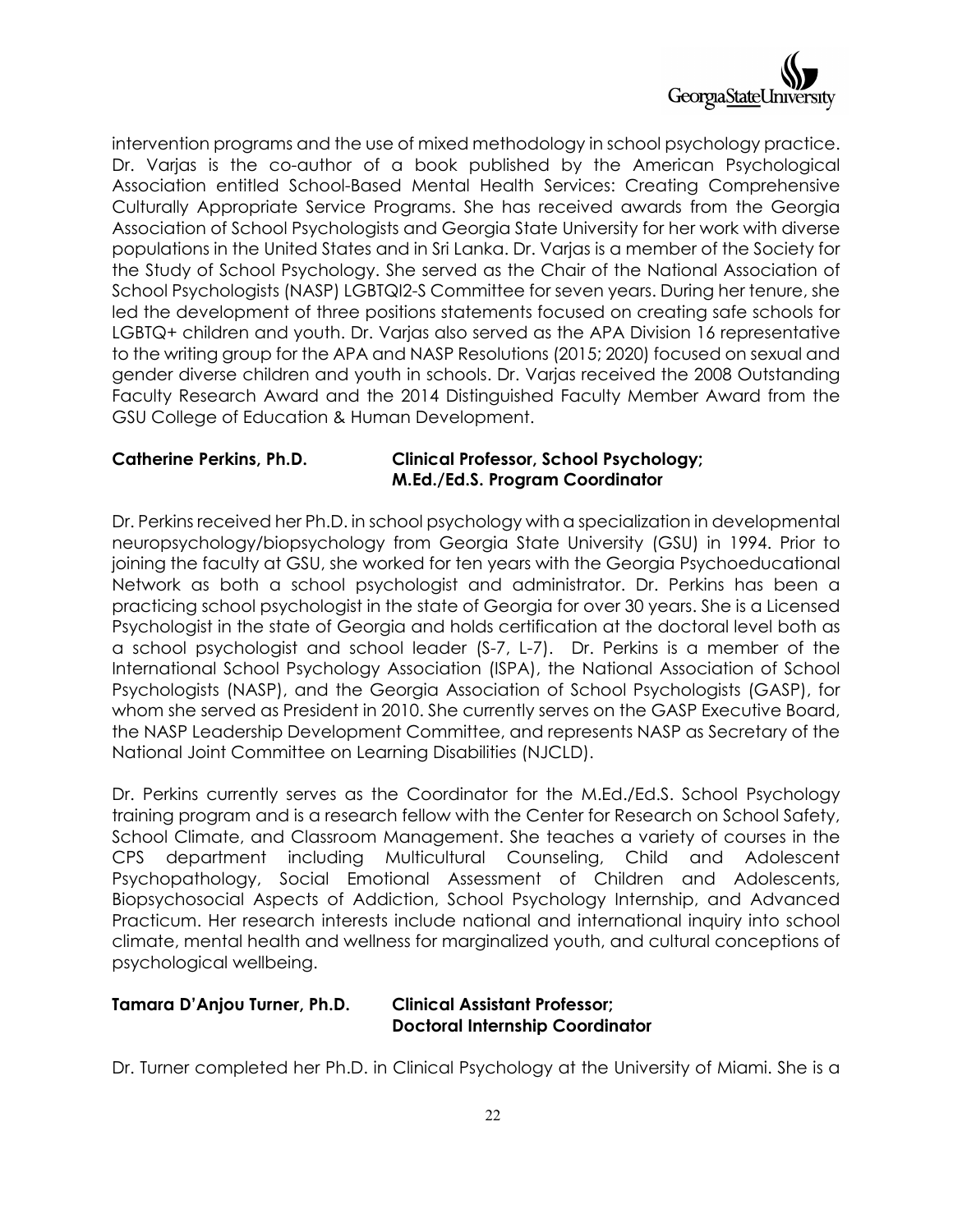

licensed psychologist with more than a decade's experience in individual therapy, group therapy, couples' therapy, and psychological assessment for adults and adolescents. Her clinical interests include depression, anxiety, motivation, goal setting, women's issues, and relationships. In the CPS Department, Dr. Turner coordinates and supervises doctoral internships and advanced practica for School Psychology and Counseling Psychology doctoral students

#### **Kimberly Robinson, Ph.D. Assessment Sequence Coordinator/Instructor**

Dr. Robinson is a Georgia State University alumnus, who has received her Ph.D. in school psychology. She is both a licensed psychologist and certified school psychologist in the state of Georgia. Beginning with her pre-doctoral internship, Dr. Robinson served children and families as a school psychologist with the Georgia Network for Educational and Therapeutic Supports for seven years providing direct services to students, consultation with families and educators, and supervision of intern and practicum students. She has also taught Social Emotional Assessment of Children and Adolescents at Georgia State University, and is certified in Life Space Crisis Intervention and Brain Story. Her professional interests include autism spectrum disorder, educational advocacy, emotional and behavioral interventions, positive psychology and well-being, and assessment.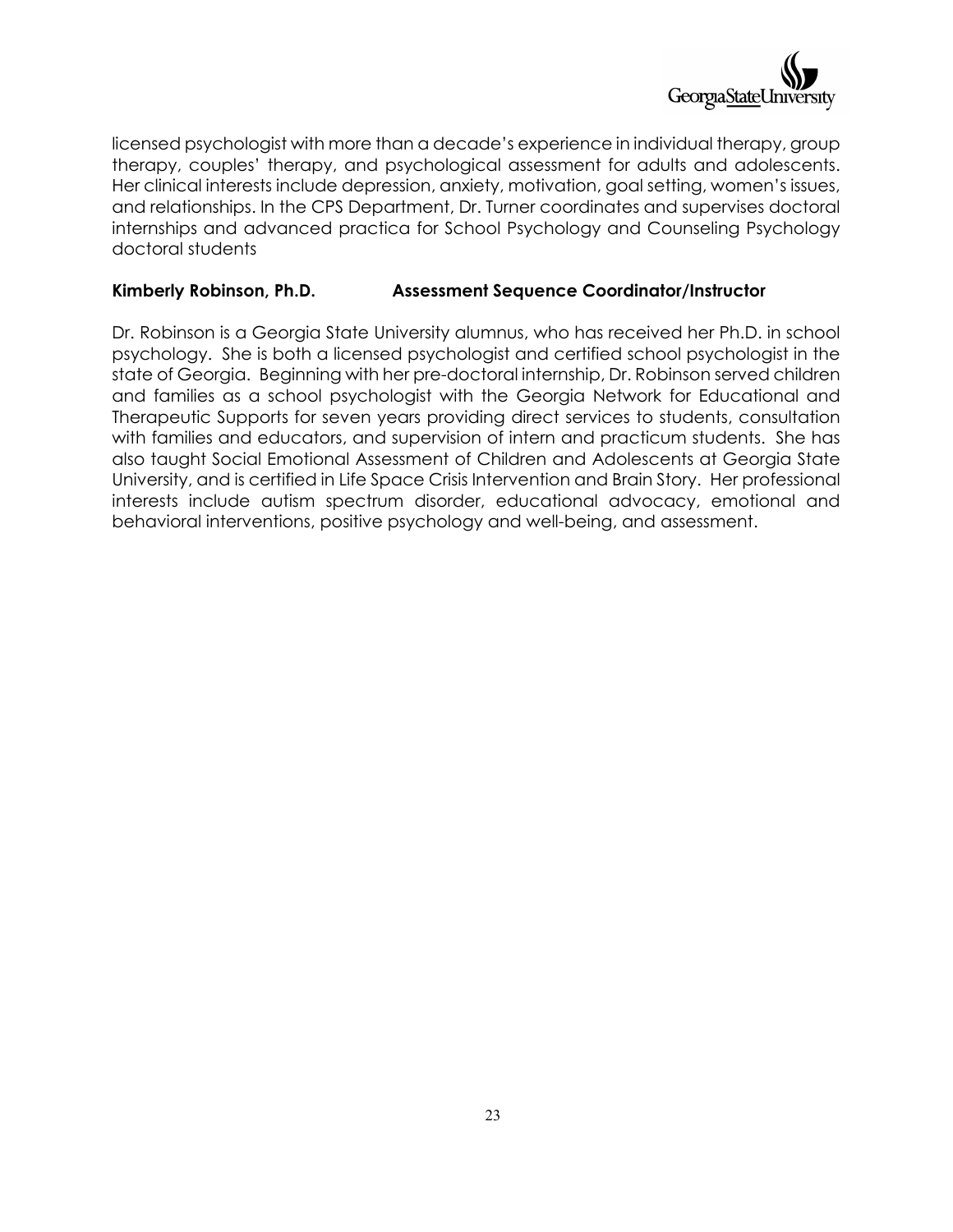#### **Ph.D. Program of Study**

#### **\*\*\*NOTE: In all cases, the graduate catalog (or addendum) for the year that the student entered the program (or a later year if so adopted) is the definitive source for determining the required program of study.**

The Ph.D. program of study includes College of Education & Human Development and school psychology program requirements. The program requires 147 credits of coursework beyond the Bachelor's degree (or 141 if a student chooses to do an advanced practicum in lieu of the full EdS internship) and 74 credits beyond the educational specialist's degree, including doctoral internship and dissertation requirements. A student's program of study is planned in consultation with his or her graduate advisor and program advisory committee.

The doctoral program typically involves three stages, which often overlap to some degree. The first stage consists of fulfilling the requirements established by the College of Education & Human Development and the School Psychology Program for the M.Ed./Ed.S. in School Psychology. The second stage involves successful completion of the advanced series of courses: a predissertation research project; a comprehensive examination; and approval of the dissertation prospectus. After meeting these requirements, a student is advanced to candidacy for the Ph.D. degree. The third or incandidacy stage is devoted to independent research, preparing the dissertation, and pre-doctoral internship in school psychology.

*Please note that if any of the courses listed below have been taken prior to admission to the doctoral program, appropriate substitutions may be made with the approval of the student's doctoral committee and the College of Education & Human Development.* 

**Practicum Placements**. Practicum placements are essential parts of doctoral training in school psychology. They provide students with opportunities to learn practical skills, applications of science and theory, and to practice the school psychologist's major professional roles and functions under the direct supervision of university faculty and sitebased supervisors. Students participate in a graduated sequence of practicum experiences over the course of at least three semesters. Throughout practica, students receive extensive supervision and professional role modeling. There are three required practicum experiences in the GSU School Psychology Program. Applied Practice I and II take place in public schools in the greater Atlanta area. Together, they require *at least*  two semesters of approximately two days per week to total 600 hours and six credit hours of coursework. Placements are arranged by the Practicum Coordinator with input from the student and local school districts. *CPS 8680 Internship in School Psychology* is the Advanced Doctoral Practicum for students in the PhD Program. The PhD program requires at least two semesters of part-time placement in CPS 8680 (600 hours across the two semesters). *However, to receive Ed.S. certification you must complete 12 credit hours of CPS 8680, which is 1200 hours over at least two semesters.* At least half of the 1200 hours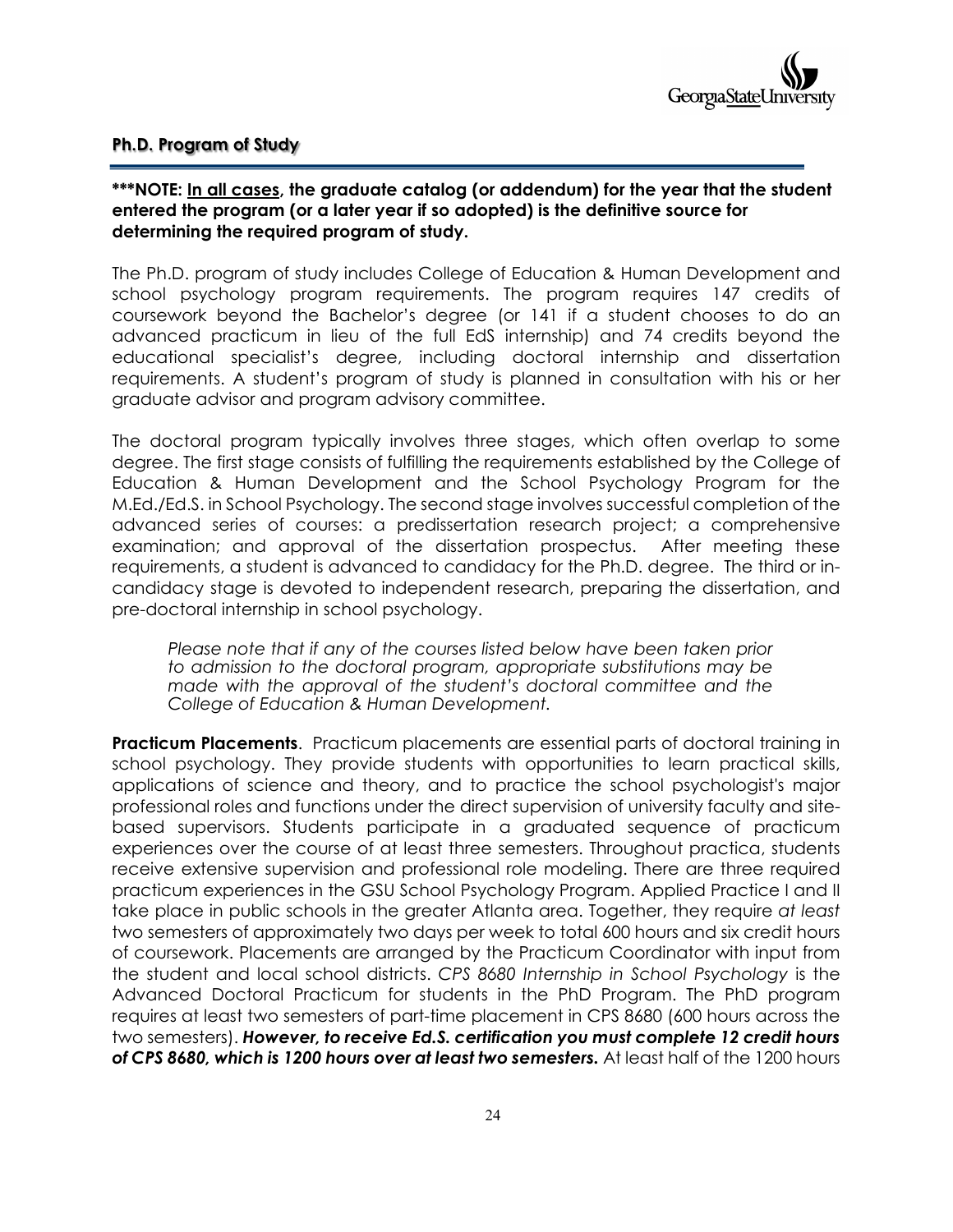

(in CPS 8680) must be completed in a school-based setting to receive the Ed.S. certification. It is possible, with the prior approval of the faculty, to arrange a 600-hour advanced doctoral practicum in a special school, clinic, or non-school setting if the setting provides experiences that are consistent with professional school psychology practices and includes appropriate supervision by a licensed psychologist. For students entering with an Ed.S. or the equivalent, the student's doctoral advisory committee will determine whether the student has completed a comparable course in their prior graduate work and has sufficient skills and field experience to meet the criteria for this doctoral practicum. Based on input from the doctoral advisory committee, some students may be required to enroll in an additional practicum experience. **In all cases, PhD students must complete 1200 total hours in supervised school-based settings** across all practica and the doctoral internship.

**\*\*Important note for students entering with an Ed.S. or other prior graduate degrees**: Your previous coursework will be evaluated to determine whether it meets the GSU Ph.D. program requirements, objectives and competencies. To facilitate that process, you must compile a portfolio of prior classwork, syllabi, and evidence of competence. The school psychology faculty will review your portfolio to determine which competencies and courses you have completed. *You may be required to retake coursework or practica taken previously and/or supplement your previous coursework with courses taken at GSU*.

The BA/PHD Program in School Psychology is comprised of courses from the M.Ed., Ed.S. and, PhD requirements as outline below.

#### **Program of Study for Master of Education in School Psychology (M.Ed.)**

Professional Studies (6) Required (6):

- EPRS 7900 Methods of Research in Education (3)
- EPSF 7120 Social and Cultural Foundations of Education (3)

Major (28) Required (28):

- CPS 6040 Introduction to School Psychological Services (3)
- CPS 6410 Basic Counseling Skills (3)
- CPS 7490 Individual Assessment I (3)
- CPS 7495 Individual Assessment I: Lab (2)
- CPS 7510 Individual Assessment II (3)
- CPS 7515 Individual Assessment II: Lab (2)
- CPS 7520 Data-Based Decision Making for Academic Interventions in School Psychology (3)
- CPS 7570 Psychological Consultation in the Schools I (3)
- CPS 7662 Applied Practice I: School Psychology (3)
- CPS 8440 Social/Emotional Assessment of Children and Adolescents (3)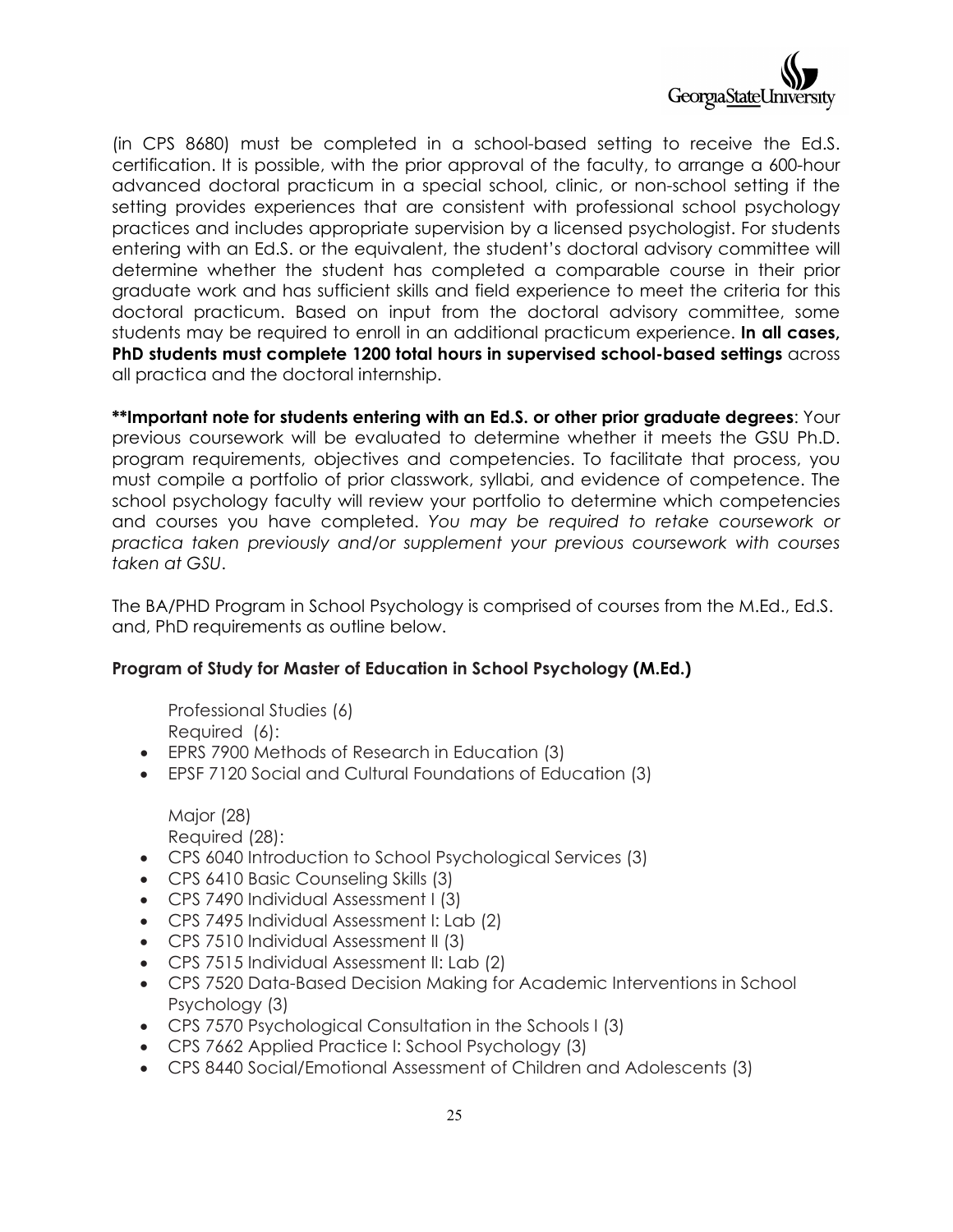

#### **M.Ed. Program total: minimum of 34 semester hours**

### **Program of Study for Specialist in Education in School Psychology (Ed.S.)**

(requirements of M.Ed. are prerequisite for Ed.S.)

Professional Studies (9) Required (9):

- EPRS 8530 Quantitative Methods and Analysis in Education I (3)
- CPS 7500 Individual and Family Over the Life Span (3)
- Any 7000-level or above EXC course with permission of advisor (3)

Teaching Field/Major (36) Required (36):

- CPS 6160 Ethical, Legal, and Professional Standards in School Psychology (3)
- CPS 7340 Social/Cultural Issues in Counseling and Psychological Services (3)
- CPS 8431 Counseling Skills and Strategies for School Aged Children (3)
- CPS 8470 Crisis Intervention (3)
- CPS 8540 Child/Adolescent Psychopathology (3)
- CPS 8570 Psychological Consultation in the Schools II (3)
- CPS 8662 Applied Practice II: Consultation and Intervention Practice in School Psychology (3)
- CPS 8665 Intervention Strategies for Diverse Learners (3)
- CPS 8680 Internship in School Psychology (12)

#### **Ed.S. total: minimum of 45 semester hours**

**\* \* \***

**Program of Study for Doctor of Philosophy in School Psychology** (PhD): (requirements of M.Ed. and Ed.S. are prerequisite for PhD with the exception of the Ed.S. internship as described above)

*Core Area: 18 credits (12 for B.A.-to-Ph.D students) (College of Education & Human Development requires 18 minimum semester credit, of which, 6 are carried forward from the M.Ed./Ed.S. for students who enter directly from undergraduate studies)*

The purpose of the core area is to develop knowledge about key educational concepts and general research competences including expertise in at least one particular research paradigm appropriate to a student's major field of study and/or dissertation research. In addition, the core area is intended to develop doctoral student's awareness of the context in which educational issues can be understood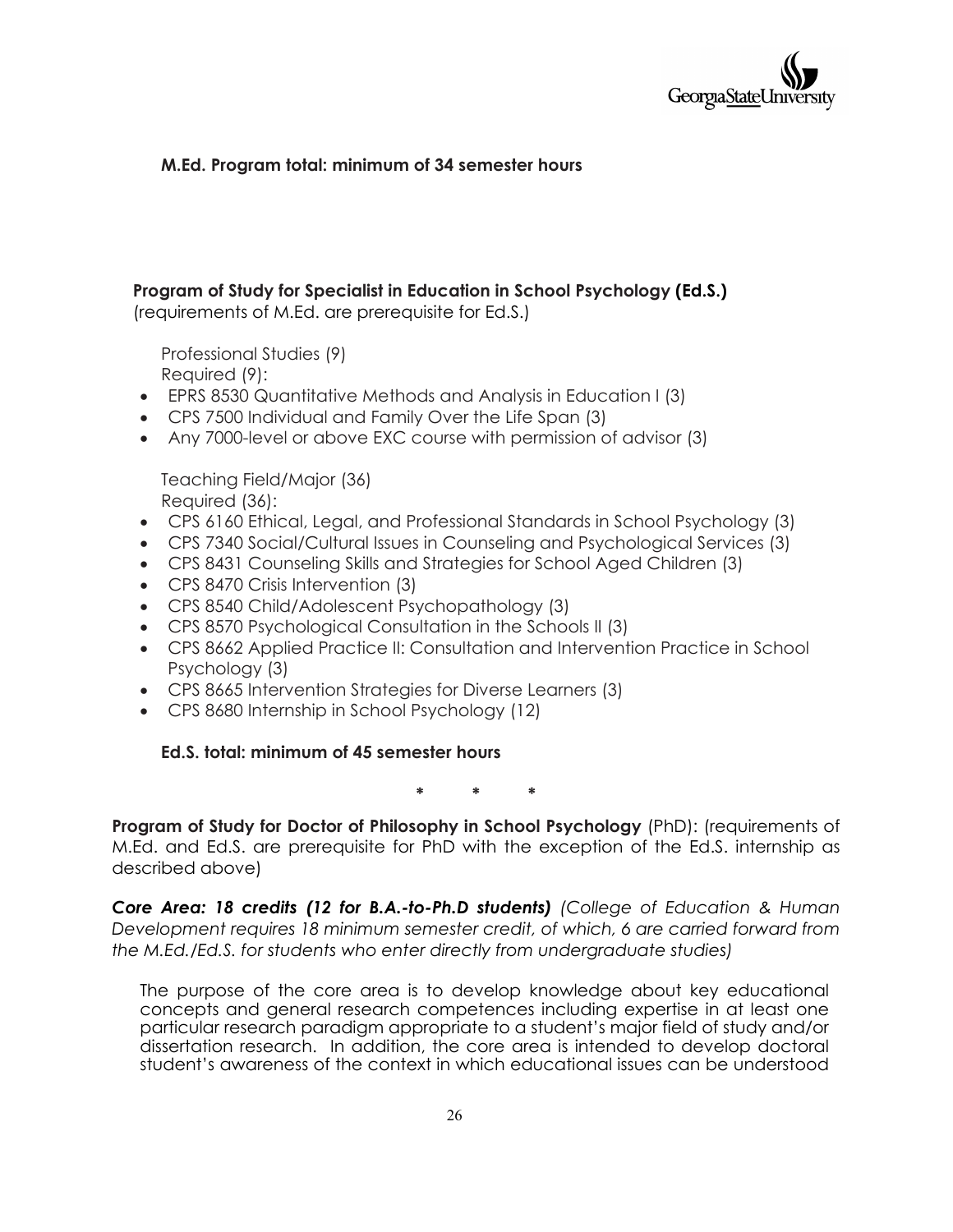

and interpreted. Thus, the core area represents a uniform requirement of the College of Education & Human Development to provide a common body of knowledge to all doctoral students.

A. Research Core (15 hours) Choose one course (3):

EPRS 8500 Qualitative/Interpretive Research in Education I (3) EPRS 8530 Quantitative Methods and Analysis in Education I (3) [\*\**Note that EPS 8530 is required as part of the EdS program*]

#### **~ and~**

Required (12):

A two-course sequence (6 hours) in research methodology and two courses (6 hours) in advanced research methods as identified by the Doctoral Advisory Committee.

Research Tracks. The students and doctoral advisory committee identify a research track based on methodology to be employed in the students' dissertation research. The doctoral advisory committee may require additional coursework in a research track.

*Quantitative Methodology*

EPRS 8540 Quantitative Methods and Analysis in Education II (3) EPRS 8550 Quantitative Methods and Analysis in Education III (3) EPRS 8820 Institutional Research (3) EPRS 8830 Survey Research, Sampling Principles and Questionnaire Design (3) EPRS 8840 Meta-Analysis (3) EPRS 8660 Bayesian Statistics (3) EPRS 9550 Multivariate Analysis (3) EPRS 9560 Structural Equation Modeling (3) EPRS 9570 Hierarchical Linear Modeling I (3) EPRS 9571 Hierarchical Linear Modeling II (3) EPRS 9900 Advanced Research (3)

*Qualitative Methodology*

ANTH 8010 Qualitative Methods in Anthropology (3) EPRS 8510 Qualitative Research in Education II (3) EPRS 8520 Qualitative Research in Education III (3) EPRS 8640 Case Study Methods (3) EPRS 8700 Visual Research Methods (3) EPRS 9120 Poststructural Inquiry (3) EPRS 9400 Writing Qualitative Research Manuscripts (3) EPSF 9280 Interpretive Inquiry in Education (3)

*Single-Case Methodology*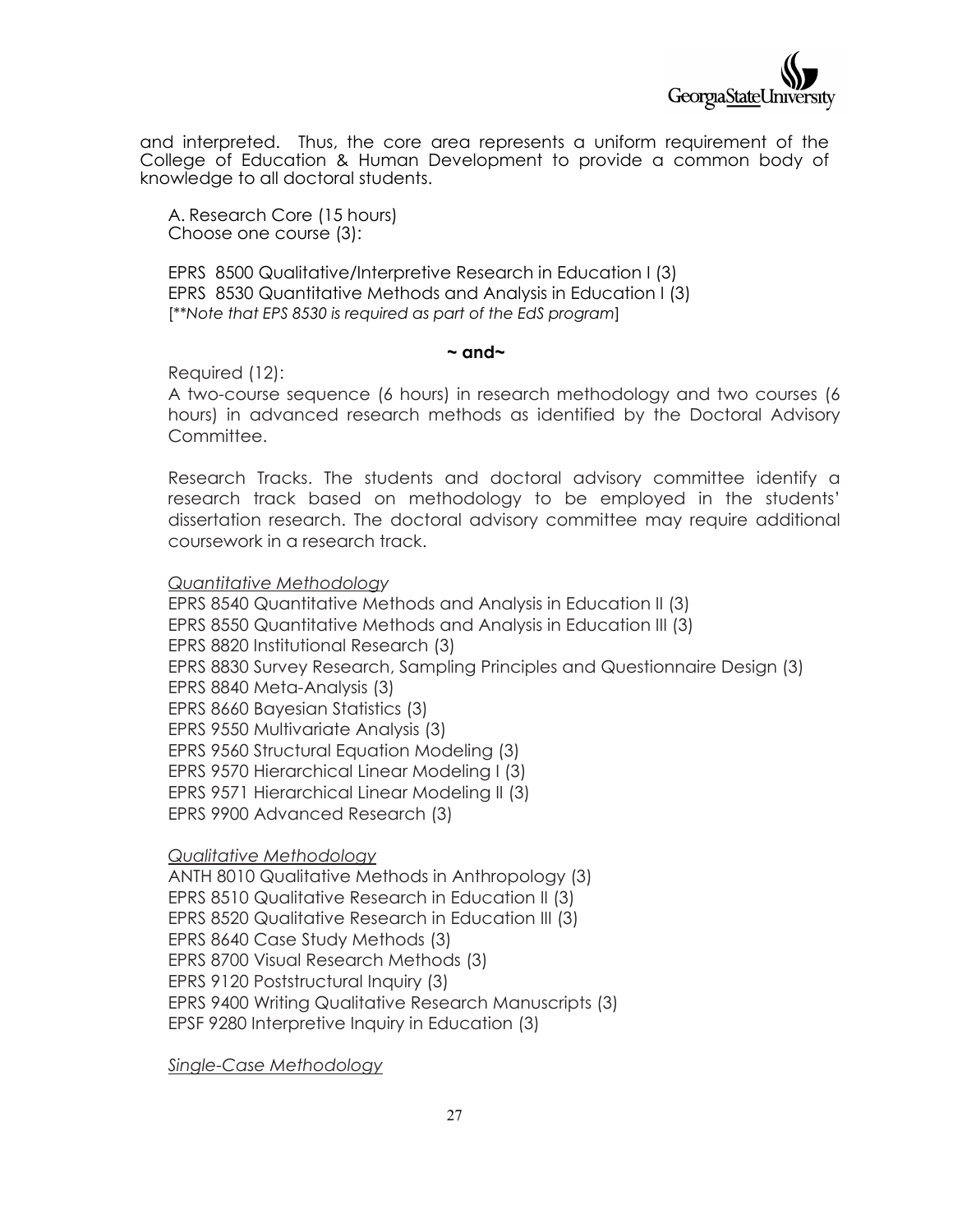

EPY 8850 Introduction to Single-Case Methodology (3) EPY 8860 Applications of Single-Case Methodology (3)

*Measurement Methodology* EPRS 7920 Classroom Testing, Grading, and Assessment (3) EPRS 8920 Educational Measurement (3) EPRS 9350 Introduction to Item Response Theory (3) EPRS 9360 Advanced Item Response Theory (3)

B. Social Foundations of Education and Psychology of Learning Core (3 hours)

In addition to highly specialized research in specific areas, doctoral students in the College of Education & Human Development must possess a deep understanding of comprehensive, theoretical principles and broad ideological conceptualizations. Through historical, philosophical, sociological, and anthropological inquiry, knowledge of social foundations fosters the types of speculative investigations essential for thorough understandings of those theoretical principles and ideological conceptualizations necessary to uphold the integrity of the Ph.D. degree. *[\*\*Note: EPY 8220 is required as part of the Ed.S. program in School Psychology.]*

\*\*EPY 8220 Advanced Developmental Psychology: Personality and Socialization (3)

EPSF 8270 Philosophy of Education (3) EPSF 8280 Anthropology of Education (3) EPSF 8310 Sociology of Education (3) EPSF 8320 Politics and Policy in Education (3) EPSF 8340 History of American Education (3) EPSF 9260 Epistemology and Learning (3) EPY 8030 Advanced Applied Behavior Analysis (3) EPY 8050 The Psychology of Instruction (3) EPY 8070 Understanding and Facilitating Adult Learning (3) EPY 8080 Memory and Cognition (3) EPY 8180 Development During School Age (5 to 18 Years) (3)

#### *Major Area:* **41 credits required**

The major area of requirements complete the basic body of knowledge for applied professional practice as a school psychologist, building upon the foundation acquired at earlier graduate levels school psychology. A minimum of credits must be earned in the doctoral major, and these must include the courses listed below. Content for some of the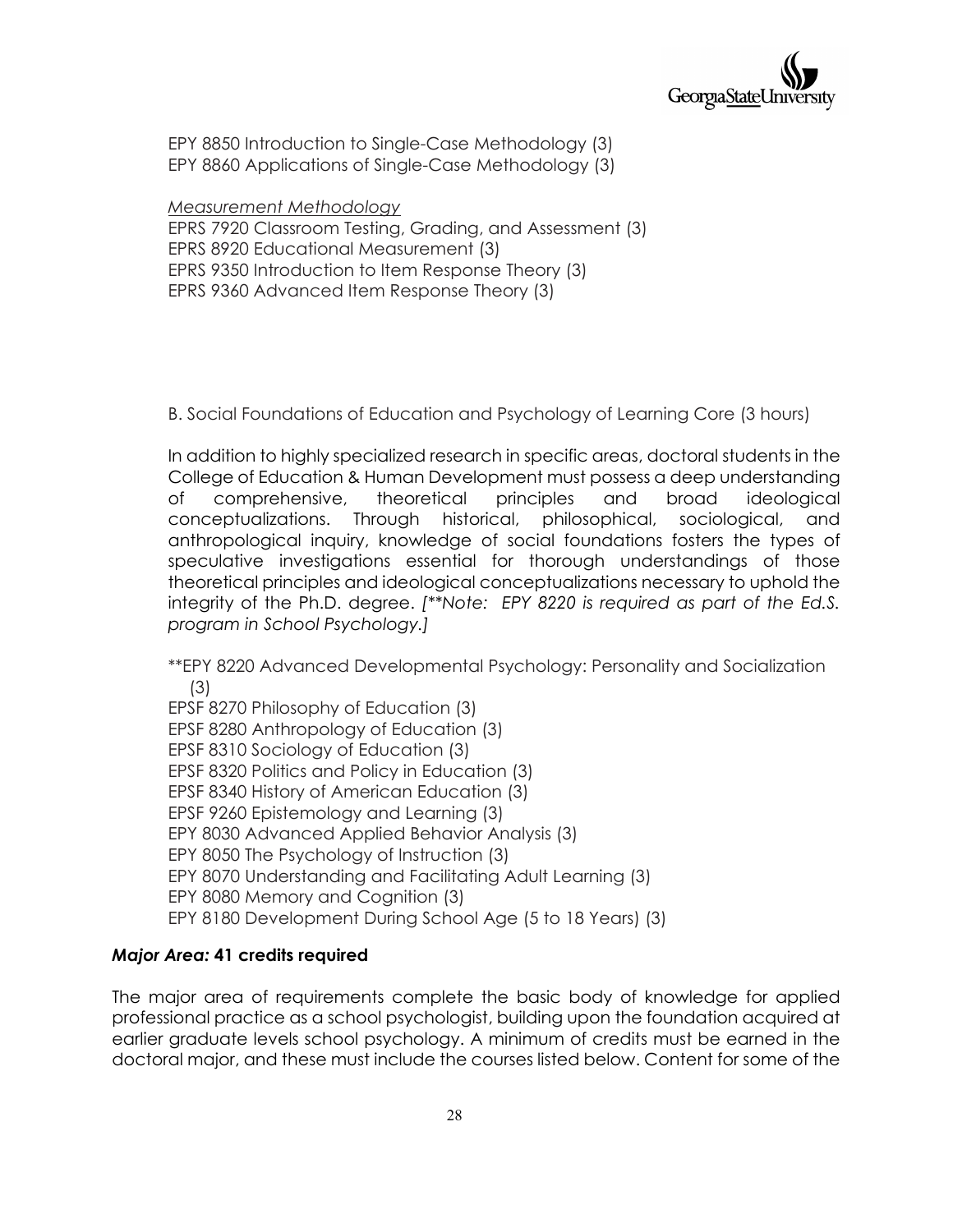

required courses listed below may have been obtained in the master's or specialist program prior to admission to the doctoral program. In such cases, appropriate substitutions and/or credit for prior coursework, may be made with approval of the student's doctoral advisory committee. Students who have prior coursework that is judged by the advisory committee to meet some of these course requirements must earn a minimum of 36 semester hours at Georgia State University to complete the major area of the doctoral program.

Required:

- CPS 8350 Biopsychology and Medication (3)
- CPS 8640 Administration and Supervision in Pupil Personnel Services (3)
- CPS 8760 Topical Seminar in School Psychology (All Ph.D. students must take 9 credits total) [Topics rotate]
- CPS 9680 Doctoral Internship (9)
- CPS 9760 School Psychology Research Seminar (3-9) [Must be taken at three times (minimum total = 9 credits). Student must maintain continuous enrollment until doctoral candidacy is reached.]
- CPS 9920 Research and Publication (2)
- EPY 8200 Advanced Developmental Psychology: Cognition and Intellect (3)
- PSYC 8500 History of Psychology (3)

*Note for students entering the program with advanced status: CPS 8680 Internship in School Psychology is an Ed.S.-level internship that serves as the advanced doctoral practicum requirement. The student's doctoral advisory committee will determine whether the student has completed a comparable course in prior graduate work and has sufficient skills and field experience to meet the criteria for this doctoral practicum. Based on input from the doctoral advisory committee, some students may be required to enroll in an additional practicum experience.* 

**CPS 9680 Doctoral Internship***. Internship is an essential part of doctoral training in school psychology. It provides students with the opportunity to assume substantial responsibility for carrying out the major roles and functions of a practicing school psychologist. Throughout internship, students receive extensive supervision and professional role modeling. The internship is distinguished from the practicum experience by the increased responsibility and independence afforded the student. Internships in school psychology require a full-time experience for one calendar year, or a half time experience for two academic or calendar years.* 

#### **Dissertation (Required: 15)**

CPS 9990 Dissertation (15)

#### **Program total: minimum of 74 semester hours (68 semester hours for B.A.-to-Ph.D. students)**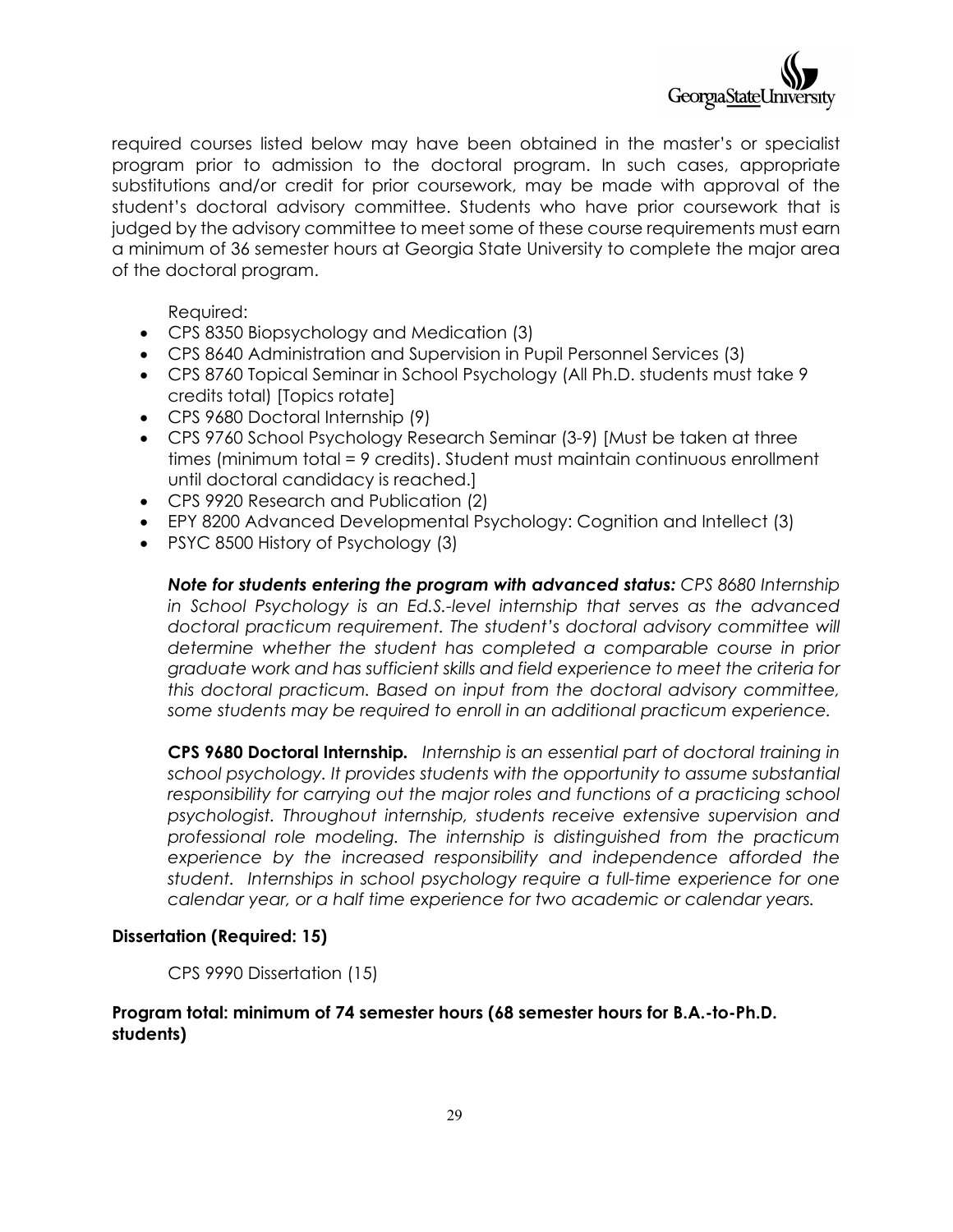

#### **Sample Ph.D. Programs of Study**

**Please note that there is considerable flexibility in deciding when some required courses are taken in the program. These examples are only examples and include considerable flexibility. Courses from the various departments may or may not be offered on the schedules represented in the examples.** 

#### *2022-2023 Sample BA-PhD program*

Note - this is just a sample, in many cases the order of courses and the specific courses taken can and will differ from this example program, particularly after the second year. All students must develop a program of study (POS) with their advisory committee. The POS includes all common courses in the program, electives used to meet the CEHD core, and additional courses as determined by the student and the advisory committee. The POS is what must be followed to graduate. It can be modified/amended throughout the program. For students in the BA-PhD program, the POS should be developed by the end of the second year. For advanced students, the POS should be developed by the end of the first year. The courses listed here are the minimum requirements. The advisory/dissertation committee may require additional coursework to prepare the student for a specific research project, etc.

#### **M.Ed./Ed.S. coursework**

**Students should refer to the 2021-2022 M.Ed./Ed.S. School Psychology Program handbook for additional information about completing the M.Ed./Ed.S. requirements.**

#### **Year One**

**Fall (1st Session) total hours (17 + hours)** 1) CPS 6040 Introduction to School Psychological Services (3) 2) CPS 6410 Basic Counseling Skills (3)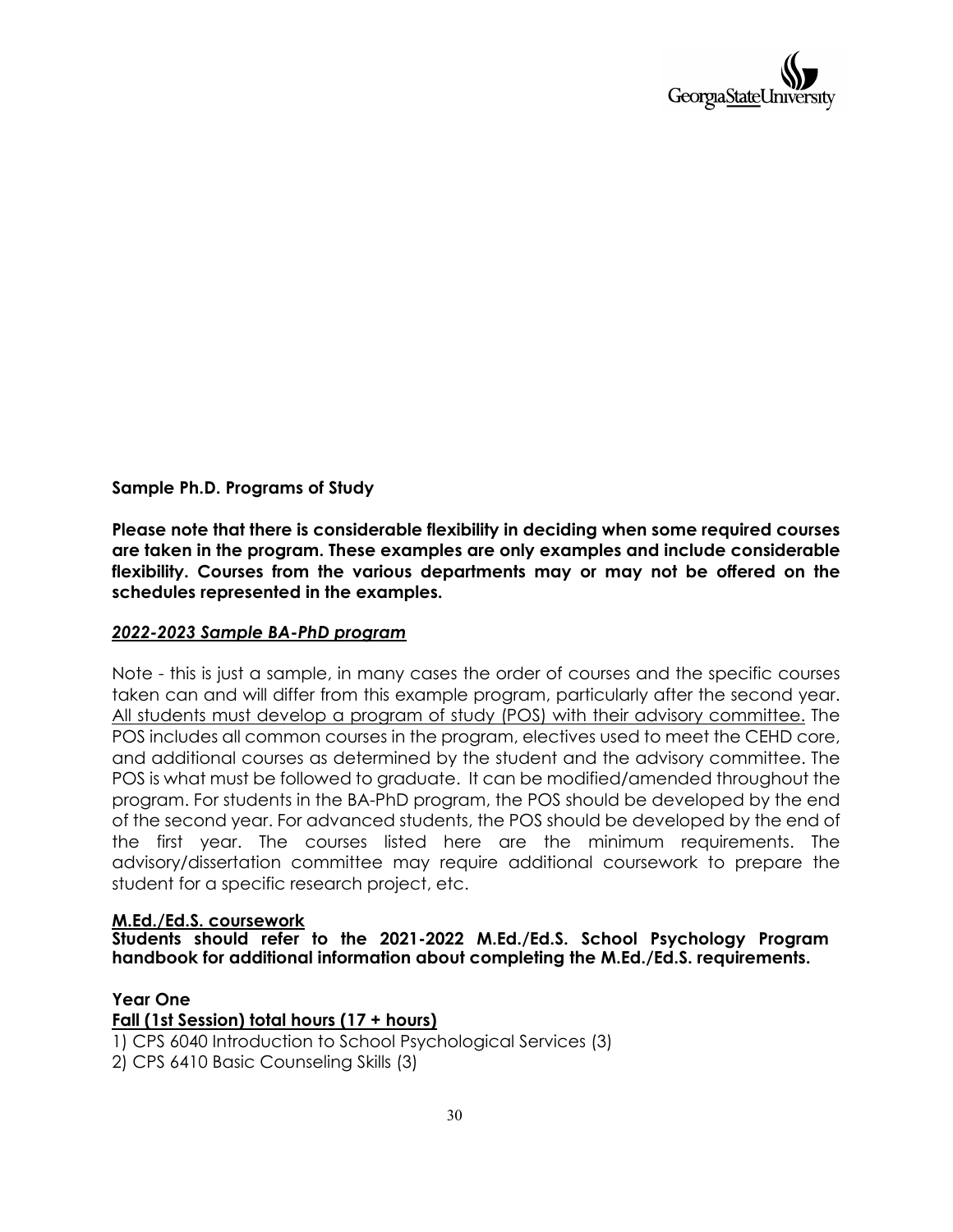

- 3) CPS 7490 Individual Assessment I (3)
- 4) CPS 7495 Assessment Practicum I (2)
- 5) CPS 7340 Social/Cultural Issues in CPS (3)
- 6) CPS 9760 School Psychology Research Seminar (3) *note: Students must take CPS 9760 a minimum of 3 times and maintain continuous enrollment until the prospectus is defended.*

#### **Spring (2nd Session) 17+ hours**

- 1) CPS 6160 Ethical, Legal and Professional Standards in School Psychology (3)
- 2) CPS 7510 Individual Assessment II (3)
- 3) CPS 7515 Assessment Practicum II (2)
- 4) CPS 7570 Psychological Consultation in the Schools I (3)
- 5) CPS 8540 Child/Adolescent Psychopathology (3)
- 6) CPS 9760 School Psychology Research Seminar (3) *note: Students must take CPS 9760 a minimum of 3 times and maintain continuous enrollment until the prospectus is defended.*

#### **Summer (3rd Session) 9+ hours**

- 1) CPS 7520 Data-Based Decision Making for Instructional Planning in School Psych. (3)
- 2) CPS 8440 Social/Emotional Assessment of Children and Adolescents (3)
- 3) EPRS 7900 Methods of Research in Education (3)

#### **Year Two**

#### **Fall (4th Session) 16+ hours**

- 1) CPS 7662 Applied Practice I: School Psychology (3)
- 2) CPS 8665 Intervention Strategies for Diverse Learners (3)
- 3) EPRS 8530 Quantitative Methods and Analysis in Education I (3)
- 4) CPS 8570 Psychological Consultation in the Schools II (3)
- 5) CPS 9920 Research and Publication (1)
- 6) CPS 9760 School Psychology Research Seminar (3) *note: Students must take CPS 9760 a minimum of 3 times and maintain continuous enrollment until the prospectus is defended.*

#### **Spring (5th Session) 16+ hours**

- 1) CPS 8662 Applied Practice II: Consultation & Intervention Practicum (3)
- 2) CPS 8431 Counseling Skills and Strategies for School-Aged Children (3)
- 3) CPS 9920 Research and Publication (1)
- 4) CPS 7500 Individual and Family Over the Life Span (3)
- 5) EPRS XXXX [Select course #3 from CEHD Ph.D. Research core] (3)
- 6) CPS 9760 School Psychology Research Seminar (3) *note: Students must take CPS 9760 a minimum of 3 times and maintain continuous enrollment until the prospectus is defended.*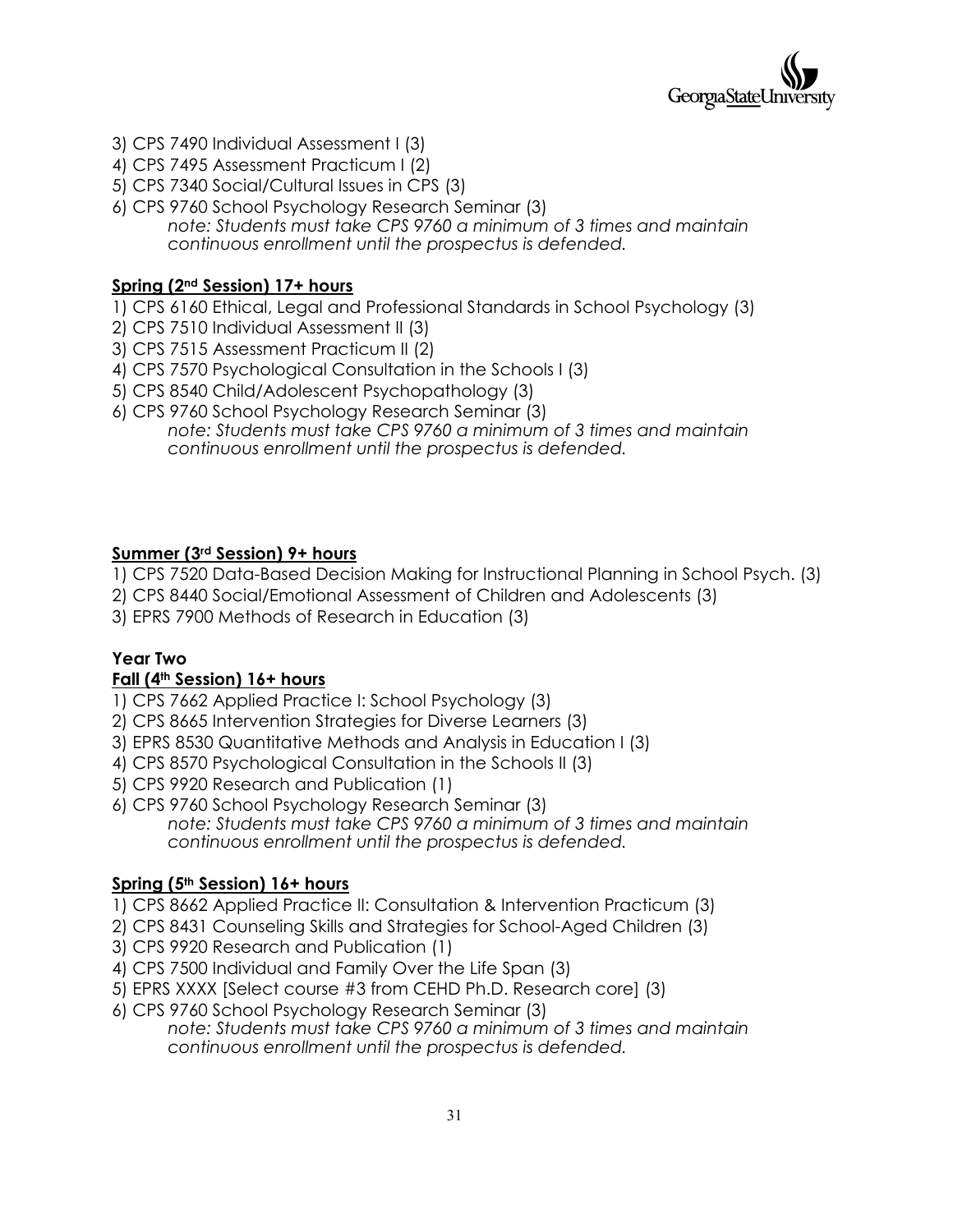

#### **Summer (6th Session) 9+ hours**

- 1) CPS 8470 Crisis Intervention (3)
- 2) EXC \_\_\_ Any EXC 7000 level course (3)
	- (Recommended) EXC 7160 Strategies for Social and Emotional Behavior in Students with Behavior and Learning Disabilities

3) EPSF 7120 Social and Cultural Foundations of Education

#### **Graduate from the M.Ed. program – apply for graduation 2 semesters in advance**

\*\*\*Be sure to register with ETS to take the Praxis II-School Psychology Exam (5402), which serves as the comprehensive examination for the School Psychology M.Ed. program. \*\*\*\*Construct advisory committee and develop program of study

#### **Full Ed.S. Internship Option**

#### **Year Three**

Note: CEHD Core requirements, School Psychology classes and Advanced Topical Seminars are placed on this program in a hypothetical order. Your POS should be constructed based on the specifics of your program and your schedule should be based on which courses are offered at various times. This will require some flexibility as not all courses are offered at all times by all departments.

#### **Fall (7th Session) 15+ hours**

- 1. CPS 8680 Internship in School Psychology (6)
- 2. EPRS XXXX [Select course #3 from CEHD Ph.D. Research core] (3)
- 3. CPS 8760 Topical Seminar in School Psychology #1 (3) *Note: Topics rotate. Must take 3 times for 9 credits total.*
- 4. CPS 9760 School Psychology Research Seminar (3) *Note: Students must take CPS 9760 a minimum of 3 times and maintain continuous enrollment until the prospectus is defended.*

#### **Spring (8th Session) 15+ hours**

- 1. CPS 8680 Internship in School Psychology (6)
- 2. EPRS XXXX [Select course #4 from CEHD Ph.D. Research core] (3)
- 3. CPS 8760 Topical Seminar in School Psychology #2 (3) *Note: Topics rotate. Must take 3 times for 9 credits total.*
- 4. CPS 9760 School Psychology Research Seminar (3) *Note: Students must take CPS 9760 a minimum of 3 times and maintain continuous enrollment until the prospectus is defended.*

#### **Graduate from the Ed.S. program – apply for graduation 2 semesters in advance**

#### **Summer (9th Session) 6 hours**

- 1. EPRS XXXX [Select course #5 from CEHD Ph.D. Research core] (3)
- 2. CPS 8350 Biopsychology & Medication (3)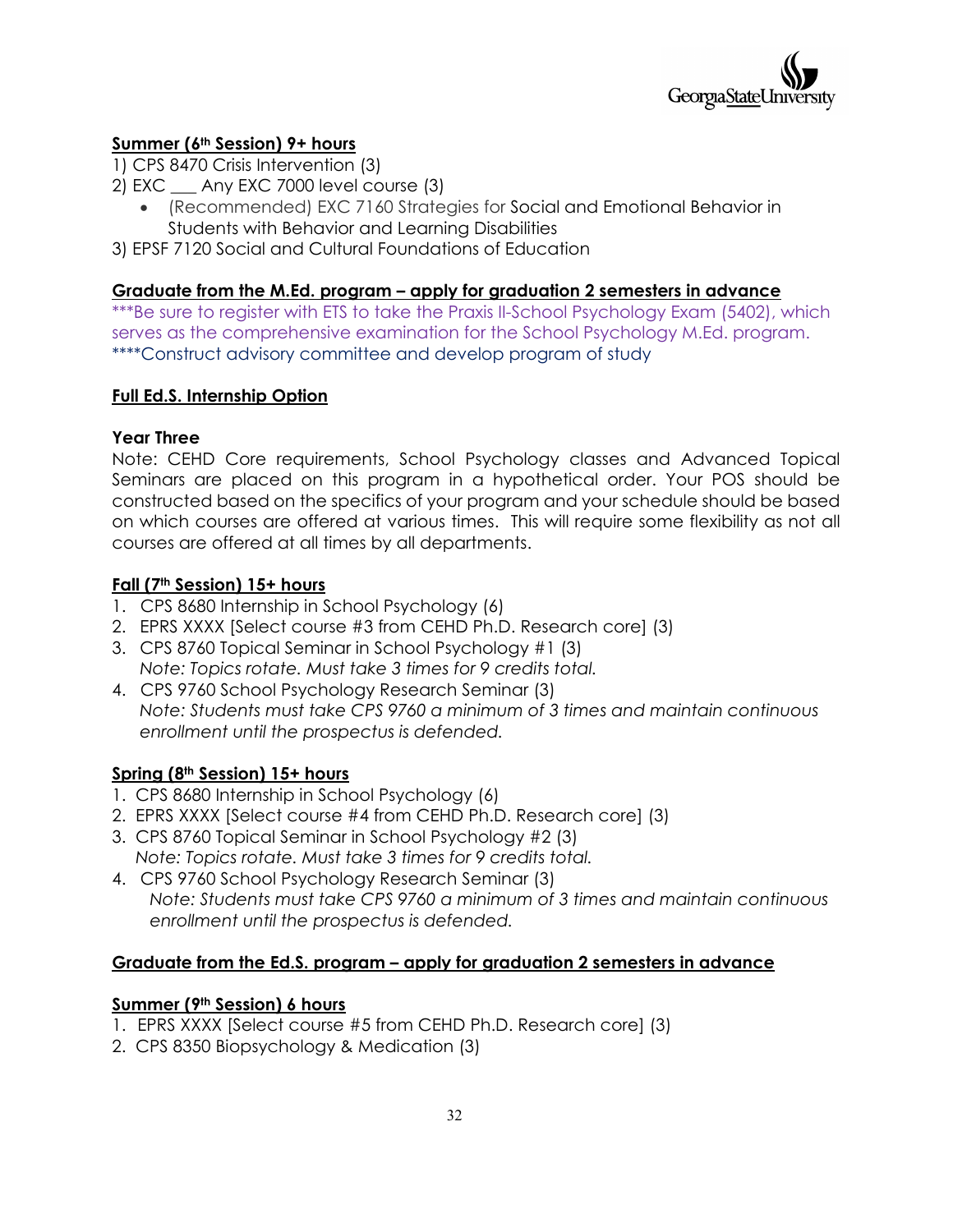

Suggested: Complete Predissertation by end of third year Begin prospectus design

### **Year Four**

#### **Fall (10th Session) 12+ hours**

- 1. CPS 8760 Topical Seminar in School Psychology #3 (3) *Note: Topics rotate. Must take 3 times for 9 credits total*.
- 2. PSYC 8500 History of Psychology (3)
- 4. EPY 8220: Advanced Developmental Psychology: Personality & Socialization (3)
- 5. CPS 9760 School Psychology Research Seminar (3) *Note: Students must take CPS 9760 a minimum of 3 times and maintain continuous enrollment until the prospectus is defended.*

### **Spring (11th Session) 9+ hours**

- 1. CPS 8640 Administration and Supervision in Pupil Personnel Services
- 2. EPY 8200 Advanced Developmental Psychology: Cognition & Intellect
- 3. CPS 9760 School Psychology Research Seminar (3) *Note: Students must take CPS 9760 a minimum of 2 times and maintain continuous enrollment until the prospectus is defended.*

### **Summer (12th Session) 9+ hours**

1. CPS 9990 Dissertation (3-9) *Suggested: Pass Comprehensive Examination by end of Year Four*

### **Year Five**

#### **Fall (13th Session) 10 hours**

CPS 9990 Dissertation (3-9) Suggested: Defend Dissertation Prospectus early in Year 5

### **Spring (14th Session) 9 hours**

CPS 9990 Dissertation (3-9)

### **Summer (15th Session) 9 hours**

CPS 9990 Dissertation (3-9)

*Highly Suggested*: Defend dissertation before Internship

### **Year Six**

#### **Fall (16th Session) 6 hours**

CPS 9680 Doctoral Internship (6)

### **Spring (17th Session) 6 hours**

CPS 9680 Doctoral Internship (6)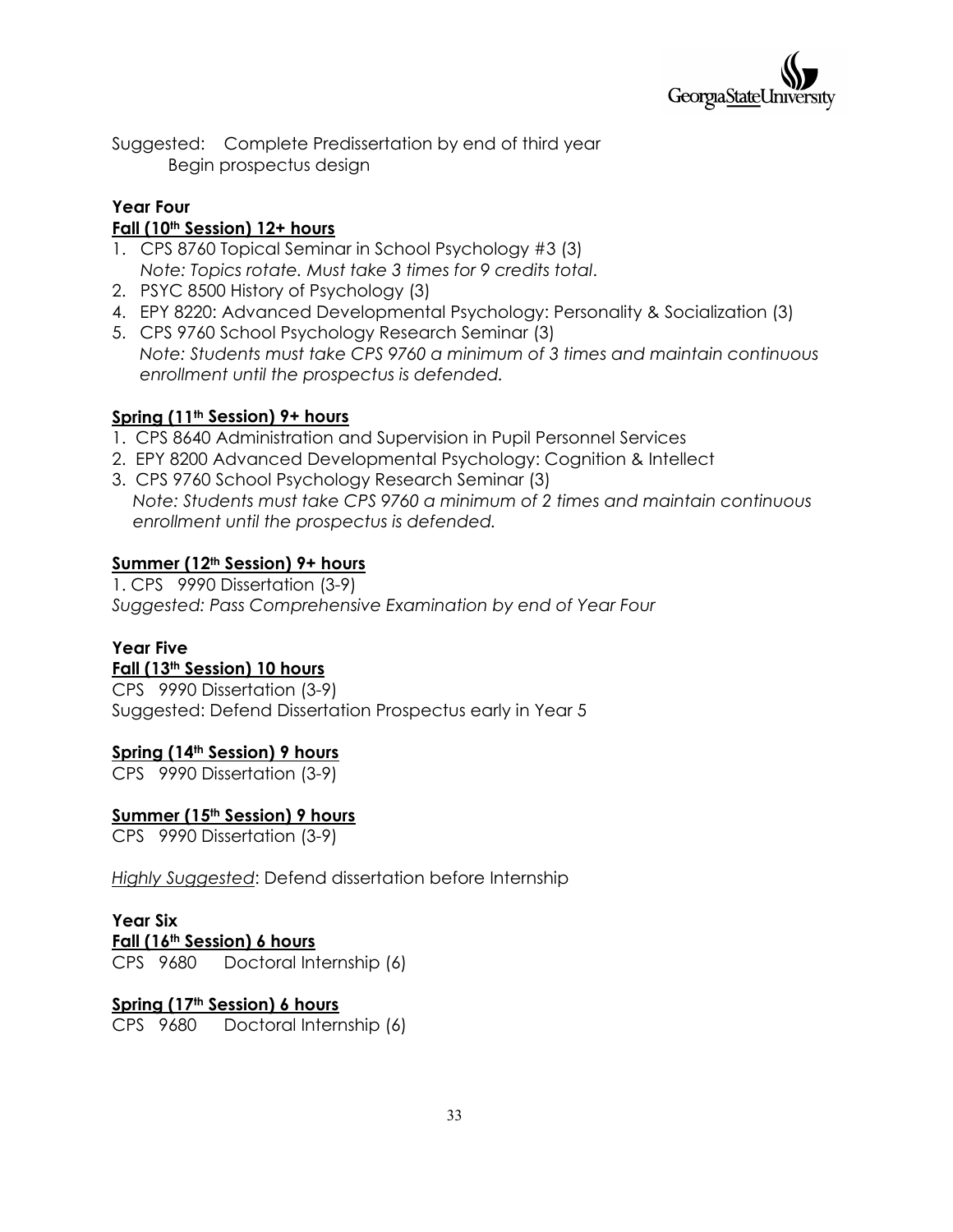

**Key Steps in Ph.D. Program 1. Admission to the School Psychology Ph.D. Program 2. Assignment of an academic advisor 3. Formation of a Program Advisory Committee and submit Program of Study (POS) 4. Completion of M.Ed./Ed.S. requirements 5. Completion of Predissertation Research Project. 6. Identification of Dissertation Committee Chair/ Committee 7. Completion of Written Comprehensive Examination 8. Approval of Dissertation Prospectus 9. Recommendation for advancement to candidacy for Ph.D. degree 10.Completion of dissertation research 11.Oral defense of dissertation 12.Completion of doctoral internship 13.Recommendation for Ph.D. degree**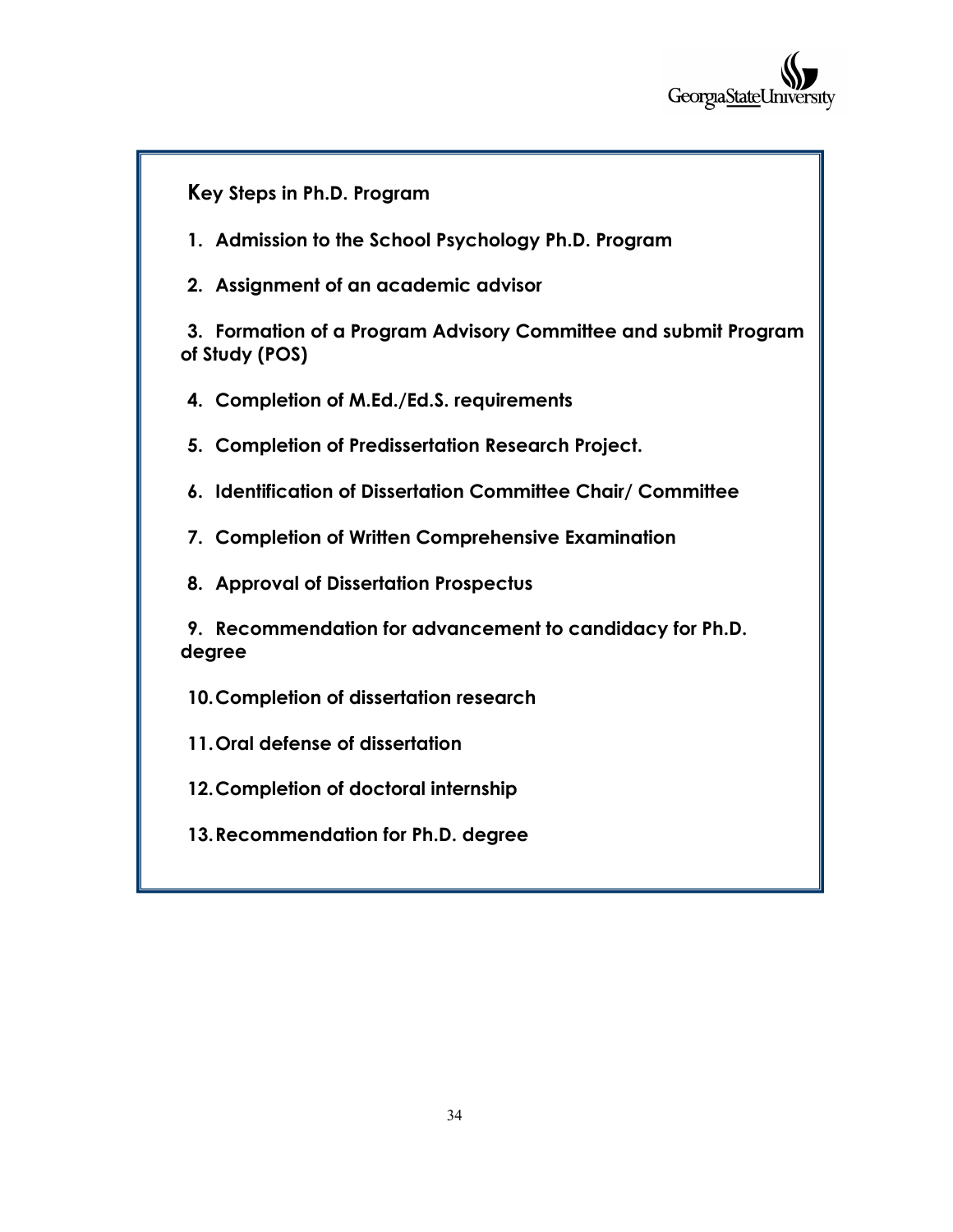

#### **Doctoral Residency Requirement**

The purpose of the doctoral residency requirement is to provide students with a set of extended experiences beyond those offered by formal coursework. During this time, students should spend considerable time on campus involved in activities related to research, scholarship, teaching, service, and professional development. Some examples of these activities include a) attending dissertation defenses scheduled within the department, b) attending colloquia and/or symposia offered in the department, on campus, or in the metropolitan area, c) working with faculty members on research projects, and/or d) assisting in developing instructional curricula for predoctoral-level school psychology training. Please note that these examples are not exhaustive and that a student's doctoral advisory committee and the school psychology faculty may approve other activities.

A minimum of 18 semester hours over a period of two consecutive semesters, or 27 hours over three non-consecutive semesters is necessary to fulfill the doctoral residency requirements. During this time, doctoral students must restrict any outside employment to no greater than 20 hours per week. It is highly recommended that students complete their residency requirements within the first six semesters (three years) following admission into the doctoral program.

#### **Comprehensive Examination**

A comprehensive examination is required of all doctoral students. The comprehensive examination is designed to provide doctoral students with an opportunity to demonstrate their expertise and integration of knowledge across the school psychology program content areas. These areas include: (a) Theoretical Foundations of Psychology and Education; (b) Professional Issues in School Psychology; (c) Research Design and Methodology; (d) Psychological and Behavioral Assessment; and (e) Consultation. The comprehensive examination consists of five days of written examination and is offered twice each year. With approval of their doctoral advisory committee, a student may take the Examination for Professional Practice in Psychology (EPPP) in lieu of the written exam. It is recommended that the examination be scheduled soon after the completion of the residency requirements.

It is highly recommended that doctoral students participate in study groups well in advance of the exam date to help them prepare for the examination. More information concerning the comprehensive examination is found in the *Guide for Doctoral Comprehensive Examination*, which is available in the CPS department.

**Please note**: Students will NOT be allowed to apply for internship prior to successful completion of the comprehensive examination.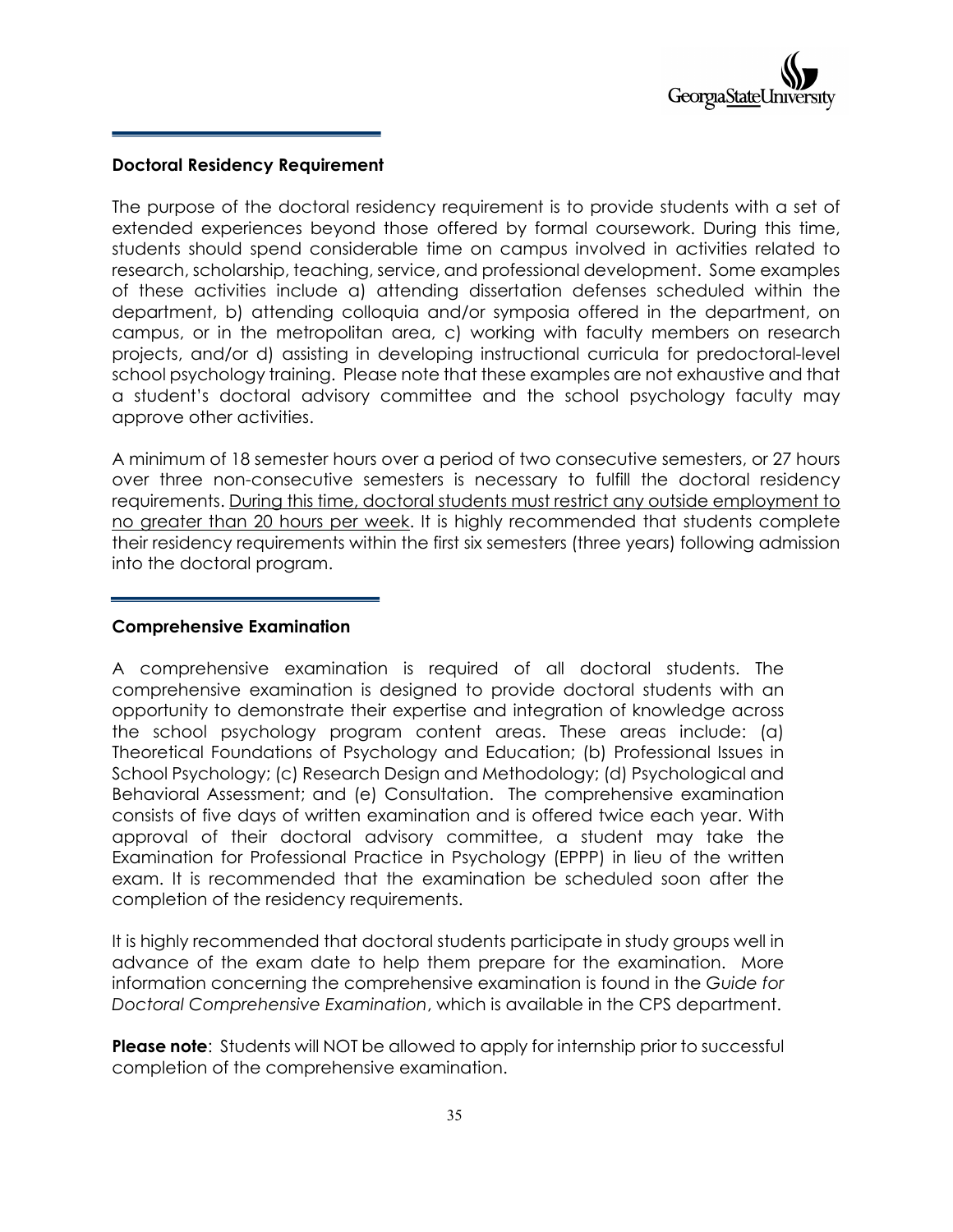#### **Doctoral Internship**

The pre-doctoral internship is an essential component of doctoral education in professional psychology. It provides students with the opportunity to assume substantial responsibility for carrying out the professional roles and functions of a school psychologist. Throughout the internship experience, extensive supervision, ongoing training, and professional role modeling is provided. The internship is distinguished from the practicum experience by the increased independence and responsibility given to the intern and by the more intense nature of client contact. Internships in school psychology require a full-time experience for one academic or calendar year. Two thousand (2,000) documented hours are required.

Internship is undertaken after successful completion of coursework; practica; predissertation research project; and comprehensive examination Doctoral students are strongly encouraged to defend their dissertation prospectus prior to beginning their internship.

The coordinator of doctoral internships in the CPS department - *Dr. Tamara Turner*- assists students in securing appropriate placements for internship. The coordinator also assists students by providing them with resources and materials about internship, certification, and licensure policies and procedures.

The most comprehensive listing of internship offerings is provided by the Association of Psychology Post-doctorate & Internship Centers (APPIC) *Directory of Internship Programs in Professional Psychology*. In this directory, over 400 internship programs (both APAaccredited and non-APA-accredited) are described. In addition, the American Psychological Association (APA) and the National Association of School Psychologists (NASP) provide a joint directory of approved internship sites in school psychology. These directories, as well as individual announcements and brochures received directly from internship sites, are kept in the CPS department library.

Doctoral students in the school psychology program can satisfy their internship requirement in either APA-accredited or Council of Directors of School Psychology Programs (CDSPP) equivalent internships. They may also choose to carry out their internship in a school setting or a mental health setting with an educational focus. For non-APA accredited internships, a brief statement of its conformance to standards established by the Council of Directors of School Psychology Programs (CDSPP), the Association of Psychology Post-doctorate & Internship Center (APPIC), and the American Association of State Boards of Psychology (AASBP) must be filed with the Coordinator of Doctoral Internships. The student's doctoral advisory committee and the director of the school psychology program must approve this statement.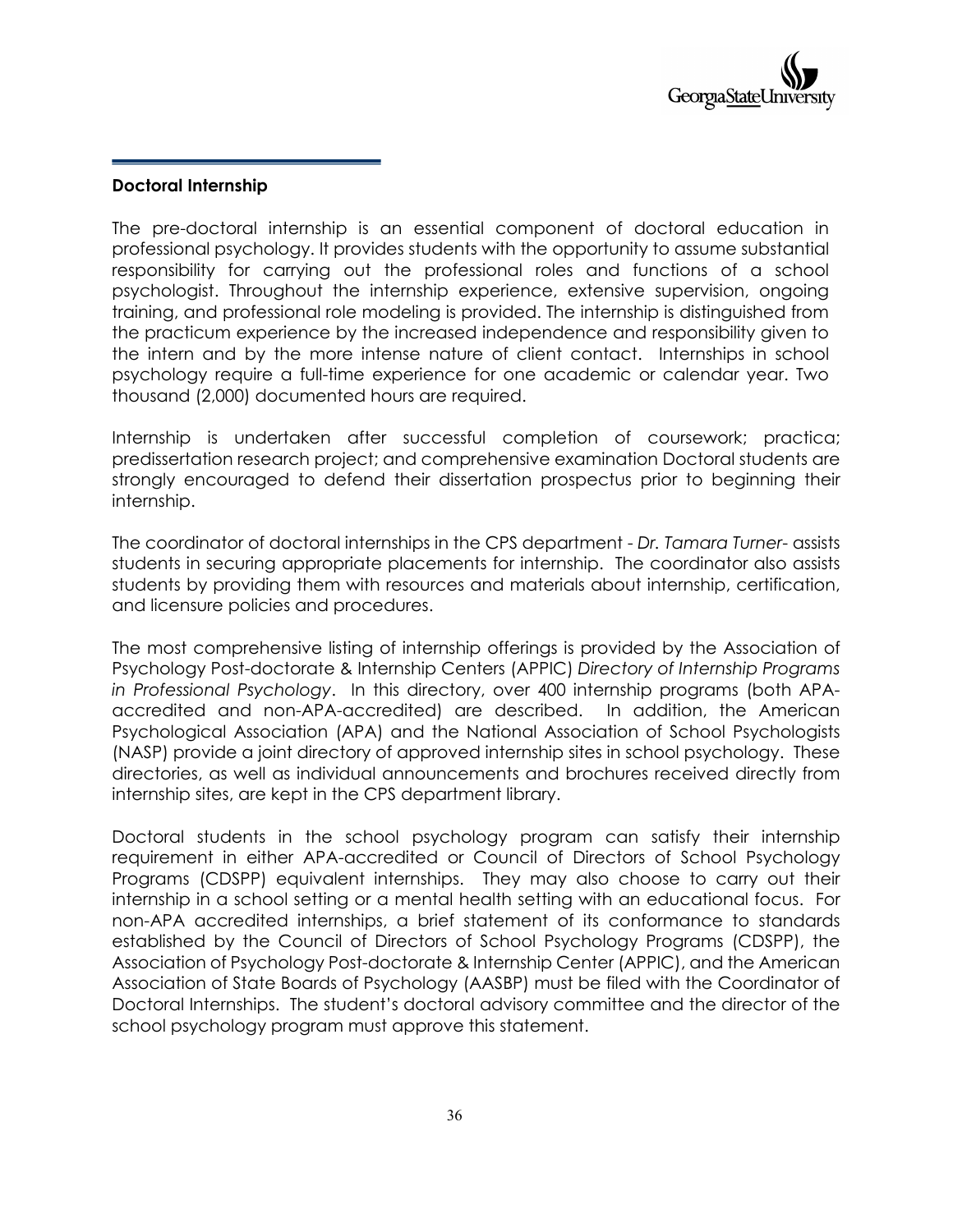

Please note that there currently are no school-based APA-accredited internship sites in Georgia. Thus, interested students should consider completing their internship in an outof-state location. For example, school-based APA-accredited programs are available in Tennessee, Virginia, Texas, Illinois, Louisiana, and Nebraska (and other locations). For students who wish to complete an internship at a non-school based APA-accredited program, some clinical internship sites are located in Georgia and in the Southeast.

In 1987, APPIC resolved that all internship applicants must complete 600 hours of supervised practice prior to beginning the internship, and a *recommended* total of 800 hours. In order to assure that these standards are met, students are asked to document their earned hours of supervised practice prior to their internship in the manner established in the form *Documentation of Supervised Practice* attached at the end of this handbook. Please note: completion of the Ed.S. internship (1,200 hours) at Georgia State University meets this requirement.

A close liaison is maintained between the school psychology program and the internship agency in order to evaluate the student's progress throughout their internship experience. The coordinator of the doctoral internship, the student's doctoral advisor, and the student's on-site internship supervisor are actively involved in monitoring student progress. In addition, students evaluate their internship agency's adequacy and appropriateness as an internship site.

Students may obtain further information regarding the internship experience by consulting these references:

- *American Psychologist*: June and December issues. Annual Listing of APA-Accredited Doctoral and Predoctoral Internship Training Programs in Psychology.
- Joyce-Beaulieu, D., & Rossen, E. A. (2016). *The school psychology practicum and internship handbook.* Springer Publishing Company.
- Keilin, W. G. (2015). Internships in school psychology: Selection and accreditation issues. *Psychology in the Schools, 52(*10), 962-971.
- Newman, D. S. (2019). *The school psychology internship: A guide for interns and supervisors*. Routledge.
- Perfect, M. M., Thompson, M. E., & Mahoney, E. (2015). Internship attainment and program policies: Trends in APA‐accredited school psychology programs. *Psychology in the Schools, 52*(10), 1008-1019.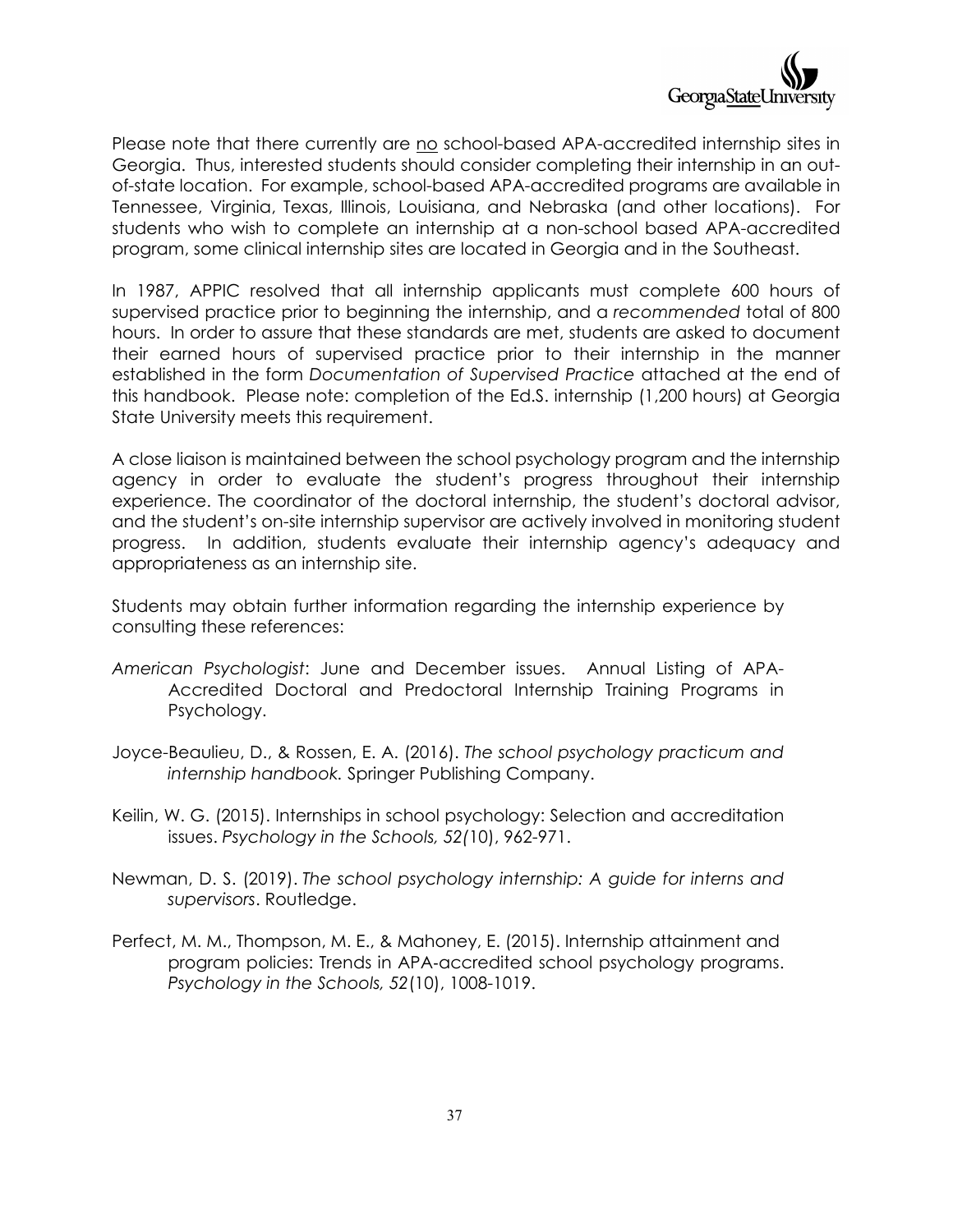

#### **CPS Department Policies on Predissertation and Dissertation Research**

#### General

Each year the CPS Department Chair will devote a portion of one Fall Semester faculty meeting to an orientation and discussion of CPS Research Requirements for the benefit of new and returning faculty.

All projects must comply with GSU IRB requirements; including renewal of IRB approval.

#### Predissertation Project

Students are required to complete a predissertation project. The purpose of the predissertation is to provide the student with a substantive research experience prior to the dissertation. The project should be prepared in the form of a journal article (as opposed to a dissertation or thesis). Although the student will most often be the first author of the manuscript, the student and research advisor will determine the authorship of any publications or presentations that are connected to the project. Collaborative projects are acceptable as long as each student has an independent, identifiable focus. The advisor and the student will determine when the project is completed. The predissertation project must be completed before substantive work can begin on the dissertation.

A prior thesis, project, or publication can not be counted as the predissertation project. An extension of such a project may be acceptable if approved by the research advisor.

#### **Dissertation**

Students are required to complete a dissertation. The dissertation should be presented in the formats accepted by the GSU CEHD and following the rules of the College and University. The student is required to be the primary researcher on the dissertation. Collaborative projects are acceptable as long as each student has an independent, identifiable focus. The dissertation prospectus defense cannot occur before the predissertation project is completed.

Authorship on any publications derived from the dissertation will be determined by the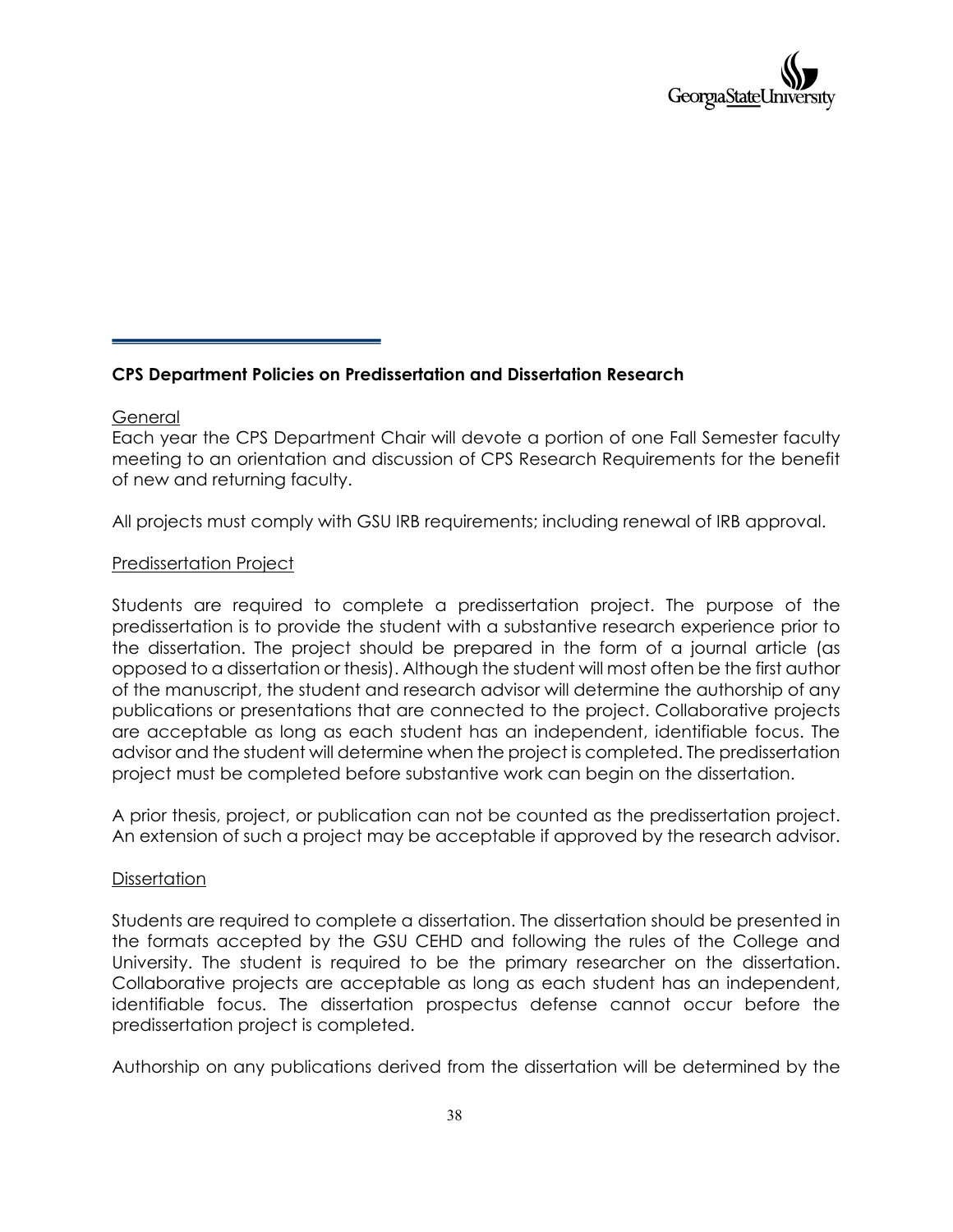

student and research mentor, although in most cases the student will be the primary author on any central manuscripts derived from the project. Completion of the dissertation is determined according to established CEHD procedures.

Adopted 1/2007

#### **Dissertation**

*Successful completion of the dissertation is the culmination of extended and meaningful research under the supervision of the student's graduate advisor and dissertation committee. It is a time of celebration, and a time for reflection on the professional and personal growth attained by the student during his or her doctoral training. Successful completion of the dissertation does not mark an end to such growth, but serves as a springboard towards future contributions to the field of school psychology.*

The first step towards a dissertation is for students to develop a prospectus of their intended research study and then present the prospectus to their Dissertation Committee for approval. The prospectus serves as a contract between the student and the committee members by which the final product is judged. The doctoral dissertation involves original research in the student's chosen area of specialization. The student's doctoral committee determines the acceptability of the dissertation and requires the student to defend its contents in an oral examination. The dissertation is expected to demonstrate extensive expertise in a particular area and extend existing literature in that area. It is also expected to contain an appropriate research design and analyses for the particular research questions investigated. Finally, the dissertation is expected to include a thorough review of the literature and a well-supported rationale, and to demonstrate excellent writing skills.

Students must successfully defend their dissertations before the faculty and other interested persons. This oral dissertation defense typically lasts about two hours during which students present a summary of their research study and defend its design, procedures, and conclusions.

The latest edition of the *Publication Manual of the American Psychological Association* must be used to govern the style of the dissertation. Format requirements can be found in a guide available on the College of Education & Human Development website: [https://education.gsu.edu/admissions/a-guide-to-creating-your-dissertation/.](https://education.gsu.edu/admissions/a-guide-to-creating-your-dissertation/) Further, a Thesis and Dissertation Assistance Unit, established by the Counseling Center, employs a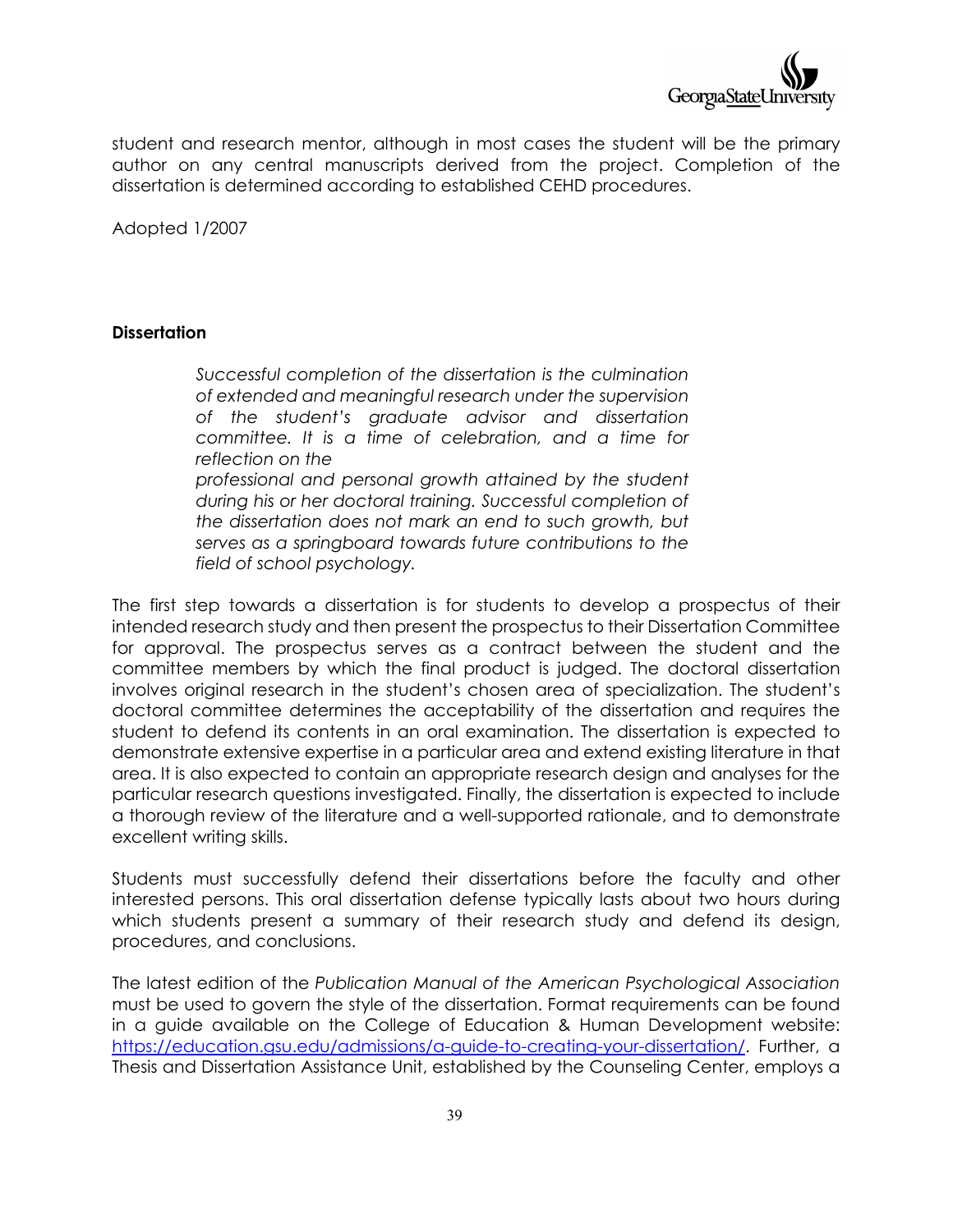

writing specialist to help students organize, develop, and compose their thoughts related to the dissertation. Finally, copies of all dissertations are available in the library in hard copy (or more recently in electronic format) for students to review.

Students in the doctoral program attend informal program meetings during the academic year and the summer to help them formulate research ideas for their dissertation. In addition, students are expected to attend dissertation defenses within the department in order to understand how the process works. Attendance at defenses also enhances scholarly awareness and shows support for fellow students' efforts. **Prospectus Timeline**

- **1.** The prospectus and the abstract must be submitted to the doctoral student's Chair and committee members at least two weeks (not including semester breaks) prior to submission to the Office of Academic Assistance (OAA). **Some dissertation chairs may request more than two weeks for review of the documents. It is the student's responsibility to clarify this deadline with the dissertation chair and the individual committee members.**
- **2.** After receiving a student's prospectus, if a faculty member does not respond to the student within two weeks (not including semester breaks), the student can assume that the faculty member agrees with the proposed defense date. **This does not mean that the committee member will have no questions or edits for the student at the defense meeting.**
- **3.** The prospectus abstract must be submitted to the Department Chair at least seven days before submission to OAA.

#### **Dissertation Timeline**

- **1.** Students must submit their dissertations to their committee members at least two weeks (not including semester breaks) prior to their projected defense date. **Some dissertation chairs may request more than two weeks for review of the dissertation. It is the student's responsibility to clarify this deadline with the dissertation chair and the individual committee members.**
- **2.** After receiving a student's dissertation, if a faculty member does not respond to the student within two weeks (not including semester breaks), the student can assume that the faculty member is in agreement with the proposed defense date. **This does not mean that the committee member will not have questions or edits for the student at the defense meeting.**
- **3.** The Dissertation Defense Announcement Form must be submitted to the Chair of the student's committee for approval. Then the student should **submit it to the Department Chair at least seven days prior to turning it in to OAA.**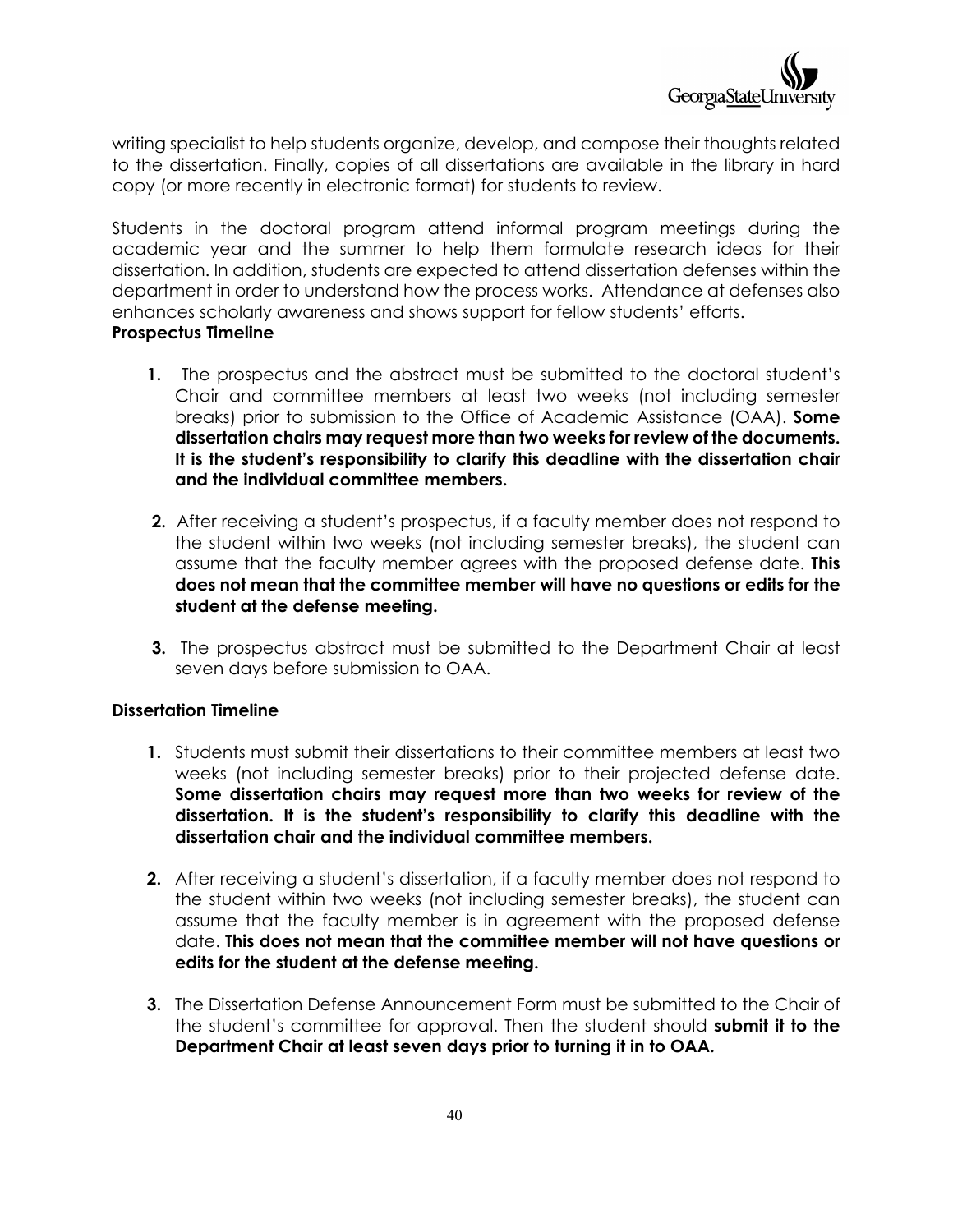

- **4.** After successfully defending the dissertation, the student and the committee chair are responsible for completing edits required by the committee. **The committee chair does not sign the dissertation until all edits are complete.**
- **5.** After all edits are completed, the student submits the dissertation to the **d epa rtment chair for review two weeks prior to submitting it to OAA.**

#### **Professional Organizations**

As professional school psychologists, doctoral students are expected to stay abreast of current developments in the field of school psychology. One way of doing this is to belong to professional organizations. Students are encouraged to become members of, and attend conferences sponsored by, various school psychology organizations. The two major organizations in the field of school psychology are Division 16 (School Psychology) of the American Psychological Association (APA) and the National Association of School Psychologists (NASP). Other worthwhile organizations to consider joining include the Georgia Psychological Association (GPA), the Georgia Association of School Psychology (GASP), the Council for Exceptional Children (CEC), and the American Educational Research Association (AERA).

Students are not only expected to become members of school psychology professional organizations, but also to be actively involved in presenting papers and posters at local, state, and national conferences sponsored by these organizations. Doctoral students' independent research and collaborations with faculty members (e.g., predissertation research project) generate data for such presentations and stimulate worthwhile dissertation research topics.

#### **APA Division 16**

The American Psychological Association (APA) is the major national organization devoted to advancing the field of psychology as a science, as a profession, and as a means of promoting the mental health and welfare of all people. With over 65,000 members, APA fosters communication among psychologists and the public by publishing psychology journals, holding annual conferences, and disseminating current research findings. Division 16 has a membership of over 2,500 members and is the leading voice of school psychology within the broader realm of psychology. Division 16 publishes a professional journal, *School Psychology Quarterly*, and a newsletter, *The School Psychologist*. All GSU school psychology students are strongly encouraged to become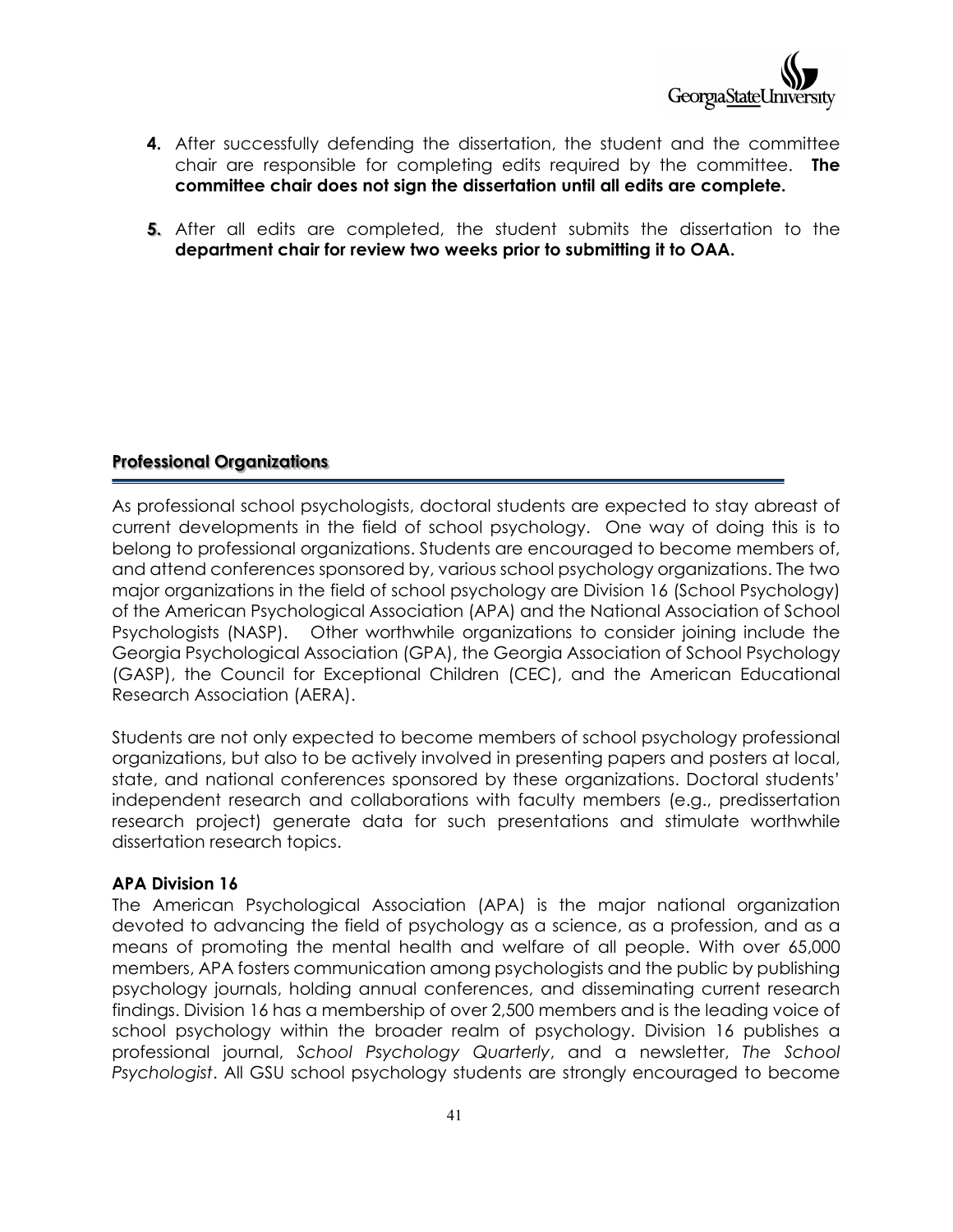

student members of APA Division 16.

#### **Student Affiliates in School Psychology**

Student Affiliates of School Psychology (SASP) at Georgia State University is an organization providing academic and professional support for graduate students in the field of School Psychology. The focus of this SASP chapter is to provide our students with an academic and social network, and opportunities for professional development, community service, and research activities. GSU SASP is also interested in promoting awareness of school psychology and recruiting new students to our program at Georgia State University. All current students are members of the local SASP chapter and may become members of the national SASP.

#### **NASP**

With over 26,000 members, the National Association of School Psychologists (NASP) is an important school psychology organization. NASP is committed to enhancing psychological services to children and adolescents in the schools by improving the effectiveness and stature of school psychologists across the country. NASP publishes a professional journal, *School Psychology Review*, and a newsletter, the *Communique*. NASP also publishes an extensive array of edited books for school psychologists. All GSU school psychology students are strongly encouraged to become student members of NASP.

#### **GASP**

The Georgia Association of School Psychologists (GASP) represents and advocates for the approximately 800 school psychologists who work with and support students, families, and educators in Georgia's schools. GASP is dedicated to enriching school psychologists and other professionals who work is educational settings and becoming a GASP member is an important step toward your profession growth. We encourage you to participate in this organization to help remain effective, viable and current in the profession. GASP Membership includes discounted access to GASP-sponsored statewide conferences traditionally held in the Fall and Spring each year, various regional workshops which may be available, quarterly issues of the Dialogue publication, facilitation towards earning your required continuing education hours (NASP approved).